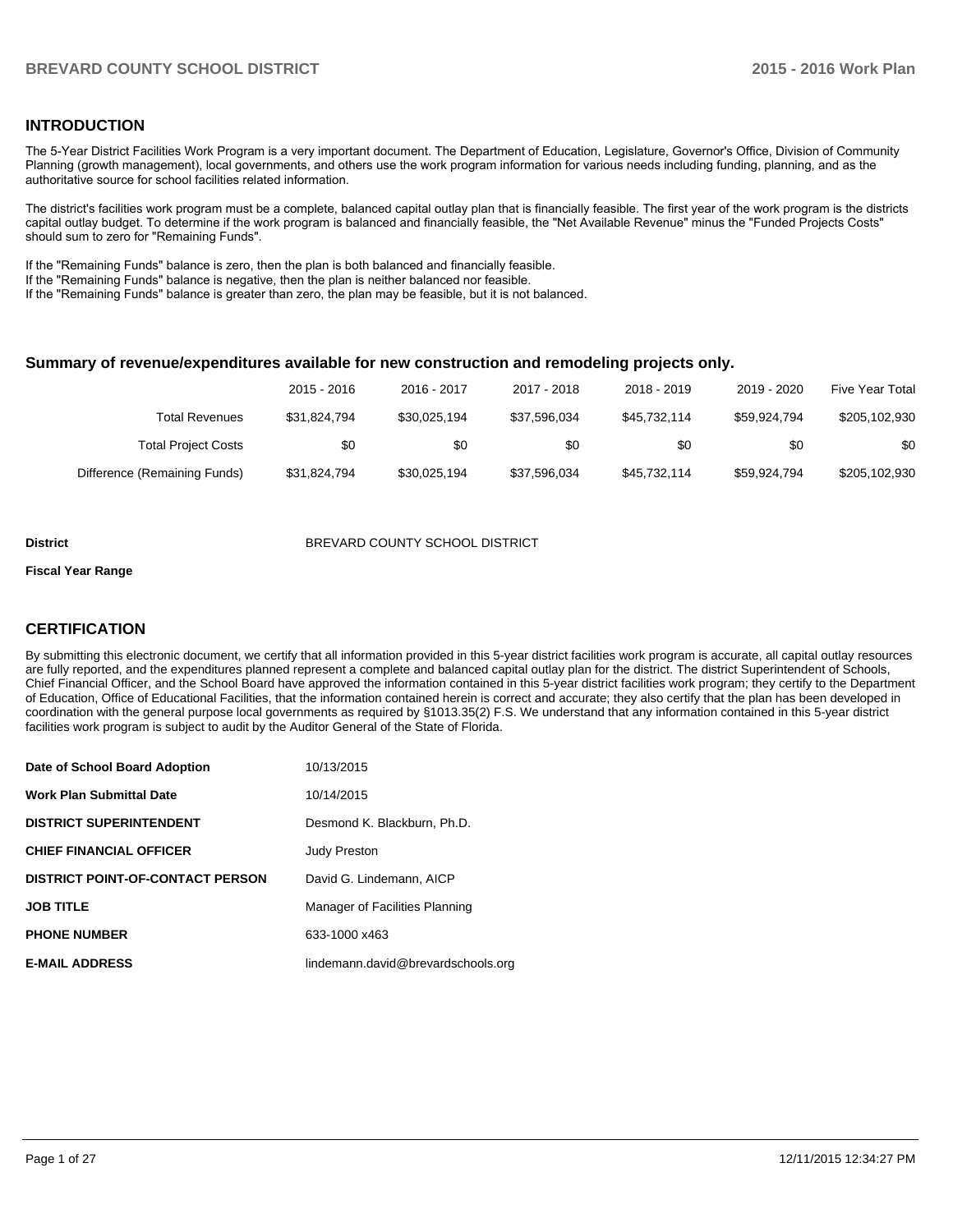# **Expenditures**

#### **Expenditure for Maintenance, Repair and Renovation from 1.50-Mills and PECO**

Annually, prior to the adoption of the district school budget, each school board must prepare a tentative district facilities work program that includes a schedule of major repair and renovation projects necessary to maintain the educational and ancillary facilities of the district.

|                           | Item                                                                                                                                                                                                                                                                                                                                                                                                                                                                                                                                                                                                                                                                                                                                                                                                                                                                                                                                                                                                                                                                                                                                                                                                                                                                                                                                                                                                                                                                                                                                                                                                                                                                                                                                                                                                                                                                                                                                                                                                                                                                                                                                                                                                                                                                                                                                                                                                                                                                                                                                                                                                                                                                                                   | 2015 - 2016<br><b>Actual Budget</b> | 2016 - 2017<br>Projected | 2017 - 2018<br>Projected | 2018 - 2019<br>Projected | 2019 - 2020<br>Projected | <b>Total</b> |
|---------------------------|--------------------------------------------------------------------------------------------------------------------------------------------------------------------------------------------------------------------------------------------------------------------------------------------------------------------------------------------------------------------------------------------------------------------------------------------------------------------------------------------------------------------------------------------------------------------------------------------------------------------------------------------------------------------------------------------------------------------------------------------------------------------------------------------------------------------------------------------------------------------------------------------------------------------------------------------------------------------------------------------------------------------------------------------------------------------------------------------------------------------------------------------------------------------------------------------------------------------------------------------------------------------------------------------------------------------------------------------------------------------------------------------------------------------------------------------------------------------------------------------------------------------------------------------------------------------------------------------------------------------------------------------------------------------------------------------------------------------------------------------------------------------------------------------------------------------------------------------------------------------------------------------------------------------------------------------------------------------------------------------------------------------------------------------------------------------------------------------------------------------------------------------------------------------------------------------------------------------------------------------------------------------------------------------------------------------------------------------------------------------------------------------------------------------------------------------------------------------------------------------------------------------------------------------------------------------------------------------------------------------------------------------------------------------------------------------------------|-------------------------------------|--------------------------|--------------------------|--------------------------|--------------------------|--------------|
| <b>HVAC</b>               |                                                                                                                                                                                                                                                                                                                                                                                                                                                                                                                                                                                                                                                                                                                                                                                                                                                                                                                                                                                                                                                                                                                                                                                                                                                                                                                                                                                                                                                                                                                                                                                                                                                                                                                                                                                                                                                                                                                                                                                                                                                                                                                                                                                                                                                                                                                                                                                                                                                                                                                                                                                                                                                                                                        | \$0                                 | \$0                      | \$0                      | \$0                      | \$0                      | \$0          |
|                           | Locations: No Locations for this expenditure.                                                                                                                                                                                                                                                                                                                                                                                                                                                                                                                                                                                                                                                                                                                                                                                                                                                                                                                                                                                                                                                                                                                                                                                                                                                                                                                                                                                                                                                                                                                                                                                                                                                                                                                                                                                                                                                                                                                                                                                                                                                                                                                                                                                                                                                                                                                                                                                                                                                                                                                                                                                                                                                          |                                     |                          |                          |                          |                          |              |
| Flooring                  |                                                                                                                                                                                                                                                                                                                                                                                                                                                                                                                                                                                                                                                                                                                                                                                                                                                                                                                                                                                                                                                                                                                                                                                                                                                                                                                                                                                                                                                                                                                                                                                                                                                                                                                                                                                                                                                                                                                                                                                                                                                                                                                                                                                                                                                                                                                                                                                                                                                                                                                                                                                                                                                                                                        | \$0                                 | \$0                      | \$0                      | \$0                      | \$0                      | \$0          |
|                           | Locations: No Locations for this expenditure.                                                                                                                                                                                                                                                                                                                                                                                                                                                                                                                                                                                                                                                                                                                                                                                                                                                                                                                                                                                                                                                                                                                                                                                                                                                                                                                                                                                                                                                                                                                                                                                                                                                                                                                                                                                                                                                                                                                                                                                                                                                                                                                                                                                                                                                                                                                                                                                                                                                                                                                                                                                                                                                          |                                     |                          |                          |                          |                          |              |
| Roofing                   |                                                                                                                                                                                                                                                                                                                                                                                                                                                                                                                                                                                                                                                                                                                                                                                                                                                                                                                                                                                                                                                                                                                                                                                                                                                                                                                                                                                                                                                                                                                                                                                                                                                                                                                                                                                                                                                                                                                                                                                                                                                                                                                                                                                                                                                                                                                                                                                                                                                                                                                                                                                                                                                                                                        | \$0                                 | \$0                      | \$0                      | \$0                      | \$0                      | \$0          |
|                           | Locations: No Locations for this expenditure.                                                                                                                                                                                                                                                                                                                                                                                                                                                                                                                                                                                                                                                                                                                                                                                                                                                                                                                                                                                                                                                                                                                                                                                                                                                                                                                                                                                                                                                                                                                                                                                                                                                                                                                                                                                                                                                                                                                                                                                                                                                                                                                                                                                                                                                                                                                                                                                                                                                                                                                                                                                                                                                          |                                     |                          |                          |                          |                          |              |
| Safety to Life            |                                                                                                                                                                                                                                                                                                                                                                                                                                                                                                                                                                                                                                                                                                                                                                                                                                                                                                                                                                                                                                                                                                                                                                                                                                                                                                                                                                                                                                                                                                                                                                                                                                                                                                                                                                                                                                                                                                                                                                                                                                                                                                                                                                                                                                                                                                                                                                                                                                                                                                                                                                                                                                                                                                        | \$173,400                           | \$242,800                | \$269,900                | \$319,800                | \$345,600                | \$1,351,500  |
|                           | Locations: 520 BUS COMPOUND, ANDREW JACKSON MIDDLE, APOLLO ELEMENTARY, ASTRONAUT SENIOR HIGH, ATLANTIS ELEMENTARY,<br>AUDUBON ELEMENTARY, BAYSIDE SENIOR HIGH, BEACHSIDE OFFICE, CAMBRIDGE ELEMENTARY MAGNET, CAPE VIEW<br>ELEMENTARY, CENTRAL MIDDLE, CHALLENGER 7 ELEMENTARY, CHRISTA MCAULIFFE ELEMENTARY, CLEARLAKE EDUCATION<br>CENTER, COCOA BEACH JR/SR HIGH, COCOA JR/SR HIGH, COLUMBIA ELEMENTARY, COQUINA ELEMENTARY, CROTON<br>ELEMENTARY, CUYLER SCHOOL, DELAURA MIDDLE, DISCOVERY ELEMENTARY, DR W J CREEL ELEMENTARY, EAU GALLIE<br>SENIOR HIGH, EDGEWOOD JR/SR HIGH, EDUCATIONAL SERVICES FACILITY, ENDEAVOUR ELEMENTARY MAGNET, ENTERPRISE<br>ELEMENTARY, FAIRGLEN ELEMENTARY, FREEDOM 7 ELEMENTARY SCHOOL OF INTERNATIONAL STUDIES, GARDENDALE<br>EDUCATION CENTER, GEMINI ELEMENTARY, GIBSON PARK, GOLFVIEW ELEMENTARY MAGNET, HANS CHRISTIAN ANDERSEN<br>ELEMENTARY, HARBOR CITY ELEMENTARY, HERBERT C HOOVER MIDDLE, HERITAGE HIGH, IMPERIAL ESTATES ELEMENTARY,<br>INDIALANTIC ELEMENTARY, JAMES MADISON MIDDLE, JOHN F KENNEDY MIDDLE, JOHN F TURNER SR ELEMENTARY, JUPITER<br>ELEMENTARY, LEWIS CARROLL ELEMENTARY, LOCKMAR ELEMENTARY, LONGLEAF ELEMENTARY, LYNDON B JOHNSON MIDDLE,<br>MANATEE BUS COMPOUND, MANATEE ELEMENTARY, MCLARTY STADIUM, MEADOWLANE INTERMEDIATE ELEMENTARY,<br>MEADOWLANE PRIMARY ELEMENTARY, MELBOURNE BUS COMPOUND, MELBOURNE SENIOR HIGH, MERRITT ISLAND SENIOR<br>HIGH, MID-SOUTH AREA SUPPORT SERVICES, MILA ELEMENTARY, MIMS ELEMENTARY, NORTH AREA TRANSPORTATION<br>SERVICES, OAK PARK ELEMENTARY, OCEAN BREEZE ELEMENTARY, OLD CREEL BUS COMPOUND, PALM BAY ELEMENTARY,<br>PALM BAY MAGNET SENIOR HIGH, PINEWOOD ELEMENTARY, PLANT OPERATIONS AND MAINTENANCE, PORT MALABAR<br>ELEMENTARY, QUEST ELEMENTARY, RALPH M WILLIAMS JR ELEMENTARY, RIVERVIEW SCHOOL, RIVIERA ELEMENTARY, ROBERT<br>LOUIS STEVENSON ELEMENTARY SCHOOL OF THE ARTS, ROCKLEDGE SENIOR HIGH, RONALD MCNAIR MIDDLE, ROY ALLEN<br>ELEMENTARY, SABAL ELEMENTARY, SATELLITE BUS COMPOUND, SATELLITE SENIOR HIGH, SATURN ELEMENTARY, SEA PARK<br>ELEMENTARY, SHERWOOD ELEMENTARY, SOUTH AREA HEAD START, SOUTH LAKE EDUCATION CENTER, SOUTH PINE GROVE<br>SCHOOL, SOUTHWEST MIDDLE, SPACE COAST JR/ SR HIGH, SPESSARD L HOLLAND ELEMENTARY, STONE MAGNET MIDDLE,<br>SUNRISE ELEMENTARY, SUNTREE ELEMENTARY, SURFSIDE ELEMENTARY, THEODORE ROOSEVELT ELEMENTARY, THOMAS<br>JEFFERSON MIDDLE, TITUSVILLE HIGH, TROPICAL ELEMENTARY, UNIVERSITY PARK ELEMENTARY , VIERA HIGH SCHOOL, WEST<br>MELBOURNE ELEMENTARY SCHOOL FOR SCIENCE, WEST MELBOURNE MAINT COMPOUND, WEST SHORE JR/SR HIGH,<br>WESTSIDE BUS COMPOUND, WESTSIDE ELEMENTARY, WHISPERING HILLS EDUCATION CENTER |                                     |                          |                          |                          |                          |              |
| Fencing                   |                                                                                                                                                                                                                                                                                                                                                                                                                                                                                                                                                                                                                                                                                                                                                                                                                                                                                                                                                                                                                                                                                                                                                                                                                                                                                                                                                                                                                                                                                                                                                                                                                                                                                                                                                                                                                                                                                                                                                                                                                                                                                                                                                                                                                                                                                                                                                                                                                                                                                                                                                                                                                                                                                                        | \$0                                 | \$0                      | \$0                      | \$0                      | \$0                      | \$0          |
|                           | Locations: No Locations for this expenditure.                                                                                                                                                                                                                                                                                                                                                                                                                                                                                                                                                                                                                                                                                                                                                                                                                                                                                                                                                                                                                                                                                                                                                                                                                                                                                                                                                                                                                                                                                                                                                                                                                                                                                                                                                                                                                                                                                                                                                                                                                                                                                                                                                                                                                                                                                                                                                                                                                                                                                                                                                                                                                                                          |                                     |                          |                          |                          |                          |              |
| Parking                   |                                                                                                                                                                                                                                                                                                                                                                                                                                                                                                                                                                                                                                                                                                                                                                                                                                                                                                                                                                                                                                                                                                                                                                                                                                                                                                                                                                                                                                                                                                                                                                                                                                                                                                                                                                                                                                                                                                                                                                                                                                                                                                                                                                                                                                                                                                                                                                                                                                                                                                                                                                                                                                                                                                        | \$0                                 | \$0                      | \$0                      | \$0                      | \$0                      | \$0          |
|                           | Locations: No Locations for this expenditure.                                                                                                                                                                                                                                                                                                                                                                                                                                                                                                                                                                                                                                                                                                                                                                                                                                                                                                                                                                                                                                                                                                                                                                                                                                                                                                                                                                                                                                                                                                                                                                                                                                                                                                                                                                                                                                                                                                                                                                                                                                                                                                                                                                                                                                                                                                                                                                                                                                                                                                                                                                                                                                                          |                                     |                          |                          |                          |                          |              |
| Electrical                |                                                                                                                                                                                                                                                                                                                                                                                                                                                                                                                                                                                                                                                                                                                                                                                                                                                                                                                                                                                                                                                                                                                                                                                                                                                                                                                                                                                                                                                                                                                                                                                                                                                                                                                                                                                                                                                                                                                                                                                                                                                                                                                                                                                                                                                                                                                                                                                                                                                                                                                                                                                                                                                                                                        | \$0                                 | \$0                      | \$0                      | \$0                      | \$0                      | \$0          |
|                           | Locations: No Locations for this expenditure.                                                                                                                                                                                                                                                                                                                                                                                                                                                                                                                                                                                                                                                                                                                                                                                                                                                                                                                                                                                                                                                                                                                                                                                                                                                                                                                                                                                                                                                                                                                                                                                                                                                                                                                                                                                                                                                                                                                                                                                                                                                                                                                                                                                                                                                                                                                                                                                                                                                                                                                                                                                                                                                          |                                     |                          |                          |                          |                          |              |
| Fire Alarm                |                                                                                                                                                                                                                                                                                                                                                                                                                                                                                                                                                                                                                                                                                                                                                                                                                                                                                                                                                                                                                                                                                                                                                                                                                                                                                                                                                                                                                                                                                                                                                                                                                                                                                                                                                                                                                                                                                                                                                                                                                                                                                                                                                                                                                                                                                                                                                                                                                                                                                                                                                                                                                                                                                                        | \$0                                 | \$0                      | \$0                      | \$0                      | \$0                      | \$0          |
|                           | Locations: No Locations for this expenditure.                                                                                                                                                                                                                                                                                                                                                                                                                                                                                                                                                                                                                                                                                                                                                                                                                                                                                                                                                                                                                                                                                                                                                                                                                                                                                                                                                                                                                                                                                                                                                                                                                                                                                                                                                                                                                                                                                                                                                                                                                                                                                                                                                                                                                                                                                                                                                                                                                                                                                                                                                                                                                                                          |                                     |                          |                          |                          |                          |              |
| Telephone/Intercom System |                                                                                                                                                                                                                                                                                                                                                                                                                                                                                                                                                                                                                                                                                                                                                                                                                                                                                                                                                                                                                                                                                                                                                                                                                                                                                                                                                                                                                                                                                                                                                                                                                                                                                                                                                                                                                                                                                                                                                                                                                                                                                                                                                                                                                                                                                                                                                                                                                                                                                                                                                                                                                                                                                                        | \$0                                 | \$0                      | \$0                      | \$0                      | \$0                      | \$0          |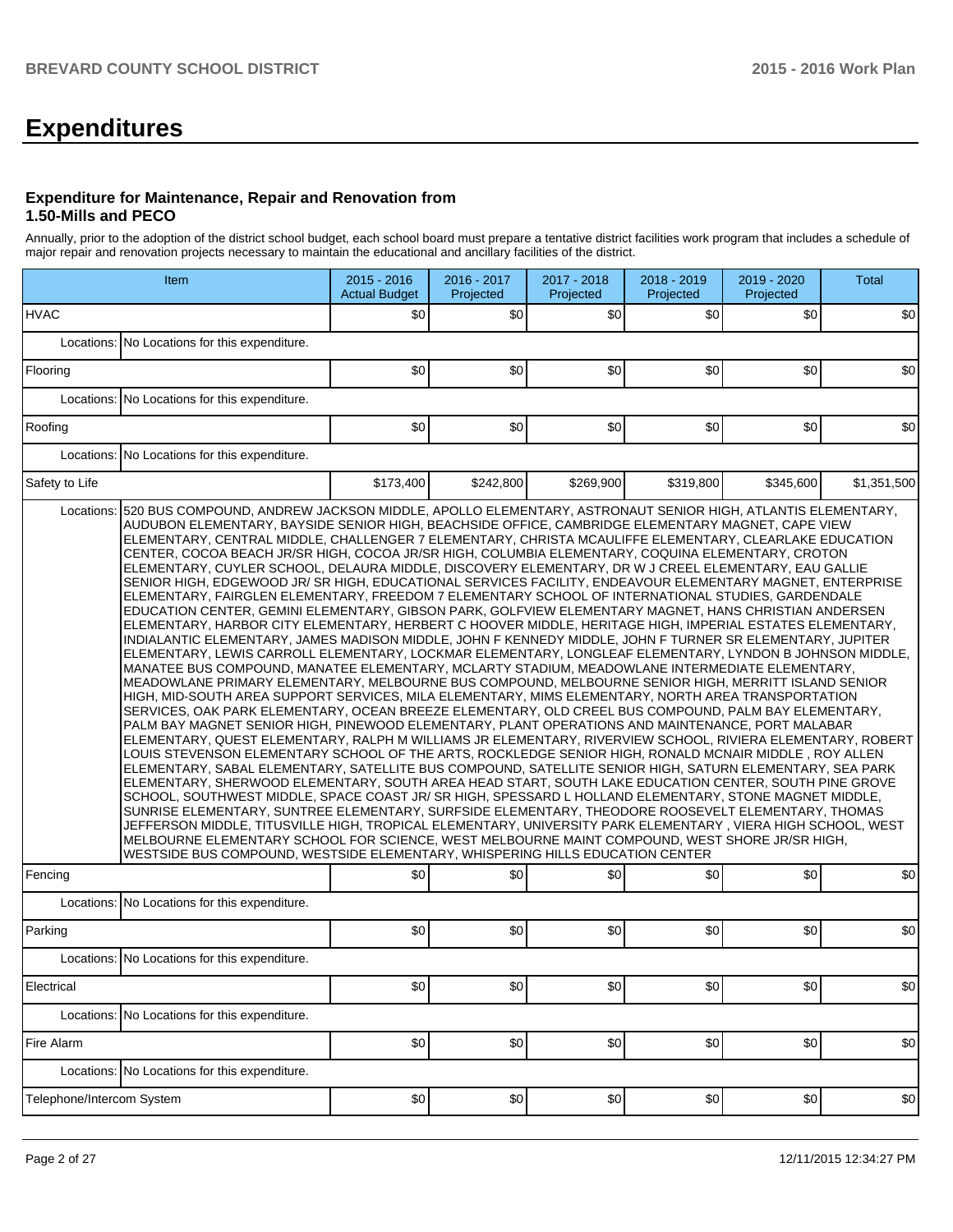|                                  | Locations: No Locations for this expenditure.                                                                                                                                                                                                                                                                                                                                                                                                                                                                                                                                                                                                                                                                                                                                                                                                                                                                                                                                                                                                                                                                                                                                                                                                                                                                                                                                                                                                                                                                                                                                                                                                                                                                                                                                                                                                                                                                                                                                                                                                                                                                                                                                                                                                                                                                                                                                                                                                                                                                                                                                                                                                                                                 |             |             |             |             |             |              |
|----------------------------------|-----------------------------------------------------------------------------------------------------------------------------------------------------------------------------------------------------------------------------------------------------------------------------------------------------------------------------------------------------------------------------------------------------------------------------------------------------------------------------------------------------------------------------------------------------------------------------------------------------------------------------------------------------------------------------------------------------------------------------------------------------------------------------------------------------------------------------------------------------------------------------------------------------------------------------------------------------------------------------------------------------------------------------------------------------------------------------------------------------------------------------------------------------------------------------------------------------------------------------------------------------------------------------------------------------------------------------------------------------------------------------------------------------------------------------------------------------------------------------------------------------------------------------------------------------------------------------------------------------------------------------------------------------------------------------------------------------------------------------------------------------------------------------------------------------------------------------------------------------------------------------------------------------------------------------------------------------------------------------------------------------------------------------------------------------------------------------------------------------------------------------------------------------------------------------------------------------------------------------------------------------------------------------------------------------------------------------------------------------------------------------------------------------------------------------------------------------------------------------------------------------------------------------------------------------------------------------------------------------------------------------------------------------------------------------------------------|-------------|-------------|-------------|-------------|-------------|--------------|
| <b>Closed Circuit Television</b> |                                                                                                                                                                                                                                                                                                                                                                                                                                                                                                                                                                                                                                                                                                                                                                                                                                                                                                                                                                                                                                                                                                                                                                                                                                                                                                                                                                                                                                                                                                                                                                                                                                                                                                                                                                                                                                                                                                                                                                                                                                                                                                                                                                                                                                                                                                                                                                                                                                                                                                                                                                                                                                                                                               | \$0         | \$0         | \$0         | \$0         | \$0         | \$0          |
|                                  | Locations: No Locations for this expenditure.                                                                                                                                                                                                                                                                                                                                                                                                                                                                                                                                                                                                                                                                                                                                                                                                                                                                                                                                                                                                                                                                                                                                                                                                                                                                                                                                                                                                                                                                                                                                                                                                                                                                                                                                                                                                                                                                                                                                                                                                                                                                                                                                                                                                                                                                                                                                                                                                                                                                                                                                                                                                                                                 |             |             |             |             |             |              |
| Paint                            |                                                                                                                                                                                                                                                                                                                                                                                                                                                                                                                                                                                                                                                                                                                                                                                                                                                                                                                                                                                                                                                                                                                                                                                                                                                                                                                                                                                                                                                                                                                                                                                                                                                                                                                                                                                                                                                                                                                                                                                                                                                                                                                                                                                                                                                                                                                                                                                                                                                                                                                                                                                                                                                                                               | \$500,000   | \$500,000   | \$500,000   | \$500,000   | \$500,000   | \$2,500,000  |
| Locations:                       | 520 BUS COMPOUND, ANDREW JACKSON MIDDLE, APOLLO ELEMENTARY, ASTRONAUT SENIOR HIGH, ATLANTIS ELEMENTARY,<br>AUDUBON ELEMENTARY, BAYSIDE SENIOR HIGH, BEACHSIDE OFFICE, CAMBRIDGE ELEMENTARY MAGNET, CAPE VIEW<br>ELEMENTARY, CENTRAL MIDDLE, CHALLENGER 7 ELEMENTARY, CHRISTA MCAULIFFE ELEMENTARY, CLEARLAKE EDUCATION<br>CENTER, COCOA BEACH JR/SR HIGH, COCOA JR/SR HIGH, COLUMBIA ELEMENTARY, COQUINA ELEMENTARY, CROTON<br>ELEMENTARY, CUYLER SCHOOL, DELAURA MIDDLE, DISCOVERY ELEMENTARY, DR W J CREEL ELEMENTARY, EAU GALLIE<br>SENIOR HIGH, EDGEWOOD JR/SR HIGH, EDUCATIONAL SERVICES FACILITY, ENDEAVOUR ELEMENTARY MAGNET, ENTERPRISE<br>ELEMENTARY, FAIRGLEN ELEMENTARY, FREEDOM 7 ELEMENTARY SCHOOL OF INTERNATIONAL STUDIES, GARDENDALE<br>EDUCATION CENTER, GEMINI ELEMENTARY, GIBSON PARK, GOLFVIEW ELEMENTARY MAGNET, HANS CHRISTIAN ANDERSEN<br>ELEMENTARY, HARBOR CITY ELEMENTARY, HERBERT C HOOVER MIDDLE, HERITAGE HIGH, IMPERIAL ESTATES ELEMENTARY,<br>INDIALANTIC ELEMENTARY, JAMES MADISON MIDDLE, JOHN F KENNEDY MIDDLE, JOHN F TURNER SR ELEMENTARY, JUPITER<br>ELEMENTARY, LEWIS CARROLL ELEMENTARY, LOCKMAR ELEMENTARY, LONGLEAF ELEMENTARY, LYNDON B JOHNSON MIDDLE,<br>MANATEE BUS COMPOUND, MANATEE ELEMENTARY, MCLARTY STADIUM, MEADOWLANE INTERMEDIATE ELEMENTARY,<br>MEADOWLANE PRIMARY ELEMENTARY, MELBOURNE BUS COMPOUND, MELBOURNE SENIOR HIGH, MERRITT ISLAND SENIOR<br>HIGH, MID-SOUTH AREA SUPPORT SERVICES, MILA ELEMENTARY, MIMS ELEMENTARY, NORTH AREA TRANSPORTATION<br>SERVICES, OAK PARK ELEMENTARY, OCEAN BREEZE ELEMENTARY, OLD CREEL BUS COMPOUND, PALM BAY ELEMENTARY,<br>PALM BAY MAGNET SENIOR HIGH, PINEWOOD ELEMENTARY, PLANT OPERATIONS AND MAINTENANCE, PORT MALABAR<br>ELEMENTARY, QUEST ELEMENTARY, RALPH M WILLIAMS JR ELEMENTARY, RIVERVIEW SCHOOL, RIVIERA ELEMENTARY, ROBERT<br>LOUIS STEVENSON ELEMENTARY SCHOOL OF THE ARTS, ROCKLEDGE SENIOR HIGH, RONALD MCNAIR MIDDLE , ROY ALLEN<br>ELEMENTARY, SABAL ELEMENTARY, SATELLITE BUS COMPOUND, SATELLITE SENIOR HIGH, SATURN ELEMENTARY, SEA PARK<br>ELEMENTARY, SHERWOOD ELEMENTARY, SOUTH AREA HEAD START, SOUTH LAKE EDUCATION CENTER, SOUTH PINE GROVE<br>SCHOOL, SOUTHWEST MIDDLE, SPACE COAST JR/ SR HIGH, SPESSARD L HOLLAND ELEMENTARY, STONE MAGNET MIDDLE,<br>SUNRISE ELEMENTARY, SUNTREE ELEMENTARY, SURFSIDE ELEMENTARY, THEODORE ROOSEVELT ELEMENTARY, THOMAS<br>JEFFERSON MIDDLE, TITUSVILLE HIGH, TROPICAL ELEMENTARY, UNIVERSITY PARK ELEMENTARY, VIERA HIGH SCHOOL, WEST<br>MELBOURNE ELEMENTARY SCHOOL FOR SCIENCE, WEST MELBOURNE MAINT COMPOUND, WEST SHORE JR/SR HIGH,<br>WESTSIDE BUS COMPOUND, WESTSIDE ELEMENTARY, WHISPERING HILLS EDUCATION CENTER   |             |             |             |             |             |              |
| Maintenance/Repair               |                                                                                                                                                                                                                                                                                                                                                                                                                                                                                                                                                                                                                                                                                                                                                                                                                                                                                                                                                                                                                                                                                                                                                                                                                                                                                                                                                                                                                                                                                                                                                                                                                                                                                                                                                                                                                                                                                                                                                                                                                                                                                                                                                                                                                                                                                                                                                                                                                                                                                                                                                                                                                                                                                               | \$3,160,790 | \$3,785,067 | \$4,028,603 | \$4,478,452 | \$4,710,099 | \$20,163,011 |
| Locations:                       | 520 BUS COMPOUND, ANDREW JACKSON MIDDLE, APOLLO ELEMENTARY, ASTRONAUT SENIOR HIGH, ATLANTIS ELEMENTARY,<br>AUDUBON ELEMENTARY, BAYSIDE SENIOR HIGH, BEACHSIDE OFFICE, CAMBRIDGE ELEMENTARY MAGNET, CAPE VIEW<br>ELEMENTARY, CENTRAL MIDDLE, CHALLENGER 7 ELEMENTARY, CHRISTA MCAULIFFE ELEMENTARY, CLEARLAKE EDUCATION<br>CENTER, COCOA BEACH JR/SR HIGH, COCOA JR/SR HIGH, COLUMBIA ELEMENTARY, COQUINA ELEMENTARY, CROTON<br>ELEMENTARY, CUYLER SCHOOL, DELAURA MIDDLE, DISCOVERY ELEMENTARY, DR W J CREEL ELEMENTARY, EAU GALLIE<br>SENIOR HIGH, EDGEWOOD JR/ SR HIGH, EDUCATIONAL SERVICES FACILITY, ENDEAVOUR ELEMENTARY MAGNET, ENTERPRISE<br>ELEMENTARY, FAIRGLEN ELEMENTARY, FREEDOM 7 ELEMENTARY SCHOOL OF INTERNATIONAL STUDIES, GARDENDALE<br>EDUCATION CENTER, GEMINI ELEMENTARY, GIBSON PARK, GOLFVIEW ELEMENTARY MAGNET, HANS CHRISTIAN ANDERSEN<br>ELEMENTARY, HARBOR CITY ELEMENTARY, HERBERT C HOOVER MIDDLE, HERITAGE HIGH, IMPERIAL ESTATES ELEMENTARY,<br>INDIALANTIC ELEMENTARY, JAMES MADISON MIDDLE, JOHN F KENNEDY MIDDLE, JOHN F TURNER SR ELEMENTARY, JUPITER<br>ELEMENTARY, LEWIS CARROLL ELEMENTARY, LOCKMAR ELEMENTARY, LONGLEAF ELEMENTARY, LYNDON B JOHNSON MIDDLE,<br>MANATEE BUS COMPOUND, MANATEE ELEMENTARY, MCLARTY STADIUM, MEADOWLANE INTERMEDIATE ELEMENTARY,<br>MEADOWLANE PRIMARY ELEMENTARY, MELBOURNE BUS COMPOUND, MELBOURNE SENIOR HIGH, MERRITT ISLAND SENIOR<br>HIGH, MID-SOUTH AREA SUPPORT SERVICES, MILA ELEMENTARY, MIMS ELEMENTARY, NORTH AREA TRANSPORTATION<br>SERVICES, OAK PARK ELEMENTARY, OCEAN BREEZE ELEMENTARY, OLD CREEL BUS COMPOUND, PALM BAY ELEMENTARY,<br>PALM BAY MAGNET SENIOR HIGH, PINEWOOD ELEMENTARY, PLANT OPERATIONS AND MAINTENANCE, PORT MALABAR<br>ELEMENTARY, QUEST ELEMENTARY, RALPH M WILLIAMS JR ELEMENTARY, RIVERVIEW SCHOOL, RIVIERA ELEMENTARY, ROBERT<br>LOUIS STEVENSON ELEMENTARY SCHOOL OF THE ARTS, ROCKLEDGE SENIOR HIGH, RONALD MCNAIR MIDDLE , ROY ALLEN<br>ELEMENTARY. SABAL ELEMENTARY. SATELLITE BUS COMPOUND. SATELLITE SENIOR HIGH. SATURN ELEMENTARY. SEA PARK<br>ELEMENTARY, SHERWOOD ELEMENTARY, SOUTH AREA HEAD START, SOUTH LAKE EDUCATION CENTER, SOUTH PINE GROVE<br>SCHOOL, SOUTHWEST MIDDLE, SPACE COAST JR/ SR HIGH, SPESSARD L HOLLAND ELEMENTARY, STONE MAGNET MIDDLE,<br>SUNRISE ELEMENTARY, SUNTREE ELEMENTARY, SURFSIDE ELEMENTARY, THEODORE ROOSEVELT ELEMENTARY, THOMAS<br>JEFFERSON MIDDLE, TITUSVILLE HIGH, TROPICAL ELEMENTARY, UNIVERSITY PARK ELEMENTARY , VIERA HIGH SCHOOL, WEST<br>MELBOURNE ELEMENTARY SCHOOL FOR SCIENCE, WEST MELBOURNE MAINT COMPOUND, WEST SHORE JR/SR HIGH,<br>WESTSIDE BUS COMPOUND, WESTSIDE ELEMENTARY, WHISPERING HILLS EDUCATION CENTER |             |             |             |             |             |              |
|                                  | <b>Sub Total:</b>                                                                                                                                                                                                                                                                                                                                                                                                                                                                                                                                                                                                                                                                                                                                                                                                                                                                                                                                                                                                                                                                                                                                                                                                                                                                                                                                                                                                                                                                                                                                                                                                                                                                                                                                                                                                                                                                                                                                                                                                                                                                                                                                                                                                                                                                                                                                                                                                                                                                                                                                                                                                                                                                             | \$3,834,190 | \$4,527,867 | \$4,798,503 | \$5,298,252 | \$5,555,699 | \$24,014,511 |

| <b>PECO Maintenance Expenditures</b> | \$1,734,190 | \$2.427.867 | \$2,698,503 | \$3,198,252 | \$3,455,699  | \$13,514,511 |
|--------------------------------------|-------------|-------------|-------------|-------------|--------------|--------------|
| 1.50 Mill Sub Total: I               | \$6,526,000 | \$6,422,394 | \$6,422,394 | \$7,722,394 | \$6,422,394] | \$33,515,576 |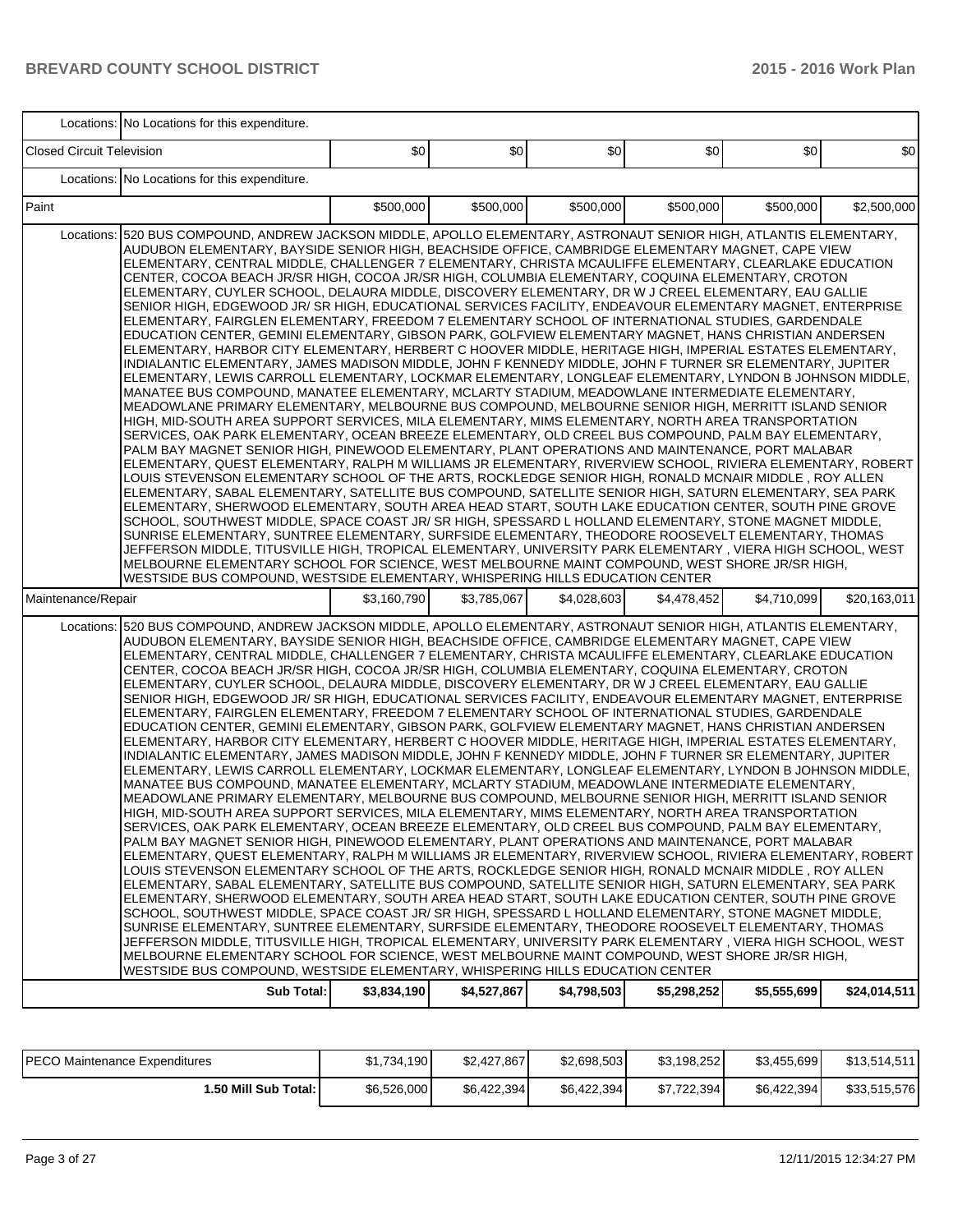| <b>Other Items</b>                                                                                                                                                                                                                                                                                                                                                                                                                                                                                                                                                                                                                                                                                                                                                                                                                                                                                                                                                                                                                                                                                                                                                                                                                                                                                                                                                                                                                                                                                                                                                                                                                                                                                                                                                                                                                                                                                                                                                                                                                                                                                                                                                                                                                                                                                                                                                                                                                                                                                                                                                                                                                                                                                              | $2015 - 2016$<br><b>Actual Budget</b> | 2016 - 2017<br>Projected | 2017 - 2018<br>Projected | 2018 - 2019<br>Projected | 2019 - 2020<br>Projected | Total        |
|-----------------------------------------------------------------------------------------------------------------------------------------------------------------------------------------------------------------------------------------------------------------------------------------------------------------------------------------------------------------------------------------------------------------------------------------------------------------------------------------------------------------------------------------------------------------------------------------------------------------------------------------------------------------------------------------------------------------------------------------------------------------------------------------------------------------------------------------------------------------------------------------------------------------------------------------------------------------------------------------------------------------------------------------------------------------------------------------------------------------------------------------------------------------------------------------------------------------------------------------------------------------------------------------------------------------------------------------------------------------------------------------------------------------------------------------------------------------------------------------------------------------------------------------------------------------------------------------------------------------------------------------------------------------------------------------------------------------------------------------------------------------------------------------------------------------------------------------------------------------------------------------------------------------------------------------------------------------------------------------------------------------------------------------------------------------------------------------------------------------------------------------------------------------------------------------------------------------------------------------------------------------------------------------------------------------------------------------------------------------------------------------------------------------------------------------------------------------------------------------------------------------------------------------------------------------------------------------------------------------------------------------------------------------------------------------------------------------|---------------------------------------|--------------------------|--------------------------|--------------------------|--------------------------|--------------|
| <b>ADA Projects</b>                                                                                                                                                                                                                                                                                                                                                                                                                                                                                                                                                                                                                                                                                                                                                                                                                                                                                                                                                                                                                                                                                                                                                                                                                                                                                                                                                                                                                                                                                                                                                                                                                                                                                                                                                                                                                                                                                                                                                                                                                                                                                                                                                                                                                                                                                                                                                                                                                                                                                                                                                                                                                                                                                             | \$100,000                             | \$100,000                | \$100,000                | \$100,000                | \$100,000                | \$500.000    |
| Locations 520 BUS COMPOUND, ANDREW JACKSON MIDDLE, APOLLO ELEMENTARY, ASTRONAUT SENIOR HIGH, ATLANTIS ELEMENTARY,<br>AUDUBON ELEMENTARY, BAYSIDE SENIOR HIGH, BEACHSIDE OFFICE, CAMBRIDGE ELEMENTARY MAGNET, CAPE VIEW<br>ELEMENTARY, CENTRAL MIDDLE, CHALLENGER 7 ELEMENTARY, CHRISTA MCAULIFFE ELEMENTARY, CLEARLAKE EDUCATION<br>CENTER, COCOA BEACH JR/SR HIGH, COCOA JR/SR HIGH, COLUMBIA ELEMENTARY, COQUINA ELEMENTARY, CROTON<br>ELEMENTARY, CUYLER SCHOOL, DELAURA MIDDLE, DISCOVERY ELEMENTARY, DR W J CREEL ELEMENTARY, EAU GALLIE<br>SENIOR HIGH, EDGEWOOD JR/SR HIGH, EDUCATIONAL SERVICES FACILITY, ENDEAVOUR ELEMENTARY MAGNET,<br>ENTERPRISE ELEMENTARY, FAIRGLEN ELEMENTARY, FREEDOM 7 ELEMENTARY SCHOOL OF INTERNATIONAL STUDIES,<br>GARDENDALE EDUCATION CENTER, GEMINI ELEMENTARY, GIBSON PARK, GOLFVIEW ELEMENTARY MAGNET, HANS<br>CHRISTIAN ANDERSEN ELEMENTARY, HARBOR CITY ELEMENTARY, HERBERT C HOOVER MIDDLE, HERITAGE HIGH, IMPERIAL<br>ESTATES ELEMENTARY, INDIALANTIC ELEMENTARY, JAMES MADISON MIDDLE, JOHN F KENNEDY MIDDLE, JOHN F TURNER SR<br>ELEMENTARY. JUPITER ELEMENTARY. LEWIS CARROLL ELEMENTARY. LOCKMAR ELEMENTARY. LONGLEAF ELEMENTARY.<br>LYNDON B JOHNSON MIDDLE, MANATEE BUS COMPOUND, MANATEE ELEMENTARY, MCLARTY STADIUM, MEADOWLANE<br>INTERMEDIATE ELEMENTARY, MEADOWLANE PRIMARY ELEMENTARY, MELBOURNE BUS COMPOUND, MELBOURNE SENIOR<br>HIGH, MERRITT ISLAND SENIOR HIGH, MID-SOUTH AREA SUPPORT SERVICES, MILA ELEMENTARY, MIMS ELEMENTARY, NORTH<br>AREA TRANSPORTATION SERVICES, OAK PARK ELEMENTARY, OCEAN BREEZE ELEMENTARY, OLD CREEL BUS COMPOUND,<br>PALM BAY ELEMENTARY, PALM BAY MAGNET SENIOR HIGH, PINEWOOD ELEMENTARY, PLANT OPERATIONS AND<br>MAINTENANCE, PORT MALABAR ELEMENTARY, QUEST ELEMENTARY, RALPH M WILLIAMS JR ELEMENTARY, RIVERVIEW<br>SCHOOL. RIVIERA ELEMENTARY. ROBERT LOUIS STEVENSON ELEMENTARY SCHOOL OF THE ARTS. ROCKLEDGE SENIOR<br>HIGH, RONALD MCNAIR MIDDLE, ROY ALLEN ELEMENTARY, SABAL ELEMENTARY, SATELLITE BUS COMPOUND, SATELLITE<br>SENIOR HIGH, SATURN ELEMENTARY, SEA PARK ELEMENTARY, SHERWOOD ELEMENTARY, SOUTH AREA HEAD START, SOUTH<br>LAKE EDUCATION CENTER, SOUTH PINE GROVE SCHOOL, SOUTHWEST MIDDLE, SPACE COAST JR/ SR HIGH, SPESSARD L<br>HOLLAND ELEMENTARY, STONE MAGNET MIDDLE, SUNRISE ELEMENTARY, SUNTREE ELEMENTARY, SURFSIDE ELEMENTARY,<br>THEODORE ROOSEVELT ELEMENTARY, THOMAS JEFFERSON MIDDLE, TITUSVILLE HIGH, TROPICAL ELEMENTARY, UNIVERSITY<br>PARK ELEMENTARY, VIERA HIGH SCHOOL, WEST MELBOURNE ELEMENTARY SCHOOL FOR SCIENCE, WEST MELBOURNE<br>MAINT COMPOUND, WEST SHORE JR/SR HIGH, WESTSIDE BUS COMPOUND, WESTSIDE ELEMENTARY, WHISPERING HILLS<br><b>EDUCATION CENTER</b>  |                                       |                          |                          |                          |                          |              |
| Capital Renewal                                                                                                                                                                                                                                                                                                                                                                                                                                                                                                                                                                                                                                                                                                                                                                                                                                                                                                                                                                                                                                                                                                                                                                                                                                                                                                                                                                                                                                                                                                                                                                                                                                                                                                                                                                                                                                                                                                                                                                                                                                                                                                                                                                                                                                                                                                                                                                                                                                                                                                                                                                                                                                                                                                 | \$2,488,000                           | \$2,488,000              | \$2,488,000              | \$3,788,000              | \$2,488,000              | \$13,740,000 |
| Locations 520 BUS COMPOUND, ANDREW JACKSON MIDDLE, APOLLO ELEMENTARY, ASTRONAUT SENIOR HIGH, ATLANTIS ELEMENTARY,<br>AUDUBON ELEMENTARY, BAYSIDE SENIOR HIGH, BEACHSIDE OFFICE, CAMBRIDGE ELEMENTARY MAGNET, CAPE VIEW<br>ELEMENTARY, CENTRAL MIDDLE, CHALLENGER 7 ELEMENTARY, CHRISTA MCAULIFFE ELEMENTARY, CLEARLAKE EDUCATION<br>CENTER, COCOA BEACH JR/SR HIGH, COCOA JR/SR HIGH, COLUMBIA ELEMENTARY, COQUINA ELEMENTARY, CROTON<br>ELEMENTARY, CUYLER SCHOOL, DELAURA MIDDLE, DISCOVERY ELEMENTARY, DR W J CREEL ELEMENTARY, EAU GALLIE<br>SENIOR HIGH, EDGEWOOD JR/SR HIGH, EDUCATIONAL SERVICES FACILITY, ENDEAVOUR ELEMENTARY MAGNET,<br>ENTERPRISE ELEMENTARY, FAIRGLEN ELEMENTARY, FREEDOM 7 ELEMENTARY SCHOOL OF INTERNATIONAL STUDIES,<br>GARDENDALE EDUCATION CENTER, GEMINI ELEMENTARY, GIBSON PARK, GOLFVIEW ELEMENTARY MAGNET, HANS<br>CHRISTIAN ANDERSEN ELEMENTARY, HARBOR CITY ELEMENTARY, HERBERT C HOOVER MIDDLE, HERITAGE HIGH, IMPERIAL<br>ESTATES ELEMENTARY, INDIALANTIC ELEMENTARY, JAMES MADISON MIDDLE, JOHN F KENNEDY MIDDLE, JOHN F TURNER SR<br>ELEMENTARY, JUPITER ELEMENTARY, LEWIS CARROLL ELEMENTARY, LOCKMAR ELEMENTARY, LONGLEAF ELEMENTARY,<br>LYNDON B JOHNSON MIDDLE, MANATEE BUS COMPOUND, MANATEE ELEMENTARY, MCLARTY STADIUM, MEADOWLANE<br>INTERMEDIATE ELEMENTARY, MEADOWLANE PRIMARY ELEMENTARY, MELBOURNE BUS COMPOUND, MELBOURNE SENIOR<br>HIGH, MERRITT ISLAND SENIOR HIGH, MID-SOUTH AREA SUPPORT SERVICES, MILA ELEMENTARY, MIMS ELEMENTARY, NORTH<br>AREA TRANSPORTATION SERVICES, OAK PARK ELEMENTARY, OCEAN BREEZE ELEMENTARY, OLD CREEL BUS COMPOUND,<br>PALM BAY ELEMENTARY, PALM BAY MAGNET SENIOR HIGH, PINEWOOD ELEMENTARY, PLANT OPERATIONS AND<br>MAINTENANCE, PORT MALABAR ELEMENTARY, QUEST ELEMENTARY, RALPH M WILLIAMS JR ELEMENTARY, RIVERVIEW<br>SCHOOL, RIVIERA ELEMENTARY, ROBERT LOUIS STEVENSON ELEMENTARY SCHOOL OF THE ARTS, ROCKLEDGE SENIOR<br>HIGH, RONALD MCNAIR MIDDLE, ROY ALLEN ELEMENTARY, SABAL ELEMENTARY, SATELLITE BUS COMPOUND, SATELLITE<br>SENIOR HIGH, SATURN ELEMENTARY, SEA PARK ELEMENTARY, SHERWOOD ELEMENTARY, SOUTH AREA HEAD START, SOUTH<br>LAKE EDUCATION CENTER, SOUTH PINE GROVE SCHOOL, SOUTHWEST MIDDLE, SPACE COAST JR/ SR HIGH, SPESSARD L<br>HOLLAND ELEMENTARY, STONE MAGNET MIDDLE, SUNRISE ELEMENTARY, SUNTREE ELEMENTARY, SURFSIDE ELEMENTARY,<br>THEODORE ROOSEVELT ELEMENTARY, THOMAS JEFFERSON MIDDLE, TITUSVILLE HIGH, TROPICAL ELEMENTARY, UNIVERSITY<br>PARK ELEMENTARY , VIERA HIGH SCHOOL, WEST MELBOURNE ELEMENTARY SCHOOL FOR SCIENCE, WEST MELBOURNE<br>MAINT COMPOUND, WEST SHORE JR/SR HIGH, WESTSIDE BUS COMPOUND, WESTSIDE ELEMENTARY, WHISPERING HILLS<br><b>EDUCATION CENTER</b> |                                       |                          |                          |                          |                          |              |
| <b>Relocate Relocatables</b>                                                                                                                                                                                                                                                                                                                                                                                                                                                                                                                                                                                                                                                                                                                                                                                                                                                                                                                                                                                                                                                                                                                                                                                                                                                                                                                                                                                                                                                                                                                                                                                                                                                                                                                                                                                                                                                                                                                                                                                                                                                                                                                                                                                                                                                                                                                                                                                                                                                                                                                                                                                                                                                                                    | \$250,000                             | \$250,000                | \$250,000                | \$250,000                | \$250,000                | \$1,250,000  |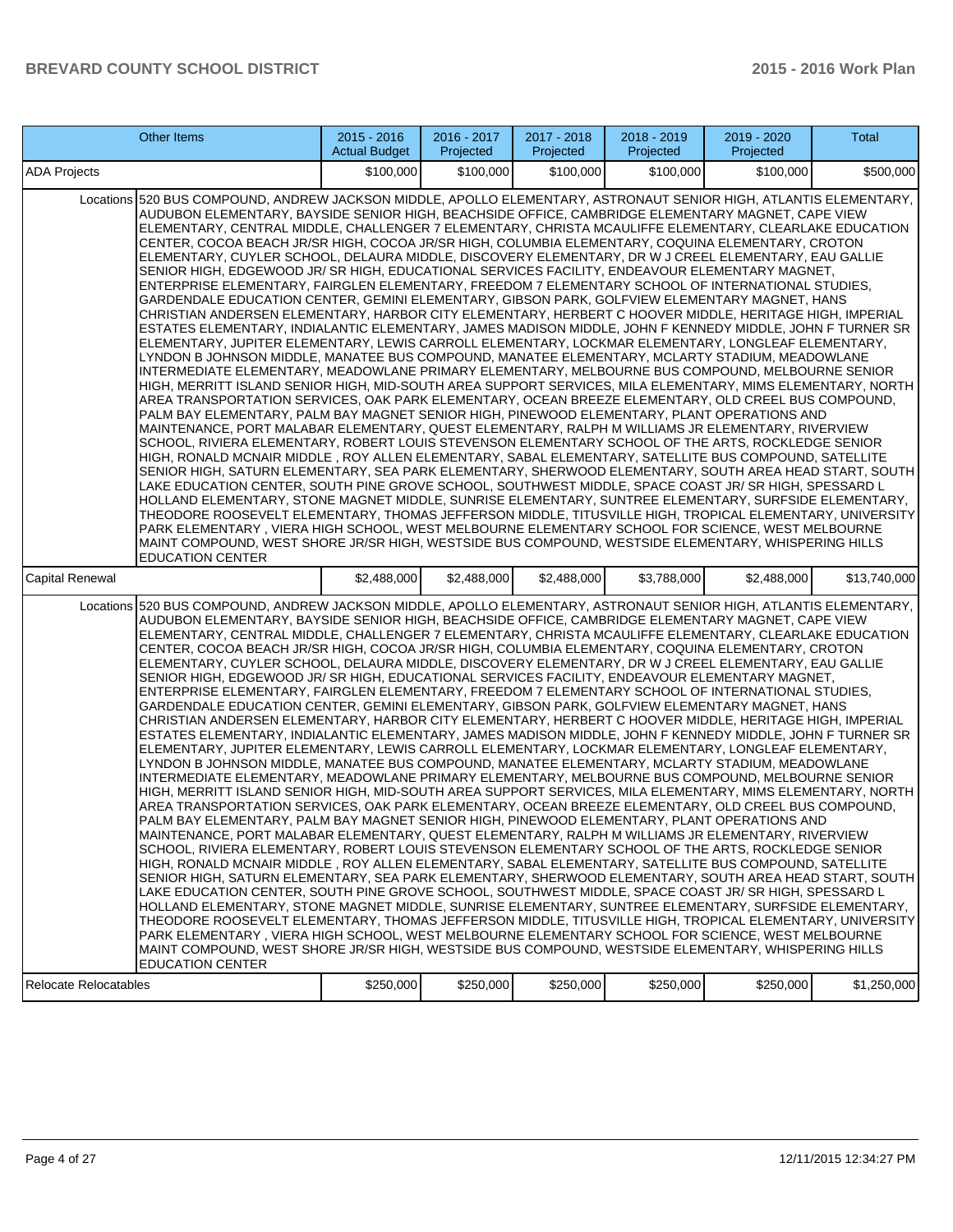|                            | Locations 520 BUS COMPOUND, ANDREW JACKSON MIDDLE, APOLLO ELEMENTARY, ASTRONAUT SENIOR HIGH, ATLANTIS ELEMENTARY,<br>AUDUBON ELEMENTARY, BAYSIDE SENIOR HIGH, BEACHSIDE OFFICE, CAMBRIDGE ELEMENTARY MAGNET, CAPE VIEW<br>ELEMENTARY, CENTRAL MIDDLE, CHALLENGER 7 ELEMENTARY, CHRISTA MCAULIFFE ELEMENTARY, CLEARLAKE EDUCATION<br>CENTER, COCOA BEACH JR/SR HIGH, COCOA JR/SR HIGH, COLUMBIA ELEMENTARY, COQUINA ELEMENTARY, CROTON<br>ELEMENTARY, CUYLER SCHOOL, DELAURA MIDDLE, DISCOVERY ELEMENTARY, DR W J CREEL ELEMENTARY, EAU GALLIE<br>SENIOR HIGH, EDGEWOOD JR/ SR HIGH, EDUCATIONAL SERVICES FACILITY, ENDEAVOUR ELEMENTARY MAGNET,<br>ENTERPRISE ELEMENTARY, FAIRGLEN ELEMENTARY, FREEDOM 7 ELEMENTARY SCHOOL OF INTERNATIONAL STUDIES.<br>GARDENDALE EDUCATION CENTER, GEMINI ELEMENTARY, GIBSON PARK, GOLFVIEW ELEMENTARY MAGNET, HANS<br>CHRISTIAN ANDERSEN ELEMENTARY, HARBOR CITY ELEMENTARY, HERBERT C HOOVER MIDDLE, HERITAGE HIGH, IMPERIAL<br>ESTATES ELEMENTARY, INDIALANTIC ELEMENTARY, JAMES MADISON MIDDLE, JOHN F KENNEDY MIDDLE, JOHN F TURNER SR<br>ELEMENTARY, JUPITER ELEMENTARY, LEWIS CARROLL ELEMENTARY, LOCKMAR ELEMENTARY, LONGLEAF ELEMENTARY,<br>LYNDON B JOHNSON MIDDLE, MANATEE BUS COMPOUND, MANATEE ELEMENTARY, MCLARTY STADIUM, MEADOWLANE<br>INTERMEDIATE ELEMENTARY, MEADOWLANE PRIMARY ELEMENTARY, MELBOURNE BUS COMPOUND, MELBOURNE SENIOR<br>HIGH, MERRITT ISLAND SENIOR HIGH, MID-SOUTH AREA SUPPORT SERVICES, MILA ELEMENTARY, MIMS ELEMENTARY, NORTH<br>AREA TRANSPORTATION SERVICES, OAK PARK ELEMENTARY, OCEAN BREEZE ELEMENTARY, OLD CREEL BUS COMPOUND,<br>PALM BAY ELEMENTARY, PALM BAY MAGNET SENIOR HIGH, PINEWOOD ELEMENTARY, PLANT OPERATIONS AND<br>MAINTENANCE, PORT MALABAR ELEMENTARY, QUEST ELEMENTARY, RALPH M WILLIAMS JR ELEMENTARY, RIVERVIEW<br>SCHOOL, RIVIERA ELEMENTARY, ROBERT LOUIS STEVENSON ELEMENTARY SCHOOL OF THE ARTS, ROCKLEDGE SENIOR<br>HIGH, RONALD MCNAIR MIDDLE, ROY ALLEN ELEMENTARY, SABAL ELEMENTARY, SATELLITE BUS COMPOUND, SATELLITE<br>SENIOR HIGH, SATURN ELEMENTARY, SEA PARK ELEMENTARY, SHERWOOD ELEMENTARY, SOUTH AREA HEAD START, SOUTH<br>LAKE EDUCATION CENTER, SOUTH PINE GROVE SCHOOL, SOUTHWEST MIDDLE, SPACE COAST JR/ SR HIGH, SPESSARD L<br>HOLLAND ELEMENTARY, STONE MAGNET MIDDLE, SUNRISE ELEMENTARY, SUNTREE ELEMENTARY, SURFSIDE ELEMENTARY,<br>THEODORE ROOSEVELT ELEMENTARY, THOMAS JEFFERSON MIDDLE, TITUSVILLE HIGH, TROPICAL ELEMENTARY, UNIVERSITY<br>PARK ELEMENTARY, VIERA HIGH SCHOOL, WEST MELBOURNE ELEMENTARY SCHOOL FOR SCIENCE, WEST MELBOURNE<br>MAINT COMPOUND, WEST SHORE JR/SR HIGH, WESTSIDE BUS COMPOUND, WESTSIDE ELEMENTARY, WHISPERING HILLS                              |           |           |           |           |           |             |
|----------------------------|-------------------------------------------------------------------------------------------------------------------------------------------------------------------------------------------------------------------------------------------------------------------------------------------------------------------------------------------------------------------------------------------------------------------------------------------------------------------------------------------------------------------------------------------------------------------------------------------------------------------------------------------------------------------------------------------------------------------------------------------------------------------------------------------------------------------------------------------------------------------------------------------------------------------------------------------------------------------------------------------------------------------------------------------------------------------------------------------------------------------------------------------------------------------------------------------------------------------------------------------------------------------------------------------------------------------------------------------------------------------------------------------------------------------------------------------------------------------------------------------------------------------------------------------------------------------------------------------------------------------------------------------------------------------------------------------------------------------------------------------------------------------------------------------------------------------------------------------------------------------------------------------------------------------------------------------------------------------------------------------------------------------------------------------------------------------------------------------------------------------------------------------------------------------------------------------------------------------------------------------------------------------------------------------------------------------------------------------------------------------------------------------------------------------------------------------------------------------------------------------------------------------------------------------------------------------------------------------------------------------------------------------------------------------------------------------------------------------|-----------|-----------|-----------|-----------|-----------|-------------|
| Site Improvements          | <b>EDUCATION CENTER</b>                                                                                                                                                                                                                                                                                                                                                                                                                                                                                                                                                                                                                                                                                                                                                                                                                                                                                                                                                                                                                                                                                                                                                                                                                                                                                                                                                                                                                                                                                                                                                                                                                                                                                                                                                                                                                                                                                                                                                                                                                                                                                                                                                                                                                                                                                                                                                                                                                                                                                                                                                                                                                                                                                           | \$688,000 | \$584,394 | \$584,394 | \$584.394 | \$584.394 | \$3,025,576 |
|                            | Locations 520 BUS COMPOUND, ANDREW JACKSON MIDDLE, APOLLO ELEMENTARY, ASTRONAUT SENIOR HIGH, ATLANTIS ELEMENTARY,<br>AUDUBON ELEMENTARY, BAYSIDE SENIOR HIGH, BEACHSIDE OFFICE, CAMBRIDGE ELEMENTARY MAGNET, CAPE VIEW<br>ELEMENTARY, CENTRAL MIDDLE, CHALLENGER 7 ELEMENTARY, CHRISTA MCAULIFFE ELEMENTARY, CLEARLAKE EDUCATION<br>CENTER, COCOA BEACH JR/SR HIGH, COCOA JR/SR HIGH, COLUMBIA ELEMENTARY, COQUINA ELEMENTARY, CROTON<br>ELEMENTARY, CUYLER SCHOOL, DELAURA MIDDLE, DISCOVERY ELEMENTARY, DR W J CREEL ELEMENTARY, EAU GALLIE<br>SENIOR HIGH, EDGEWOOD JR/ SR HIGH, EDUCATIONAL SERVICES FACILITY, ENDEAVOUR ELEMENTARY MAGNET,<br>ENTERPRISE ELEMENTARY, FAIRGLEN ELEMENTARY, FREEDOM 7 ELEMENTARY SCHOOL OF INTERNATIONAL STUDIES,<br>GARDENDALE EDUCATION CENTER, GEMINI ELEMENTARY, GIBSON PARK, GOLFVIEW ELEMENTARY MAGNET, HANS<br>CHRISTIAN ANDERSEN ELEMENTARY, HARBOR CITY ELEMENTARY, HERBERT C HOOVER MIDDLE, HERITAGE HIGH, IMPERIAL<br>ESTATES ELEMENTARY, INDIALANTIC ELEMENTARY, JAMES MADISON MIDDLE, JOHN F KENNEDY MIDDLE, JOHN F TURNER SR<br>ELEMENTARY, JUPITER ELEMENTARY, LEWIS CARROLL ELEMENTARY, LOCKMAR ELEMENTARY, LONGLEAF ELEMENTARY,<br>LYNDON B JOHNSON MIDDLE, MANATEE BUS COMPOUND, MANATEE ELEMENTARY, MCLARTY STADIUM, MEADOWLANE<br>INTERMEDIATE ELEMENTARY, MEADOWLANE PRIMARY ELEMENTARY, MELBOURNE BUS COMPOUND, MELBOURNE SENIOR<br>HIGH, MERRITT ISLAND SENIOR HIGH, MID-SOUTH AREA SUPPORT SERVICES, MILA ELEMENTARY, MIMS ELEMENTARY, NORTH  <br>AREA TRANSPORTATION SERVICES, OAK PARK ELEMENTARY, OCEAN BREEZE ELEMENTARY, OLD CREEL BUS COMPOUND,<br>PALM BAY ELEMENTARY, PALM BAY MAGNET SENIOR HIGH, PINEWOOD ELEMENTARY, PLANT OPERATIONS AND<br>MAINTENANCE, PORT MALABAR ELEMENTARY, QUEST ELEMENTARY, RALPH M WILLIAMS JR ELEMENTARY, RIVERVIEW<br>SCHOOL, RIVIERA ELEMENTARY, ROBERT LOUIS STEVENSON ELEMENTARY SCHOOL OF THE ARTS, ROCKLEDGE SENIOR<br>HIGH, RONALD MCNAIR MIDDLE, ROY ALLEN ELEMENTARY, SABAL ELEMENTARY, SATELLITE BUS COMPOUND, SATELLITE<br>SENIOR HIGH, SATURN ELEMENTARY, SEA PARK ELEMENTARY, SHERWOOD ELEMENTARY, SOUTH AREA HEAD START, SOUTH<br>LAKE EDUCATION CENTER, SOUTH PINE GROVE SCHOOL, SOUTHWEST MIDDLE, SPACE COAST JR/ SR HIGH, SPESSARD L<br>HOLLAND ELEMENTARY, STONE MAGNET MIDDLE, SUNRISE ELEMENTARY, SUNTREE ELEMENTARY, SURFSIDE ELEMENTARY,<br>THEODORE ROOSEVELT ELEMENTARY, THOMAS JEFFERSON MIDDLE, TITUSVILLE HIGH, TROPICAL ELEMENTARY, UNIVERSITY<br>PARK ELEMENTARY, VIERA HIGH SCHOOL, WEST MELBOURNE ELEMENTARY SCHOOL FOR SCIENCE, WEST MELBOURNE<br>MAINT COMPOUND, WEST SHORE JR/SR HIGH, WESTSIDE BUS COMPOUND, WESTSIDE ELEMENTARY, WHISPERING HILLS<br><b>EDUCATION CENTER</b> |           |           |           |           |           |             |
| <b>Energy Conservation</b> |                                                                                                                                                                                                                                                                                                                                                                                                                                                                                                                                                                                                                                                                                                                                                                                                                                                                                                                                                                                                                                                                                                                                                                                                                                                                                                                                                                                                                                                                                                                                                                                                                                                                                                                                                                                                                                                                                                                                                                                                                                                                                                                                                                                                                                                                                                                                                                                                                                                                                                                                                                                                                                                                                                                   | \$150,000 | \$150,000 | \$150,000 | \$150,000 | \$150,000 | \$750,000   |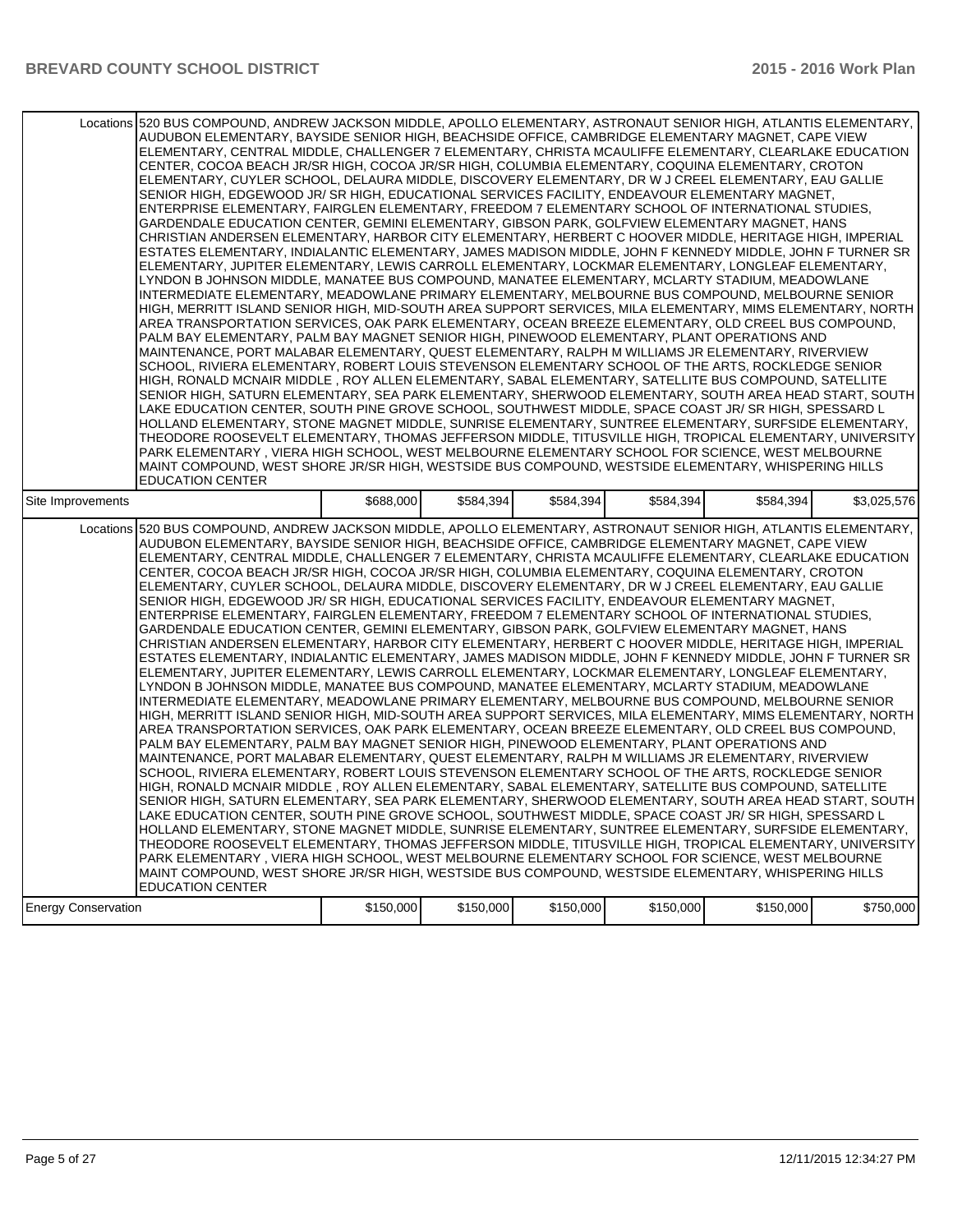|      | Locations 520 BUS COMPOUND, ANDREW JACKSON MIDDLE, APOLLO ELEMENTARY, ASTRONAUT SENIOR HIGH, ATLANTIS ELEMENTARY,                                                                                           |             |             |             |              |             |                                                                                                                   |
|------|-------------------------------------------------------------------------------------------------------------------------------------------------------------------------------------------------------------|-------------|-------------|-------------|--------------|-------------|-------------------------------------------------------------------------------------------------------------------|
|      | AUDUBON ELEMENTARY, BAYSIDE SENIOR HIGH, BEACHSIDE OFFICE, CAMBRIDGE ELEMENTARY MAGNET, CAPE VIEW                                                                                                           |             |             |             |              |             |                                                                                                                   |
|      | ELEMENTARY, CENTRAL MIDDLE, CHALLENGER 7 ELEMENTARY, CHRISTA MCAULIFFE ELEMENTARY, CLEARLAKE EDUCATION<br>CENTER, COCOA BEACH JR/SR HIGH, COCOA JR/SR HIGH, COLUMBIA ELEMENTARY, COQUINA ELEMENTARY, CROTON |             |             |             |              |             |                                                                                                                   |
|      |                                                                                                                                                                                                             |             |             |             |              |             |                                                                                                                   |
|      | ELEMENTARY, CUYLER SCHOOL, DELAURA MIDDLE, DISCOVERY ELEMENTARY, DR W J CREEL ELEMENTARY, EAU GALLIE                                                                                                        |             |             |             |              |             |                                                                                                                   |
|      | SENIOR HIGH, EDGEWOOD JR/SR HIGH, EDUCATIONAL SERVICES FACILITY, ENDEAVOUR ELEMENTARY MAGNET,                                                                                                               |             |             |             |              |             |                                                                                                                   |
|      | ENTERPRISE ELEMENTARY, FAIRGLEN ELEMENTARY, FREEDOM 7 ELEMENTARY SCHOOL OF INTERNATIONAL STUDIES.                                                                                                           |             |             |             |              |             |                                                                                                                   |
|      | GARDENDALE EDUCATION CENTER, GEMINI ELEMENTARY, GIBSON PARK, GOLFVIEW ELEMENTARY MAGNET, HANS                                                                                                               |             |             |             |              |             |                                                                                                                   |
|      | CHRISTIAN ANDERSEN ELEMENTARY, HARBOR CITY ELEMENTARY, HERBERT C HOOVER MIDDLE, HERITAGE HIGH, IMPERIAL                                                                                                     |             |             |             |              |             |                                                                                                                   |
|      | ESTATES ELEMENTARY, INDIALANTIC ELEMENTARY, JAMES MADISON MIDDLE, JOHN F KENNEDY MIDDLE, JOHN F TURNER SR                                                                                                   |             |             |             |              |             |                                                                                                                   |
|      | ELEMENTARY, JUPITER ELEMENTARY, LEWIS CARROLL ELEMENTARY, LOCKMAR ELEMENTARY, LONGLEAF ELEMENTARY,                                                                                                          |             |             |             |              |             |                                                                                                                   |
|      | LYNDON B JOHNSON MIDDLE, MANATEE BUS COMPOUND, MANATEE ELEMENTARY, MCLARTY STADIUM, MEADOWLANE                                                                                                              |             |             |             |              |             |                                                                                                                   |
|      | INTERMEDIATE ELEMENTARY, MEADOWLANE PRIMARY ELEMENTARY, MELBOURNE BUS COMPOUND, MELBOURNE SENIOR                                                                                                            |             |             |             |              |             |                                                                                                                   |
|      | HIGH, MERRITT ISLAND SENIOR HIGH, MID-SOUTH AREA SUPPORT SERVICES, MILA ELEMENTARY, MIMS ELEMENTARY, NORTH                                                                                                  |             |             |             |              |             |                                                                                                                   |
|      | AREA TRANSPORTATION SERVICES, OAK PARK ELEMENTARY, OCEAN BREEZE ELEMENTARY, OLD CREEL BUS COMPOUND,                                                                                                         |             |             |             |              |             |                                                                                                                   |
|      | PALM BAY ELEMENTARY, PALM BAY MAGNET SENIOR HIGH, PINEWOOD ELEMENTARY, PLANT OPERATIONS AND                                                                                                                 |             |             |             |              |             |                                                                                                                   |
|      | MAINTENANCE, PORT MALABAR ELEMENTARY, QUEST ELEMENTARY, RALPH M WILLIAMS JR ELEMENTARY, RIVERVIEW                                                                                                           |             |             |             |              |             |                                                                                                                   |
|      | SCHOOL, RIVIERA ELEMENTARY, ROBERT LOUIS STEVENSON ELEMENTARY SCHOOL OF THE ARTS, ROCKLEDGE SENIOR                                                                                                          |             |             |             |              |             |                                                                                                                   |
|      | HIGH, RONALD MCNAIR MIDDLE, ROY ALLEN ELEMENTARY, SABAL ELEMENTARY, SATELLITE BUS COMPOUND, SATELLITE                                                                                                       |             |             |             |              |             |                                                                                                                   |
|      | SENIOR HIGH, SATURN ELEMENTARY, SEA PARK ELEMENTARY, SHERWOOD ELEMENTARY, SOUTH AREA HEAD START, SOUTH                                                                                                      |             |             |             |              |             |                                                                                                                   |
|      | LAKE EDUCATION CENTER, SOUTH PINE GROVE SCHOOL, SOUTHWEST MIDDLE, SPACE COAST JR/SR HIGH, SPESSARD L                                                                                                        |             |             |             |              |             |                                                                                                                   |
|      | HOLLAND ELEMENTARY, STONE MAGNET MIDDLE, SUNRISE ELEMENTARY, SUNTREE ELEMENTARY, SURFSIDE ELEMENTARY,                                                                                                       |             |             |             |              |             |                                                                                                                   |
|      | THEODORE ROOSEVELT ELEMENTARY, THOMAS JEFFERSON MIDDLE, TITUSVILLE HIGH, TROPICAL ELEMENTARY, UNIVERSITY                                                                                                    |             |             |             |              |             |                                                                                                                   |
|      | PARK ELEMENTARY, VIERA HIGH SCHOOL, WEST MELBOURNE ELEMENTARY SCHOOL FOR SCIENCE, WEST MELBOURNE                                                                                                            |             |             |             |              |             |                                                                                                                   |
|      | MAINT COMPOUND, WEST SHORE JR/SR HIGH, WESTSIDE BUS COMPOUND, WESTSIDE ELEMENTARY, WHISPERING HILLS                                                                                                         |             |             |             |              |             |                                                                                                                   |
|      | <b>EDUCATION CENTER</b>                                                                                                                                                                                     |             |             |             |              |             |                                                                                                                   |
| FF&E |                                                                                                                                                                                                             | \$750,000   | \$750,000   | \$750,000   | \$750,000    | \$750,000   | \$3,750,000                                                                                                       |
|      |                                                                                                                                                                                                             |             |             |             |              |             |                                                                                                                   |
|      |                                                                                                                                                                                                             |             |             |             |              |             |                                                                                                                   |
|      |                                                                                                                                                                                                             |             |             |             |              |             | Locations 520 BUS COMPOUND, ANDREW JACKSON MIDDLE, APOLLO ELEMENTARY, ASTRONAUT SENIOR HIGH, ATLANTIS ELEMENTARY, |
|      | AUDUBON ELEMENTARY, BAYSIDE SENIOR HIGH, BEACHSIDE OFFICE, CAMBRIDGE ELEMENTARY MAGNET, CAPE VIEW                                                                                                           |             |             |             |              |             |                                                                                                                   |
|      | ELEMENTARY, CENTRAL MIDDLE, CHALLENGER 7 ELEMENTARY, CHRISTA MCAULIFFE ELEMENTARY, CLEARLAKE EDUCATION                                                                                                      |             |             |             |              |             |                                                                                                                   |
|      | CENTER, COCOA BEACH JR/SR HIGH, COCOA JR/SR HIGH, COLUMBIA ELEMENTARY, COQUINA ELEMENTARY, CROTON                                                                                                           |             |             |             |              |             |                                                                                                                   |
|      | ELEMENTARY, CUYLER SCHOOL, DELAURA MIDDLE, DISCOVERY ELEMENTARY, DR W J CREEL ELEMENTARY, EAU GALLIE                                                                                                        |             |             |             |              |             |                                                                                                                   |
|      | SENIOR HIGH, EDGEWOOD JR/SR HIGH, EDUCATIONAL SERVICES FACILITY, ENDEAVOUR ELEMENTARY MAGNET,                                                                                                               |             |             |             |              |             |                                                                                                                   |
|      | ENTERPRISE ELEMENTARY, FAIRGLEN ELEMENTARY, FREEDOM 7 ELEMENTARY SCHOOL OF INTERNATIONAL STUDIES,                                                                                                           |             |             |             |              |             |                                                                                                                   |
|      | GARDENDALE EDUCATION CENTER, GEMINI ELEMENTARY, GIBSON PARK, GOLFVIEW ELEMENTARY MAGNET, HANS                                                                                                               |             |             |             |              |             |                                                                                                                   |
|      | CHRISTIAN ANDERSEN ELEMENTARY, HARBOR CITY ELEMENTARY, HERBERT C HOOVER MIDDLE, HERITAGE HIGH, IMPERIAL                                                                                                     |             |             |             |              |             |                                                                                                                   |
|      | ESTATES ELEMENTARY, INDIALANTIC ELEMENTARY, JAMES MADISON MIDDLE, JOHN F KENNEDY MIDDLE, JOHN F TURNER SR                                                                                                   |             |             |             |              |             |                                                                                                                   |
|      | ELEMENTARY, JUPITER ELEMENTARY, LEWIS CARROLL ELEMENTARY, LOCKMAR ELEMENTARY, LONGLEAF ELEMENTARY,                                                                                                          |             |             |             |              |             |                                                                                                                   |
|      | LYNDON B JOHNSON MIDDLE, MANATEE BUS COMPOUND, MANATEE ELEMENTARY, MCLARTY STADIUM, MEADOWLANE                                                                                                              |             |             |             |              |             |                                                                                                                   |
|      | INTERMEDIATE ELEMENTARY, MEADOWLANE PRIMARY ELEMENTARY, MELBOURNE BUS COMPOUND, MELBOURNE SENIOR                                                                                                            |             |             |             |              |             |                                                                                                                   |
|      | HIGH, MERRITT ISLAND SENIOR HIGH, MID-SOUTH AREA SUPPORT SERVICES, MILA ELEMENTARY, MIMS ELEMENTARY, NORTH                                                                                                  |             |             |             |              |             |                                                                                                                   |
|      | AREA TRANSPORTATION SERVICES, OAK PARK ELEMENTARY, OCEAN BREEZE ELEMENTARY, OLD CREEL BUS COMPOUND,                                                                                                         |             |             |             |              |             |                                                                                                                   |
|      | PALM BAY ELEMENTARY, PALM BAY MAGNET SENIOR HIGH, PINEWOOD ELEMENTARY, PLANT OPERATIONS AND                                                                                                                 |             |             |             |              |             |                                                                                                                   |
|      | MAINTENANCE, PORT MALABAR ELEMENTARY, QUEST ELEMENTARY, RALPH M WILLIAMS JR ELEMENTARY, RIVERVIEW                                                                                                           |             |             |             |              |             |                                                                                                                   |
|      | SCHOOL, RIVIERA ELEMENTARY, ROBERT LOUIS STEVENSON ELEMENTARY SCHOOL OF THE ARTS, ROCKLEDGE SENIOR                                                                                                          |             |             |             |              |             |                                                                                                                   |
|      | HIGH, RONALD MCNAIR MIDDLE, ROY ALLEN ELEMENTARY, SABAL ELEMENTARY, SATELLITE BUS COMPOUND, SATELLITE                                                                                                       |             |             |             |              |             |                                                                                                                   |
|      | SENIOR HIGH, SATURN ELEMENTARY, SEA PARK ELEMENTARY, SHERWOOD ELEMENTARY, SOUTH AREA HEAD START, SOUTH                                                                                                      |             |             |             |              |             |                                                                                                                   |
|      | LAKE EDUCATION CENTER, SOUTH PINE GROVE SCHOOL, SOUTHWEST MIDDLE, SPACE COAST JR/ SR HIGH, SPESSARD L                                                                                                       |             |             |             |              |             |                                                                                                                   |
|      | HOLLAND ELEMENTARY, STONE MAGNET MIDDLE, SUNRISE ELEMENTARY, SUNTREE ELEMENTARY, SURFSIDE ELEMENTARY,                                                                                                       |             |             |             |              |             |                                                                                                                   |
|      | THEODORE ROOSEVELT ELEMENTARY. THOMAS JEFFERSON MIDDLE. TITUSVILLE HIGH. TROPICAL ELEMENTARY. UNIVERSITY                                                                                                    |             |             |             |              |             |                                                                                                                   |
|      | PARK ELEMENTARY, VIERA HIGH SCHOOL, WEST MELBOURNE ELEMENTARY SCHOOL FOR SCIENCE, WEST MELBOURNE                                                                                                            |             |             |             |              |             |                                                                                                                   |
|      | MAINT COMPOUND, WEST SHORE JR/SR HIGH, WESTSIDE BUS COMPOUND, WESTSIDE ELEMENTARY, WHISPERING HILLS                                                                                                         |             |             |             |              |             |                                                                                                                   |
|      | <b>EDUCATION CENTER</b><br>Total:                                                                                                                                                                           | \$8,260,190 | \$8,850,261 | \$9,120,897 | \$10,920,646 | \$9,878,093 | \$47,030,087                                                                                                      |

## **Local 1.50 Mill Expenditure For Maintenance, Repair and Renovation**

Anticipated expenditures expected from local funding sources over the years covered by the current work plan.

| Item                                      | $2015 - 2016$<br><b>Actual Budget</b> | 2016 - 2017<br>Projected | 2017 - 2018<br>Projected | $2018 - 2019$<br>Projected | $2019 - 2020$<br>Projected | Total        |
|-------------------------------------------|---------------------------------------|--------------------------|--------------------------|----------------------------|----------------------------|--------------|
| Remaining Maint and Repair from 1.5 Mills | \$6,526,000                           | \$6.422.394              | \$6,422,394]             | \$7,722,394                | \$6.422.394                | \$33.515.576 |
| Maintenance/Repair Salaries               | \$0                                   | \$0                      | \$0                      | \$0 I                      | \$0                        | \$0          |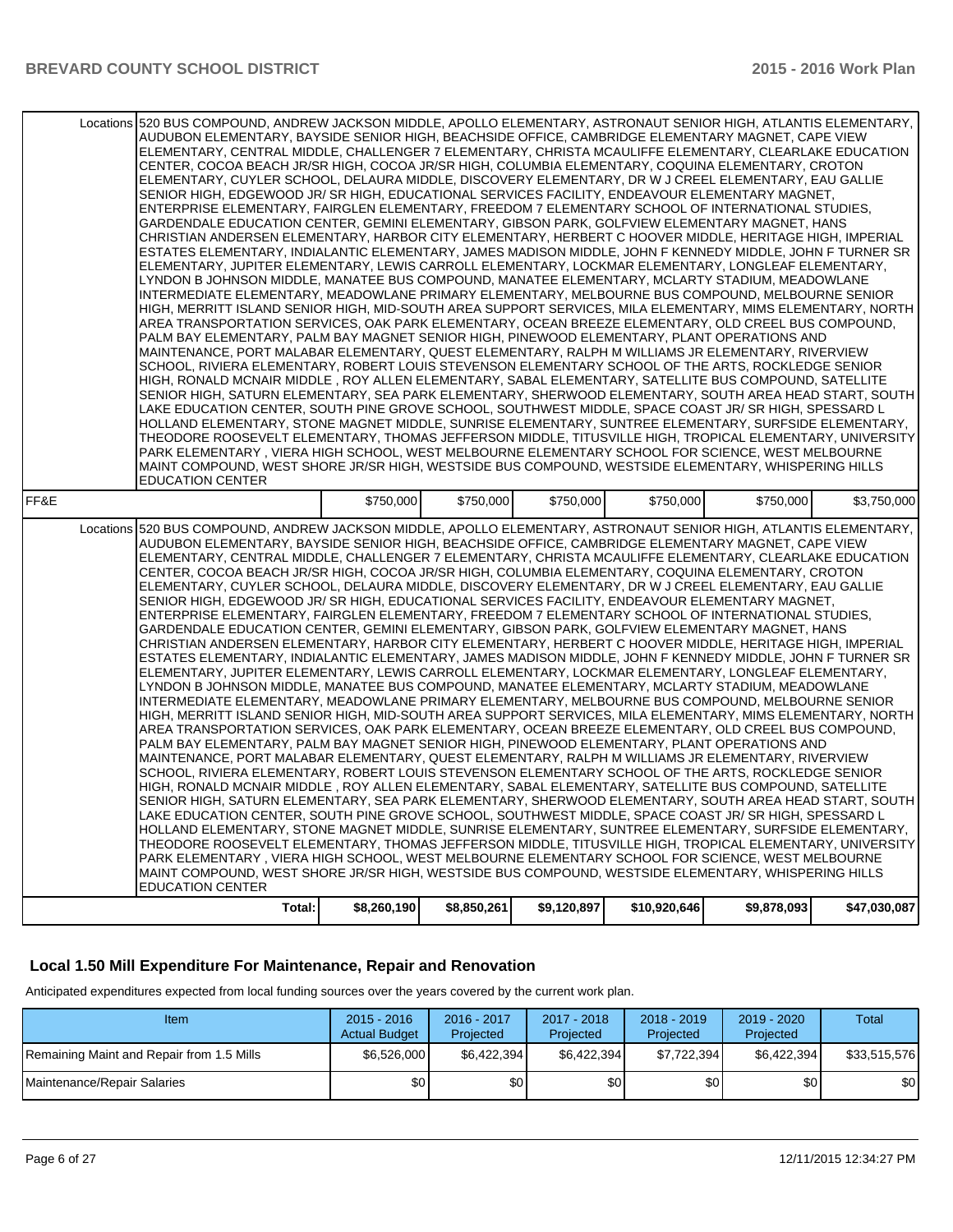| <b>School Bus Purchases</b>                                  | \$4,000,000  | \$4,000,000  | \$4,000,000  | \$4,000,000  | \$3,600,000  | \$19,600,000  |
|--------------------------------------------------------------|--------------|--------------|--------------|--------------|--------------|---------------|
| <b>Other Vehicle Purchases</b>                               | \$0          | \$0          | \$0          | \$0          | \$0          | \$0           |
| Capital Outlay Equipment                                     | \$0          | \$0          | \$0          | \$0          | \$0          | \$0           |
| <b>Rent/Lease Payments</b>                                   | \$0          | \$0          | \$0          | \$0          | \$0          | \$0           |
| <b>COP Debt Service</b>                                      | \$36,352,000 | \$36,310,000 | \$35,746,000 | \$37,151,000 | \$37,000,000 | \$182,559,000 |
| Rent/Lease Relocatables                                      | \$0          | \$0          | \$0          | \$0          | \$0          | \$0           |
| <b>Environmental Problems</b>                                | \$0          | \$0          | \$0          | \$0          | \$0          | \$0           |
| s.1011.14 Debt Service                                       | \$0          | \$0          | \$0          | \$0          | \$0          | \$0           |
| <b>Special Facilities Construction Account</b>               | \$0          | \$0          | \$0          | \$0          | \$0          | \$0           |
| Premiums for Property Casualty Insurance - 1011.71<br>(4a,b) | \$4,664,000  | \$4,000,000  | \$4,000,000  | \$4,000,000  | \$4,000,000  | \$20,664,000  |
| Qualified School Construction Bonds (QSCB)                   | \$0          | \$0          | \$0          | \$0          | \$0          | \$0           |
| Qualified Zone Academy Bonds (QZAB)                          | \$0          | \$0          | \$0          | \$0          | \$0          | \$0           |
| <b>Food Service</b>                                          | \$500,000    | \$0          | \$0          | \$0          | \$0          | \$500,000     |
| <b>Educational Technology</b>                                | \$2,850,000  | \$1,800,000  | \$1,800,000  | \$1,800,000  | \$1,000,000  | \$9,250,000   |
| <b>Sales Surtax Renewal Projects</b>                         | \$33,217,000 | \$36,815,000 | \$33,409,000 | \$33,409,000 | \$33,409,000 | \$170,259,000 |
| <b>Additional Tax Levy Projects</b>                          | \$363,000    | \$0          | \$0          | \$0          | \$0          | \$363,000     |
| <b>Federally Connected Needs</b>                             | \$0          | \$2,015,000  | \$0          | \$0          | \$0          | \$2,015,000   |
| <b>Local Expenditure Totals:</b>                             | \$88,472,000 | \$91,362,394 | \$85,377,394 | \$88,082,394 | \$85,431,394 | \$438,725,576 |

## **Revenue**

#### **1.50 Mill Revenue Source**

Schedule of Estimated Capital Outlay Revenue from each currently approved source which is estimated to be available for expenditures on the projects included in the tentative district facilities work program. All amounts are NET after considering carryover balances, interest earned, new COP's, 1011.14 and 1011.15 loans, etc. Districts cannot use 1.5-Mill funds for salaries except for those explicitly associated with maintenance/repair projects. (1011.71 (5), F.S.)

| Item                                                                                | Fund | $2015 - 2016$<br><b>Actual Value</b> | 2016 - 2017<br>Projected | 2017 - 2018<br>Projected | $2018 - 2019$<br>Projected | 2019 - 2020<br>Projected | Total             |
|-------------------------------------------------------------------------------------|------|--------------------------------------|--------------------------|--------------------------|----------------------------|--------------------------|-------------------|
| (1) Non-exempt property<br>lassessed valuation                                      |      | \$33,185,000,000                     | \$35,010,000,000         | \$36,936,000,000         | \$38,782,000,000           | \$40,722,000,000         | \$184,635,000,000 |
| $(2)$ The Millege projected for<br>discretionary capital outlay per<br>ls.1011.71   |      | 1.50                                 | 1.50                     | 1.50                     | 1.50 <sub>1</sub>          | 1.50                     |                   |
| $(3)$ Full value of the 1.50-Mill<br>discretionary capital outlay per<br>ls.1011.71 |      | \$55,750,800                         | \$58,816,800             | \$62,052,480             | \$65,153,760               | \$68,412,960             | \$310,186,800     |
| $(4)$ Value of the portion of the 1.50<br>-Mill ACTUALLY levied                     | 370  | \$47,786,400                         | \$50,414,400             | \$53,187,840             | \$55,846,080               | \$58,639,680             | \$265,874,400     |
| $(5)$ Difference of lines (3) and (4)                                               |      | \$7,964,400                          | \$8,402,400              | \$8,864,640              | \$9,307,680                | \$9,773,280              | \$44,312,400      |

#### **PECO Revenue Source**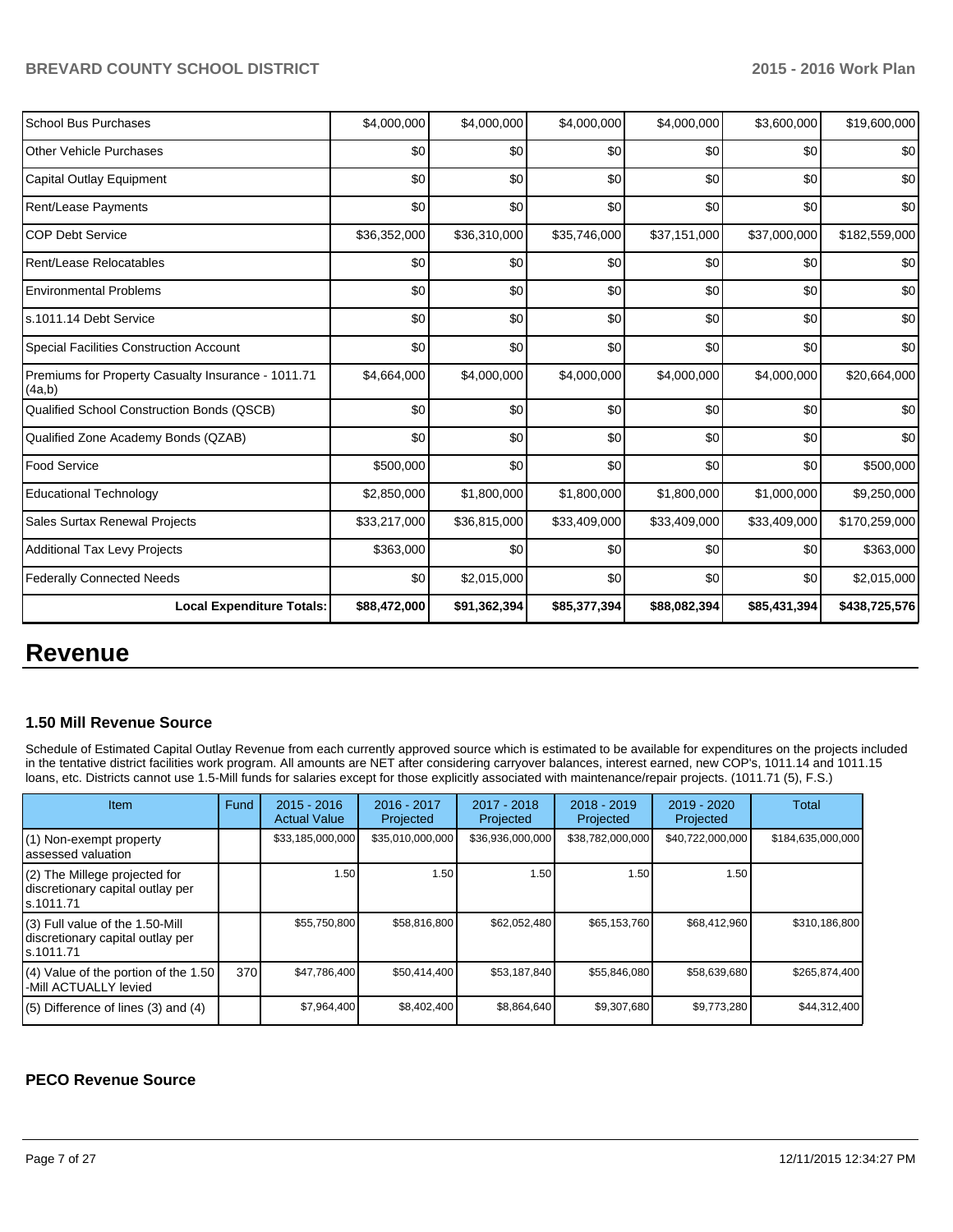The figure in the row designated "PECO Maintenance" will be subtracted from funds available for new construction because PECO maintenance dollars cannot be used for new construction.

| Item                          | Fund | $2015 - 2016$<br><b>Actual Budget</b> | 2016 - 2017<br>Projected | 2017 - 2018<br>Projected | $2018 - 2019$<br>Projected | $2019 - 2020$<br>Projected | Total        |
|-------------------------------|------|---------------------------------------|--------------------------|--------------------------|----------------------------|----------------------------|--------------|
| PECO New Construction         | 340  | \$0                                   | \$0                      | \$0                      | \$0                        | \$0 <sub>1</sub>           | \$0          |
| PECO Maintenance Expenditures |      | \$1.734.190                           | \$2.427.867              | \$2,698,503              | \$3,198,252                | \$3,455,699                | \$13,514,511 |
|                               |      | \$1,734,190                           | \$2,427,867              | \$2,698,503              | \$3,198,252                | \$3,455,699                | \$13,514,511 |

## **CO & DS Revenue Source**

Revenue from Capital Outlay and Debt Service funds.

| <b>Item</b>                                        | Fund | $2015 - 2016$<br><b>Actual Budget</b> | $2016 - 2017$<br>Projected | $2017 - 2018$<br>Projected | $2018 - 2019$<br>Projected | $2019 - 2020$<br>Projected | Total       |
|----------------------------------------------------|------|---------------------------------------|----------------------------|----------------------------|----------------------------|----------------------------|-------------|
| ICO & DS Cash Flow-through<br><b>I</b> Distributed | 360  | \$565.623                             | \$565.623                  | \$565.623                  | \$565.623                  | \$565.623                  | \$2,828,115 |
| ICO & DS Interest on<br>Undistributed CO           | 360  | \$18.771                              | \$18,771                   | \$18,771                   | \$18.771                   | \$18,771                   | \$93,855    |
|                                                    |      | \$584.394                             | \$584.394                  | \$584.394                  | \$584.394                  | \$584.394                  | \$2,921,970 |

#### **Fair Share Revenue Source**

All legally binding commitments for proportionate fair-share mitigation for impacts on public school facilities must be included in the 5-year district work program.

Nothing reported for this section.

#### **Sales Surtax Referendum**

Specific information about any referendum for a 1-cent or ½-cent surtax referendum during the previous year.

**Did the school district hold a surtax referendum during the past fiscal year 2014 - 2015?**

Yes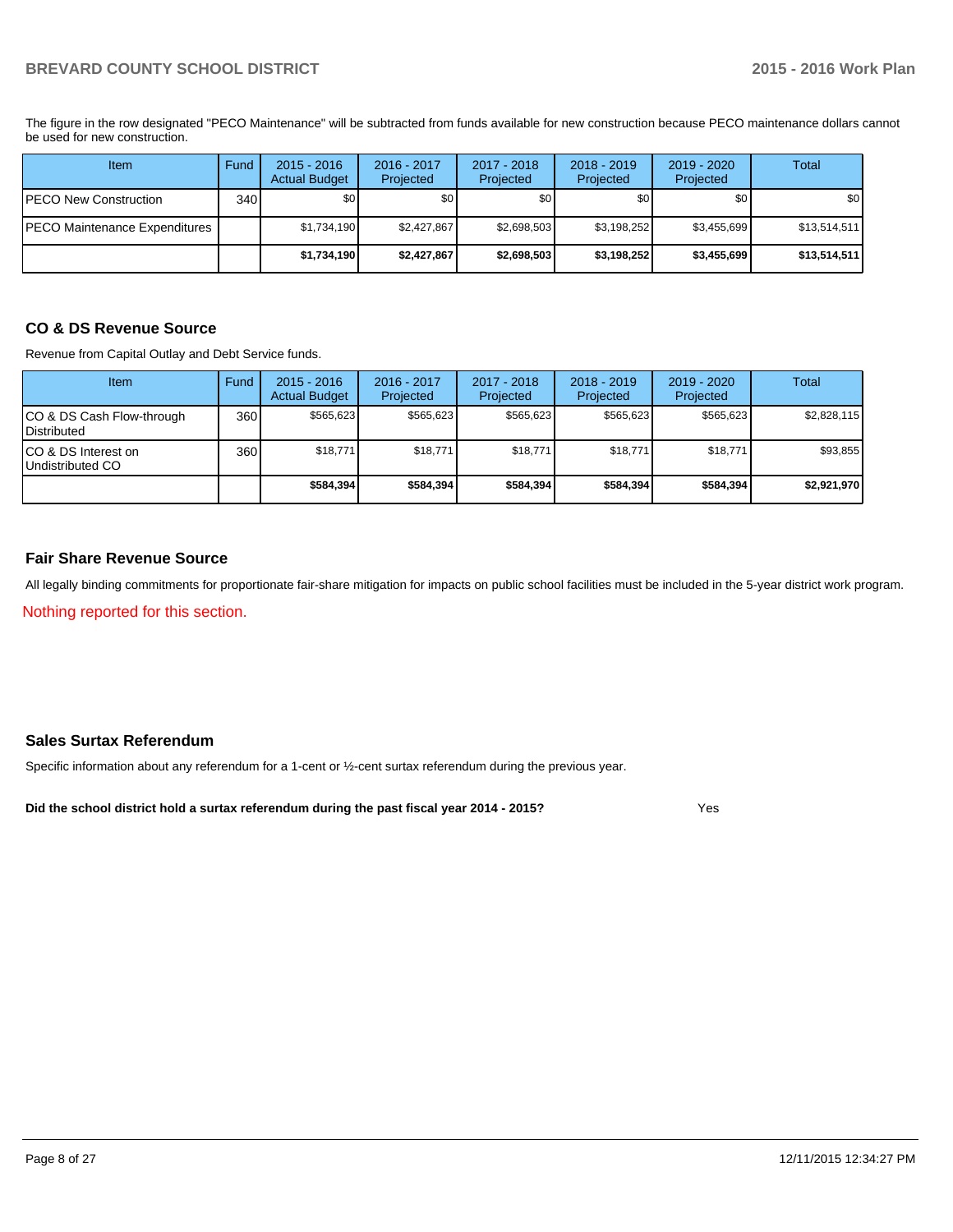| <b>Half Cent Sales Surtax</b> |
|-------------------------------|
| 11/4/2014                     |
| 12/31/2020                    |
| 3/25/2015                     |
| 2/25/2021                     |
| \$33,409,000                  |
| \$200,454,000                 |
| 6                             |
| 58 %                          |
| 42 %                          |
|                               |

#### **Additional Revenue Source**

#### Any additional revenue sources

| Item                                                                                                   | 2015 - 2016<br><b>Actual Value</b> | 2016 - 2017<br>Projected | 2017 - 2018<br>Projected | 2018 - 2019<br>Projected | 2019 - 2020<br>Projected | <b>Total</b>  |
|--------------------------------------------------------------------------------------------------------|------------------------------------|--------------------------|--------------------------|--------------------------|--------------------------|---------------|
| Proceeds from a s.1011.14/15 F.S. Loans                                                                | \$0                                | \$0                      | \$0                      | \$0                      | \$0                      | \$0           |
| District Bonds - Voted local bond<br>referendum proceeds per s.9, Art VII<br><b>State Constitution</b> | \$0                                | \$0                      | \$0                      | \$0                      | \$0                      | \$0           |
| Proceeds from Special Act Bonds                                                                        | \$0                                | \$0                      | \$0                      | \$0                      | \$0                      | \$0           |
| Estimated Revenue from CO & DS Bond<br>Sale                                                            | \$0                                | \$0                      | \$0                      | \$0                      | \$0                      | \$0           |
| Proceeds from Voted Capital<br>Improvements millage                                                    | \$0                                | \$0                      | \$0                      | \$0                      | \$0                      | \$0           |
| Other Revenue for Other Capital Projects                                                               | \$453,000                          | \$305,000                | \$317,000                | \$329,000                | \$341,000                | \$1,745,000   |
| Proceeds from 1/2 cent sales surtax<br>authorized by school board                                      | \$33,217,000                       | \$33,409,000             | \$33,409,000             | \$33,409,000             | \$33,409,000             | \$166,853,000 |
| Proceeds from local governmental<br>infrastructure sales surtax                                        | \$0                                | \$0                      | \$0                      | \$0                      | \$0                      | \$0           |
| Proceeds from Certificates of<br>Participation (COP's) Sale                                            | \$0                                | \$0                      | \$0                      | \$0                      | \$0                      | \$0           |
| Classrooms First Bond proceeds amount<br>authorized in FY 1997-98                                      | \$0                                | \$0                      | \$0                      | \$0                      | \$0                      | \$0           |
| <b>Classrooms for Kids</b>                                                                             | \$0                                | \$0                      | \$0                      | \$0                      | \$0                      | \$0           |
| <b>District Equity Recognition</b>                                                                     | \$0                                | \$0                      | \$0                      | \$0                      | \$0                      | \$0           |
| Federal Grants                                                                                         | \$0                                | \$0                      | \$0                      | \$0                      | \$0                      | \$0           |
| Proportionate share mitigation (actual<br>cash revenue only, not in kind donations)                    | \$0                                | \$0                      | \$0                      | \$0                      | \$0                      | \$0           |
| Impact fees received                                                                                   | \$4,500,000                        | \$4,500,000              | \$5,000,000              | \$5,500,000              | \$6,000,000              | \$25,500,000  |
| <b>Private donations</b>                                                                               | \$0                                | \$0                      | \$0                      | \$0                      | \$0                      | \$0           |
| Grants from local governments or not-for-<br>profit organizations                                      | \$0                                | \$0                      | \$0                      | \$0                      | \$0                      | \$0           |
| Interest, Including Profit On Investment                                                               | \$100,000                          | \$200,000                | \$300,000                | \$400,000                | \$500,000                | \$1,500,000   |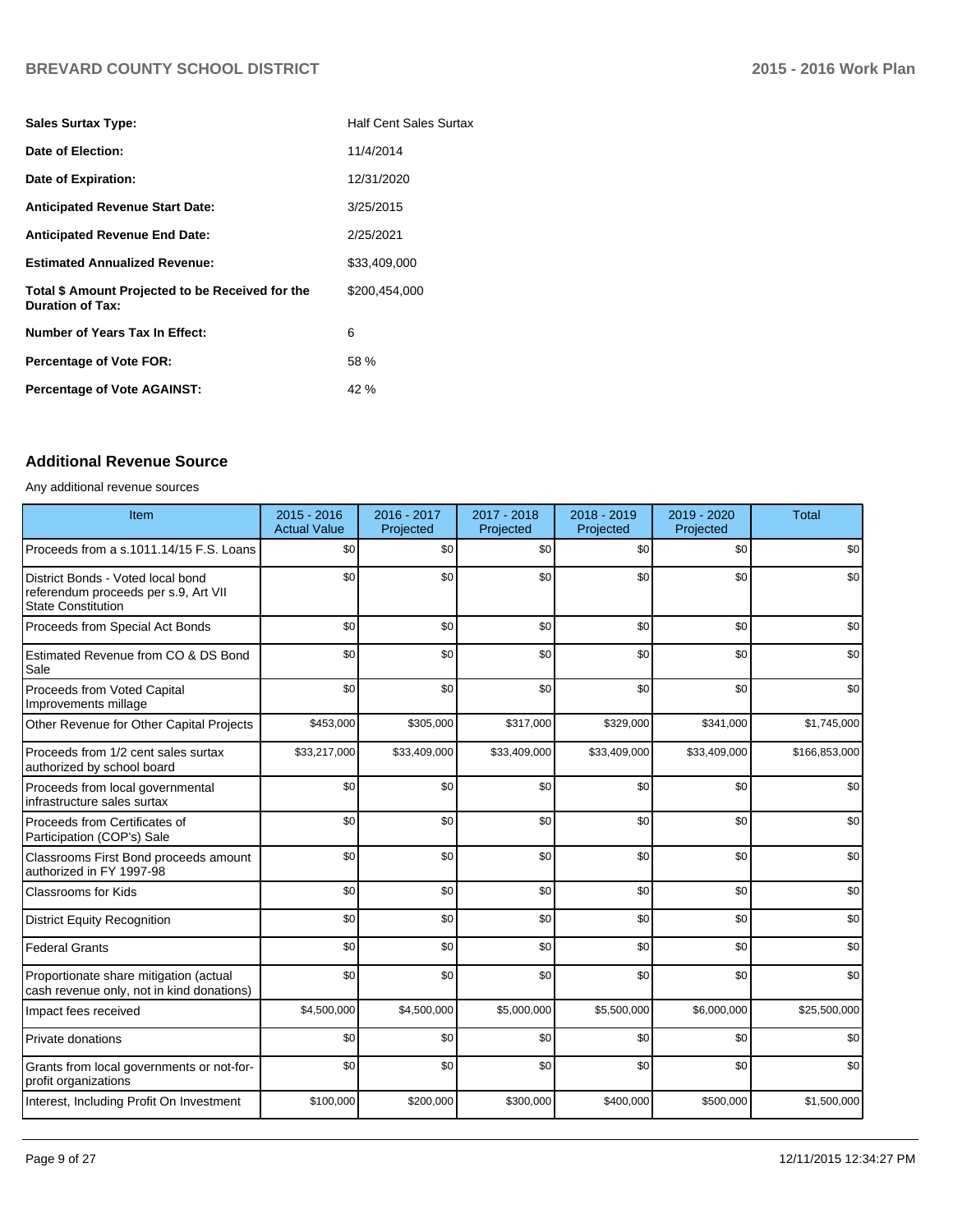| Revenue from Bonds pledging proceeds<br>Ifrom 1 cent or 1/2 cent Sales Surtax                               | \$0            | \$0          | \$0          | \$0          | \$0          | \$0 <sub>1</sub> |
|-------------------------------------------------------------------------------------------------------------|----------------|--------------|--------------|--------------|--------------|------------------|
| l Total Fund Balance Carried Forward                                                                        | \$57,670,000   | \$31,824,794 | \$30,025,194 | \$37,596,034 | \$45,732,114 | \$202,848,136    |
| General Capital Outlay Obligated Fund<br>Balance Carried Forward From Total<br>Fund Balance Carried Forward | (\$26,679,000) | \$0          | \$0          | \$0          | \$0          | (\$26,679,000)   |
| Special Facilities Construction Account                                                                     | \$0            | \$0          | \$0          | \$0          | \$0          | \$0 <sub>1</sub> |
| IOne Cent - 1/2 Cent Sales Surtax Debt<br>Service From Total Fund Balance Carried<br><b>I</b> Forward       | \$0            | \$0          | \$0          | \$0          | \$0          | \$0 <sub>1</sub> |
| Capital Outlay Projects Funds Balance<br>l Carried Forward From Total Fund<br>Balance Carried Forward       | \$0            | \$0          | \$0          | \$0          | \$0          | \$0 <sub>1</sub> |
| l Fuel Tax Rebate                                                                                           | \$150,000      | \$150,000    | \$150,000    | \$150,000    | \$150,000    | \$750,000        |
| Transfer from Operating                                                                                     | \$2,015,000    | \$0          | \$0          | \$0          | \$0          | \$2,015,000      |
| l Transfer from Food Service                                                                                | \$500,000      | \$0          | \$0          | \$0          | \$0          | \$500,000        |
| Subtotal                                                                                                    | \$71,926,000   | \$70,388,794 | \$69,201,194 | \$77,384,034 | \$86,132,114 | \$375,032,136    |

## **Total Revenue Summary**

| <b>Item Name</b>                                                | $2015 - 2016$<br><b>Budget</b> | $2016 - 2017$<br>Projected | 2017 - 2018<br>Projected | $2018 - 2019$<br>Projected | $2019 - 2020$<br>Projected | <b>Five Year Total</b> |
|-----------------------------------------------------------------|--------------------------------|----------------------------|--------------------------|----------------------------|----------------------------|------------------------|
| Local 1.5 Mill Discretionary Capital Outlay<br><b>I</b> Revenue | \$47,786,400                   | \$50,414,400               | \$53,187,840             | \$55,846,080               | \$58,639,680               | \$265,874,400          |
| IPECO and 1.5 Mill Maint and Other 1.5<br>Mill Expenditures     | (\$88,472,000)                 | (\$91,362,394)             | (\$85,377,394)           | (\$88,082,394)             | (\$85,431,394)             | (\$438,725,576)        |
| IPECO Maintenance Revenue                                       | \$1.734.190                    | \$2.427.867                | \$2,698,503              | \$3,198,252                | \$3,455,699                | \$13,514,511           |
| Available 1.50 Mill for New l<br>  Construction                 | ( \$40,685,600)                | (\$40,947,994)             | (\$32,189,554)           | (\$32,236,314)             | (\$26,791,714)             | (\$172,851,176)        |

| <b>Item Name</b>                      | $2015 - 2016$<br><b>Budget</b> | $2016 - 2017$<br>Projected | 2017 - 2018<br>Projected | 2018 - 2019<br>Projected | 2019 - 2020<br>Projected | <b>Five Year Total</b> |
|---------------------------------------|--------------------------------|----------------------------|--------------------------|--------------------------|--------------------------|------------------------|
| ICO & DS Revenue                      | \$584,394                      | \$584,394                  | \$584,394                | \$584,394                | \$584,394                | \$2,921,970            |
| <b>IPECO New Construction Revenue</b> | \$0                            | \$0                        | \$0                      | \$0                      | \$0                      | \$0                    |
| <b>IOther/Additional Revenue</b>      | \$71,926,000                   | \$70.388.794               | \$69,201,194             | \$77,384,034             | \$86,132,114             | \$375,032,136          |
| <b>Total Additional Revenuel</b>      | \$72,510,394                   | \$70,973,188               | \$69,785,588             | \$77,968,428             | \$86,716,508             | \$377,954,106          |
| <b>Total Available Revenue</b>        | \$31,824,794                   | \$30,025,194               | \$37,596,034             | \$45,732,114             | \$59,924,794             | \$205,102,930          |

# **Project Schedules**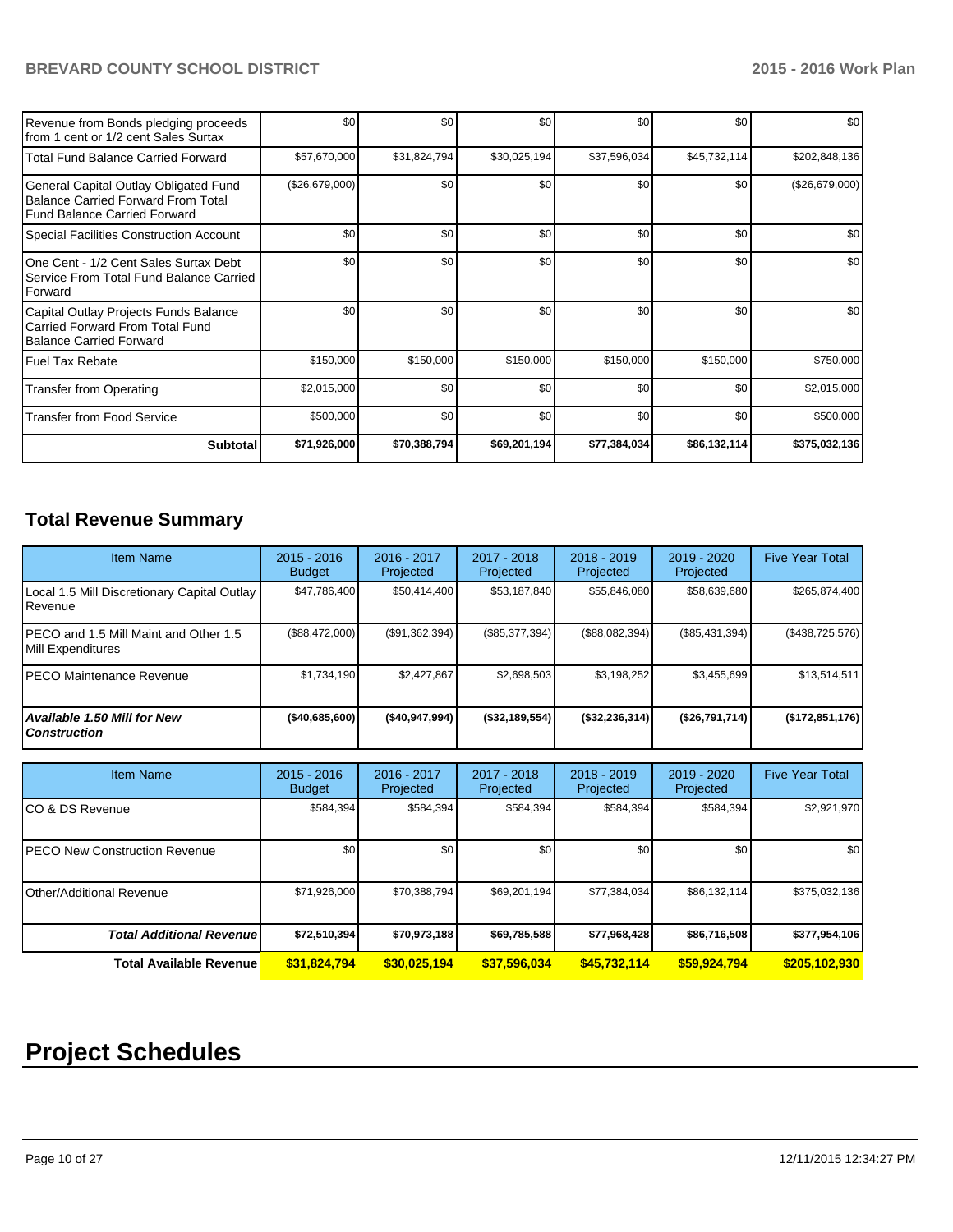#### **Capacity Project Schedules**

Nothing reported for this section. A schedule of capital outlay projects necessary to ensure the availability of satisfactory classrooms for the projected student enrollment in K-12 programs.

> **Total Classrooms: Gross Sq Ft: Planned Cost: Student Stations:**

#### **Other Project Schedules**

Major renovations, remodeling, and additions of capital outlay projects that do not add capacity to schools.

Nothing reported for this section.

#### **Additional Project Schedules**

Any projects that are not identified in the last approved educational plant survey.

| <b>Project Description</b>               | Location                  | <b>Num</b> | $2015 - 2016$<br>Classroom   Actual Budget | 2016 - 2017<br>Projected | $2017 - 2018$<br>Projected | $2018 - 2019$<br>Projected | $2019 - 2020$<br>Projected | Total           | <b>Funded</b> |
|------------------------------------------|---------------------------|------------|--------------------------------------------|--------------------------|----------------------------|----------------------------|----------------------------|-----------------|---------------|
| South Area Elementary<br>School          | Location not<br>specified | 47         | \$5,805,000                                | \$4,500,000              | \$5,000,000                | \$5.500.000                | \$0 I                      | \$20,805,000 No |               |
| Central Area<br><b>Elementary School</b> | Location not<br>specified | 47         | \$0                                        | \$0                      | \$0                        | \$0                        | \$6,000,000                | \$6,000,000 No  |               |
|                                          |                           | 94         | \$5,805,000                                | \$4,500,000              | \$5,000,000                | \$5,500,000                | \$6,000,000                | \$26,805,000    |               |

#### **Non Funded Growth Management Project Schedules**

Schedule indicating which projects, due to planned development, that CANNOT be funded from current revenues projected over the next five years.

#### Nothing reported for this section.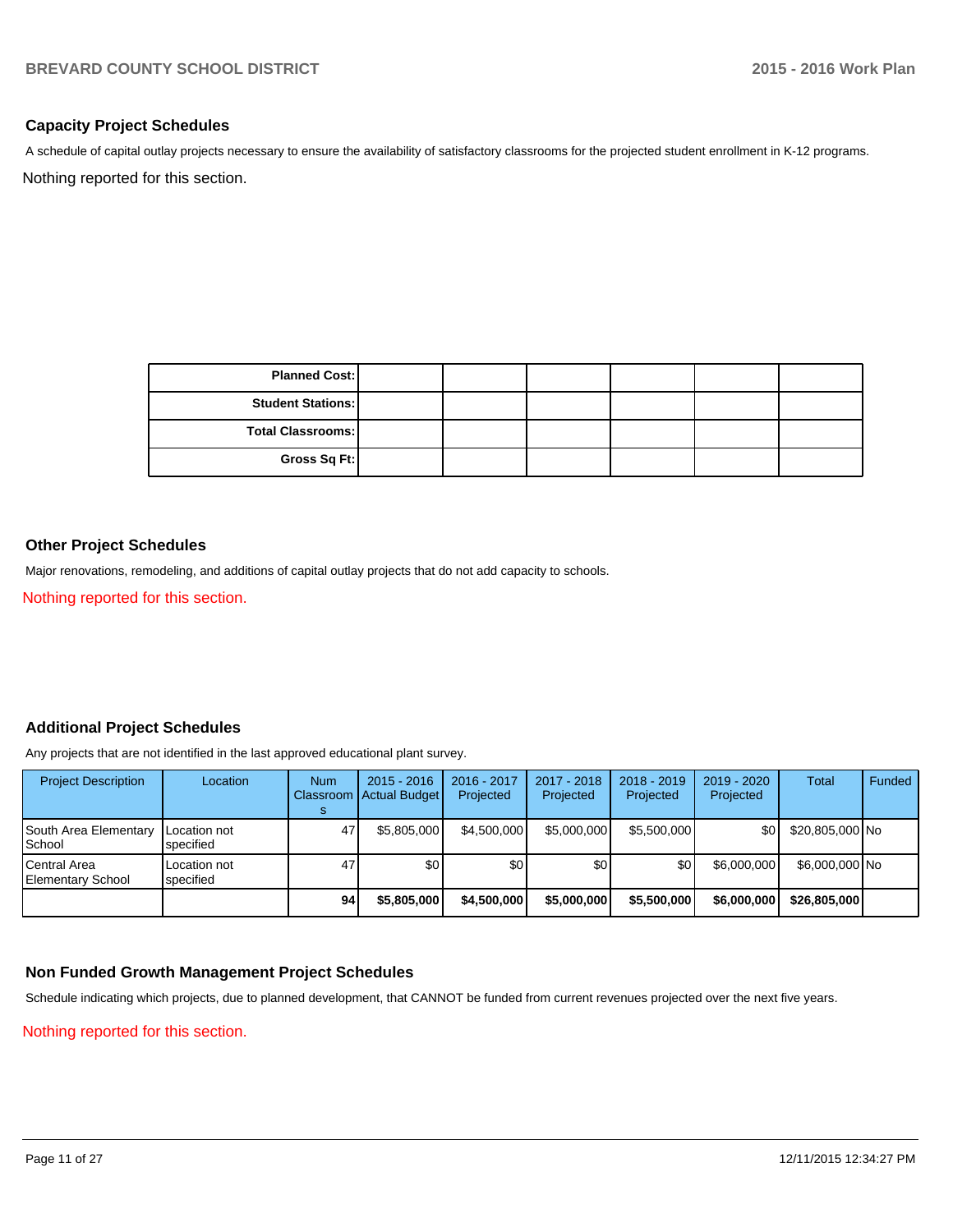## **Capacity Tracking**

| Location                                     | $2015 -$<br>2016 Satis.<br>Stu. Sta. | Actual<br>$2015 -$<br>2016 FISH<br>Capacity | Actual<br>$2014 -$<br>2015<br><b>COFTE</b> | # Class<br>Rooms | Actual<br>Average<br>$2015 -$<br>2016 Class<br><b>Size</b> | Actual<br>$2015 -$<br>2016<br>Utilization | <b>New</b><br>Stu.<br>Capacity | <b>New</b><br>Rooms to<br>be<br>Added/Re<br>moved | Projected<br>$2019 -$<br>2020<br><b>COFTE</b> | Projected<br>$2019 -$<br>2020<br><b>Utilization</b> | Projected<br>$2019 -$<br>2020 Class<br><b>Size</b> |
|----------------------------------------------|--------------------------------------|---------------------------------------------|--------------------------------------------|------------------|------------------------------------------------------------|-------------------------------------------|--------------------------------|---------------------------------------------------|-----------------------------------------------|-----------------------------------------------------|----------------------------------------------------|
| <b>TITUSVILLE HIGH</b>                       | 1,970                                | 1,871                                       | 1,231                                      | 86               | 14                                                         | 66.00 %                                   | 0                              | $\Omega$                                          | 1,336                                         | 71.00%                                              | 16                                                 |
| <b>OAK PARK</b><br><b>ELEMENTARY</b>         | 932                                  | 932                                         | 833                                        | 49               | 17                                                         | 89.00 %                                   | $\Omega$                       | $\Omega$                                          | 749                                           | 80.00%                                              | 15                                                 |
| JAMES MADISON<br><b>MIDDLE</b>               | 825                                  | 742                                         | 457                                        | 39               | 12                                                         | 62.00 %                                   | $\overline{0}$                 | $\Omega$                                          | 542                                           | 73.00 %                                             | 14                                                 |
| <b>APOLLO ELEMENTARY</b>                     | 902                                  | 902                                         | 777                                        | 48               | 16                                                         | 86.00 %                                   | 22                             | -1                                                | 778                                           | 84.00%                                              | 16                                                 |
| RIVERVIEW SCHOOL                             | 576                                  | 576                                         | 16                                         | 24               | 1                                                          | 3.00%                                     | 0                              | $\Omega$                                          | 16                                            | 3.00%                                               | $\mathbf{1}$                                       |
| <b>COQUINA ELEMENTARY</b>                    | 693                                  | 693                                         | 563                                        | 36               | 16                                                         | 81.00%                                    | 0                              | $\Omega$                                          | 568                                           | 82.00%                                              | 16                                                 |
| <b>MIMS ELEMENTARY</b>                       | 725                                  | 725                                         | 491                                        | 38               | 13                                                         | 68.00 %                                   | 0                              | $\Omega$                                          | 472                                           | 65.00%                                              | 12                                                 |
| <b>CUYLER SCHOOL</b>                         | 98                                   | $\Omega$                                    | $\Omega$                                   | 11               | $\overline{0}$                                             | 0.00%                                     | 0                              | $\Omega$                                          | 0                                             | 0.00%                                               | $\mathbf 0$                                        |
| <b>SOUTH LAKE</b><br><b>EDUCATION CENTER</b> | 529                                  | $\Omega$                                    | $\Omega$                                   | 28               | $\Omega$                                                   | 0.00%                                     | 0                              | $\Omega$                                          | $\Omega$                                      | 0.00%                                               | $\mathbf 0$                                        |
| ANDREW JACKSON<br><b>MIDDLE</b>              | 727                                  | 654                                         | 597                                        | 32               | 19                                                         | 91.00 %                                   | 100                            | 5                                                 | 639                                           | 85.00 %                                             | 17                                                 |
| <b>IMPERIAL ESTATES</b><br><b>ELEMENTARY</b> | 729                                  | 729                                         | 660                                        | 38               | 17                                                         | 91.00 %                                   | 0                              | $\Omega$                                          | 599                                           | 82.00 %                                             | 16                                                 |
| <b>ASTRONAUT SENIOR</b><br>HIGH              | 1,522                                | 1,445                                       | 1,039                                      | 67               | 16                                                         | 72.00 %                                   | 0                              | $\Omega$                                          | 834                                           | 58.00 %                                             | 12                                                 |
| <b>PINEWOOD</b><br><b>ELEMENTARY</b>         | 503                                  | 503                                         | 381                                        | 26               | 15                                                         | 76.00 %                                   | 0                              | $\Omega$                                          | 409                                           | 81.00%                                              | 16                                                 |
| CHALLENGER 7<br>ELEMENTARY                   | 551                                  | 551                                         | 480                                        | 29               | 17                                                         | 87.00 %                                   | 0                              | $\Omega$                                          | 448                                           | 81.00%                                              | 15                                                 |
| <b>ATLANTIS ELEMENTARY</b>                   | 703                                  | 703                                         | 613                                        | 37               | 17                                                         | 87.00 %                                   | $\mathbf 0$                    | $\Omega$                                          | 529                                           | 75.00 %                                             | 14                                                 |
| <b>ROCKLEDGE SENIOR</b><br><b>HIGH</b>       | 1,766                                | 1,677                                       | 1,286                                      | 78               | 16                                                         | 77.00 %                                   | 96                             | $\overline{\mathbf{4}}$                           | 1,515                                         | 85.00 %                                             | 18                                                 |
| <b>CLEARLAKE</b><br><b>EDUCATION CENTER</b>  | 747                                  | $\Omega$                                    | $\Omega$                                   | 36               | $\Omega$                                                   | 0.00%                                     | $\mathbf 0$                    | $\Omega$                                          | $\Omega$                                      | 0.00%                                               | $\mathbf 0$                                        |
| <b>CAMBRIDGE</b><br>ELEMENTARY MAGNET        | 765                                  | 765                                         | 579                                        | 40               | 14                                                         | 76.00 %                                   | 0                              | $\Omega$                                          | 577                                           | 75.00 %                                             | 14                                                 |
| <b>ENDEAVOUR</b><br><b>ELEMENTARY MAGNET</b> | 990                                  | 990                                         | 729                                        | 52               | 14                                                         | 74.00 %                                   | 88                             | 4                                                 | 905                                           | 84.00%                                              | 16                                                 |
| <b>GOLFVIEW</b><br><b>ELEMENTARY MAGNET</b>  | 777                                  | 777                                         | 642                                        | 40               | 16                                                         | 83.00 %                                   | 66                             | 3 <sup>1</sup>                                    | 720                                           | 85.00 %                                             | 17                                                 |
| RONALD MCNAIR<br><b>MIDDLE</b>               | 679                                  | 611                                         | 458                                        | 30 <sup>2</sup>  | 15                                                         | 75.00 %                                   | 20                             | $\mathbf{1}$                                      | 536                                           | 85.00 %                                             | 17                                                 |
| <b>FAIRGLEN</b><br><b>ELEMENTARY</b>         | 753                                  | 753                                         | 661                                        | 40               | 17                                                         | 88.00 %                                   | 22                             | $\mathbf{1}$                                      | 662                                           | 85.00 %                                             | 16                                                 |
| JOHN F KENNEDY<br><b>MIDDLE</b>              | 910                                  | 819                                         | 583                                        | 43               | 14                                                         | 71.00 %                                   | 20                             |                                                   | 711                                           | 85.00 %                                             | 16                                                 |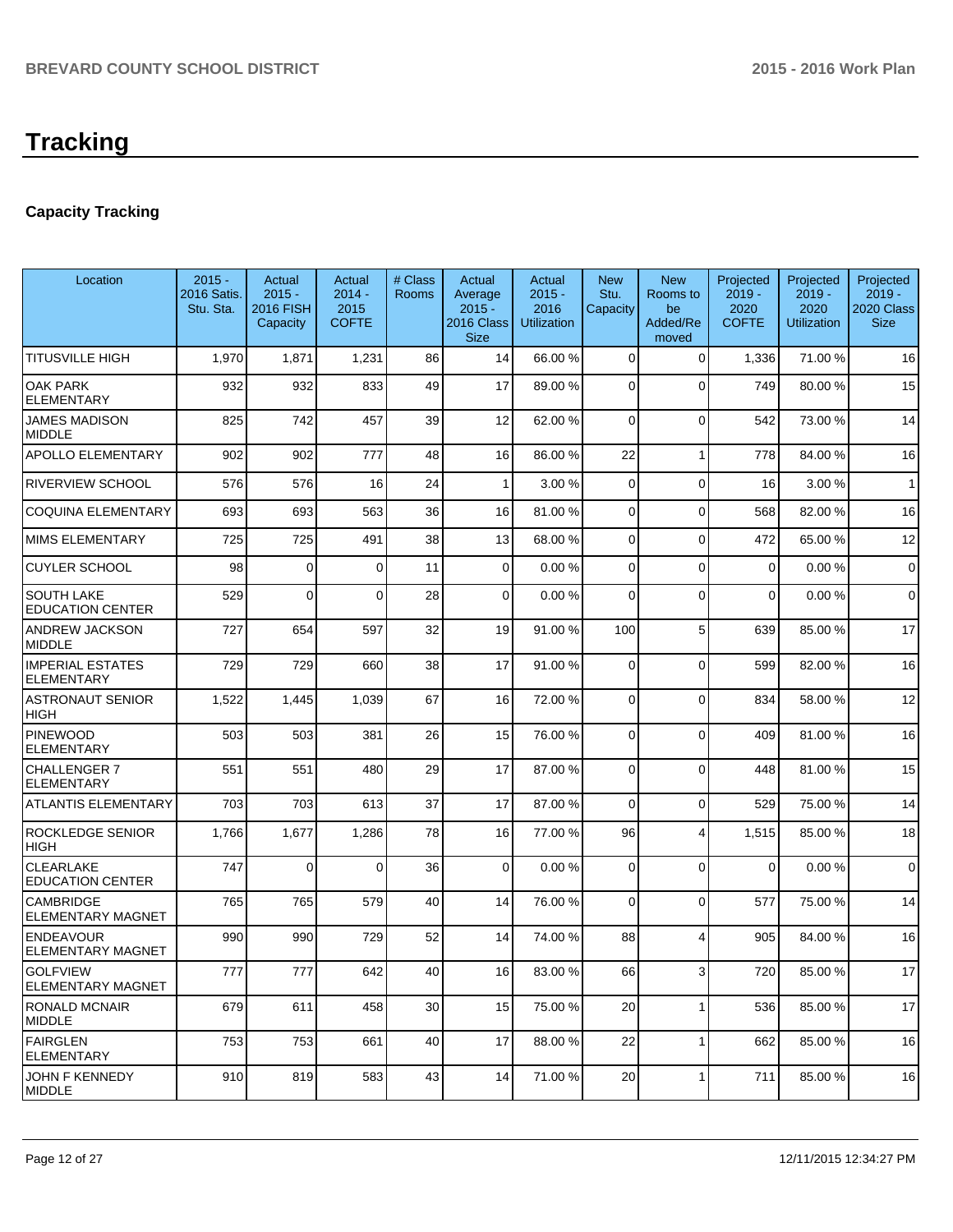| COCOA JR/SR HIGH                                                 | 1,980 | 1,782       | 1,291 | 85  | 15              | 72.00 % | 504            | 21             | 1,952 | 85.00 % | 18        |
|------------------------------------------------------------------|-------|-------------|-------|-----|-----------------|---------|----------------|----------------|-------|---------|-----------|
| <b>SATURN ELEMENTARY</b>                                         | 958   | 958         | 678   | 50  | 14              | 71.00 % | $\Omega$       | $\mathbf 0$    | 752   | 78.00 % | 15        |
| HANS CHRISTIAN<br>ANDERSEN<br><b>ELEMENTARY</b>                  | 884   | 884         | 715   | 35  | 20              | 81.00 % | 44             | $\overline{2}$ | 790   | 85.00 % | 21        |
| MELBOURNE SENIOR<br><b>HIGH</b>                                  | 2,439 | 2,317       | 2,015 | 105 | 19              | 87.00 % | 144            | 6              | 2,094 | 85.00 % | 19        |
| <b>PALM BAY MAGNET</b><br><b>SENIOR HIGH</b>                     | 2,751 | 2,613       | 1,352 | 118 | 11              | 52.00 % | $-175$         | $-7$           | 1,421 | 58.00 % | 13        |
| WEST MELBOURNE<br><b>ELEMENTARY SCHOOL</b><br><b>FOR SCIENCE</b> | 618   | 618         | 543   | 31  | 18              | 88.00 % | 22             | 1              | 543   | 85.00 % | 17        |
| <b>UNIVERSITY PARK</b><br><b>ELEMENTARY</b>                      | 811   | 811         | 584   | 41  | 14              | 72.00 % | $\Omega$       | $\mathbf 0$    | 631   | 78.00 % | 15        |
| PORT MALABAR<br>ELEMENTARY                                       | 852   | 852         | 718   | 45  | 16              | 84.00 % | 88             | $\overline{4}$ | 797   | 85.00 % | 16        |
| <b>STONE MAGNET</b><br>MIDDLE                                    | 1,126 | 1,013       | 775   | 52  | 15              | 77.00 % | 120            | 6              | 955   | 84.00%  | 16        |
| <b>PALM BAY</b><br><b>ELEMENTARY</b>                             | 1,005 | 1,005       | 688   | 52  | 13              | 68.00 % | 44             | $\overline{2}$ | 891   | 85.00 % | 17        |
| <b>LOCKMAR</b><br>ELEMENTARY                                     | 892   | 892         | 780   | 47  | 17              | 87.00 % | $\Omega$       | $\mathbf 0$    | 761   | 85.00 % | 16        |
| JOHN F TURNER SR<br><b>ELEMENTARY</b>                            | 874   | 874         | 697   | 46  | 15              | 80.00 % | 176            | 8              | 883   | 84.00%  | 16        |
| <b>SOUTHWEST MIDDLE</b>                                          | 1,308 | 1,177       | 898   | 57  | 16              | 76.00 % | 40             | $\overline{2}$ | 1,034 | 85.00 % | 18        |
| ICOLUMBIA<br><b>ELEMENTARY</b>                                   | 751   | 751         | 547   | 39  | 14              | 73.00 % | -44            | $-2$           | 507   | 72.00 % | 14        |
| <b>DISCOVERY</b><br><b>ELEMENTARY</b>                            | 980   | 980         | 663   | 51  | 13              | 68.00 % | 0              | $\mathbf 0$    | 659   | 67.00 % | 13        |
| <b>CHRISTA MCAULIFFE</b><br>ELEMENTARY                           | 918   | 918         | 712   | 48  | 15              | 78.00 % | $\Omega$       | $\mathbf 0$    | 706   | 77.00 % | 15        |
| RIVIERA ELEMENTARY                                               | 777   | 777         | 632   | 40  | 16              | 81.00 % | 132            | 6              | 771   | 85.00 % | 17        |
| <b>JUPITER ELEMENTARY</b>                                        | 930   | 930         | 802   | 48  | 17              | 86.00 % | 154            | $\overline{7}$ | 911   | 84.00 % | 17        |
| <b>EAU GALLIE SENIOR</b><br><b>HIGH</b>                          | 2,300 | 2,185       | 1,604 | 102 | 16              | 73.00 % | 0              | $\mathbf 0$    | 1,718 | 79.00 % | 17        |
| WEST SHORE JR/SR<br><b>HIGH</b>                                  | 1,404 | 1,263       | 889   | 54  | 16              | 70.00 % | $\Omega$       | $\Omega$       | 889   | 70.00 % | 16        |
| LYNDON B JOHNSON<br>MIDDLE                                       | 1,133 | 1,019       | 783   | 53  | 15 <sup>1</sup> | 77.00 % | 01             | $\overline{0}$ | 862   | 85.00 % | 16        |
| <b>SHERWOOD</b><br>ELEMENTARY                                    | 609   | 609         | 507   | 32  | 16              | 83.00 % | 88             | $\overline{4}$ | 590   | 85.00 % | 16        |
| IHARBOR CITY<br><b>ELEMENTARY</b>                                | 629   | 629         | 366   | 32  | 11              | 58.00 % | $-22$          | $-1$           | 371   | 61.00%  | 12        |
| <b>SABAL ELEMENTARY</b>                                          | 785   | 785         | 550   | 40  | 14              | 70.00 % | $\overline{0}$ | $\mathbf 0$    | 582   | 74.00 % | 15        |
| SOUTH PINE GROVE<br><b>SCHOOL</b>                                | 92    | $\mathbf 0$ | 0     | 10  | $\overline{0}$  | 0.00%   | $\overline{0}$ | $\mathbf 0$    | 0     | 0.00%   | $\pmb{0}$ |
| <b>CROTON ELEMENTARY</b>                                         | 795   | 795         | 628   | 41  | 15              | 79.00 % | $\overline{0}$ | $\mathbf 0$    | 624   | 78.00 % | 15        |
| <b>ROY ALLEN</b><br><b>ELEMENTARY</b>                            | 729   | 729         | 583   | 38  | 15              | 80.00 % | 22             |                | 633   | 84.00%  | 16        |
| SUNTREE ELEMENTARY                                               | 755   | 755         | 626   | 39  | 16              | 83.00 % | $\overline{0}$ | $\mathbf 0$    | 576   | 76.00 % | 15        |
| MERRITT ISLAND<br>SENIOR HIGH                                    | 2,015 | 1,914       | 1,453 | 86  | 17              | 76.00 % | $-50$          | $-2$           | 1,352 | 73.00 % | 16        |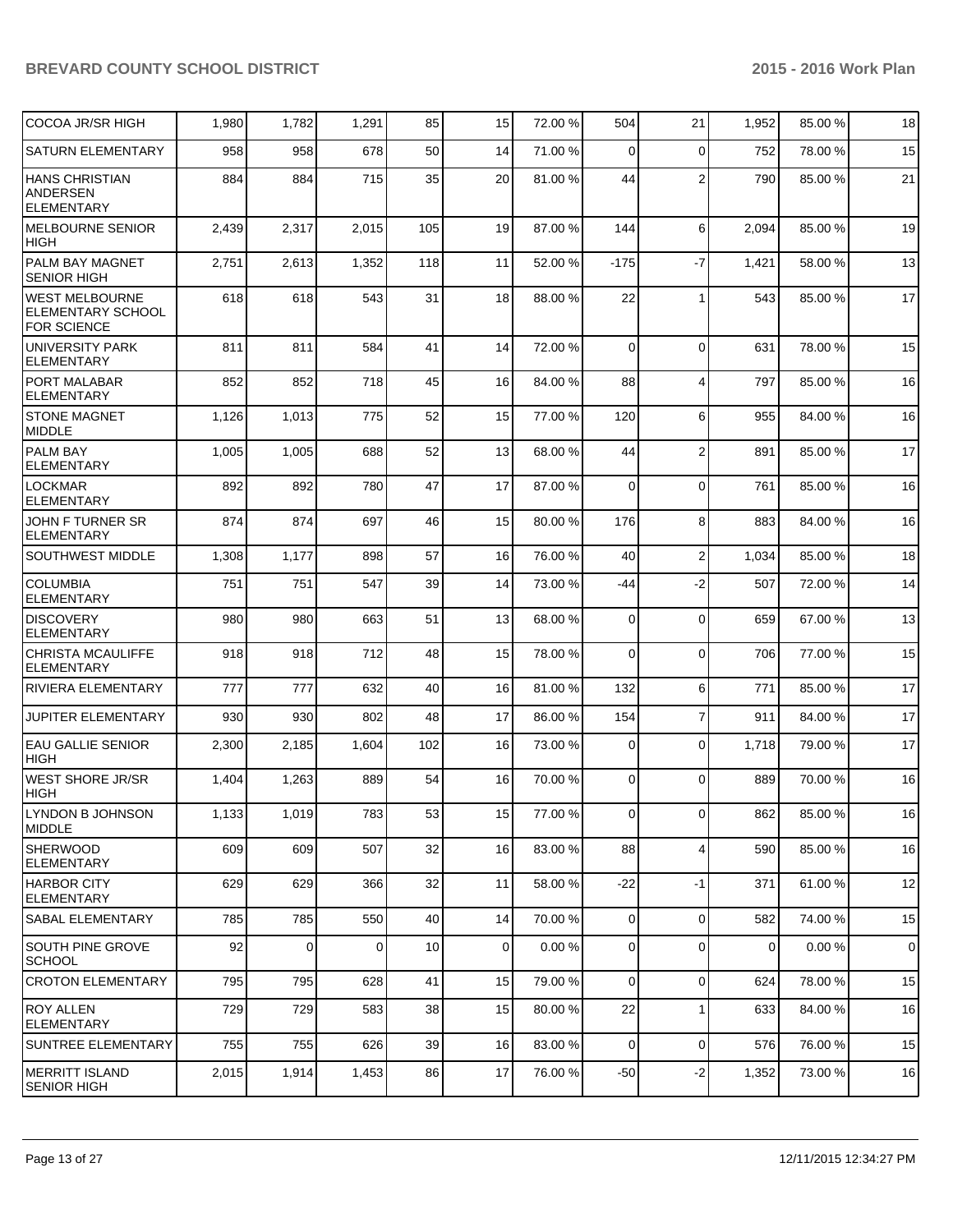| EDGEWOOD JR/SR<br><b>HIGH</b>                                                      | 1,191 | 1,071          | 848      | 50 | 17              | 79.00 % | 0              | $\Omega$       | 848      | 79.00 % | 17          |
|------------------------------------------------------------------------------------|-------|----------------|----------|----|-----------------|---------|----------------|----------------|----------|---------|-------------|
| <b>MILA ELEMENTARY</b>                                                             | 707   | 707            | 470      | 37 | 13              | 67.00 % | 0              | $\Omega$       | 467      | 66.00 % | 13          |
| <b>TROPICAL</b><br><b>ELEMENTARY</b>                                               | 910   | 910            | 744      | 48 | 16              | 82.00 % | $\Omega$       | $\Omega$       | 748      | 82.00 % | 16          |
| <b>AUDUBON</b><br>ELEMENTARY                                                       | 761   | 761            | 636      | 40 | 16              | 84.00 % | $\mathbf 0$    | $\Omega$       | 625      | 82.00%  | 16          |
| <b>GARDENDALE</b><br><b>EDUCATION CENTER</b>                                       | 681   | $\overline{0}$ | $\Omega$ | 34 | $\mathbf 0$     | 0.00%   | $\mathbf 0$    | $\Omega$       | $\Omega$ | 0.00%   | $\mathbf 0$ |
| <b>THOMAS JEFFERSON</b><br><b>MIDDLE</b>                                           | 942   | 847            | 649      | 42 | 15              | 77.00 % | 0              | $\Omega$       | 656      | 77.00 % | 16          |
| <b>LEWIS CARROLL</b><br><b>ELEMENTARY</b>                                          | 751   | 751            | 624      | 39 | 16              | 83.00 % | $\Omega$       | $\Omega$       | 613      | 82.00%  | 16          |
| <b>COCOA BEACH JR/SR</b><br><b>HIGH</b>                                            | 1,628 | 1,465          | 1,071    | 69 | 16              | 73.00 % | 0              | 0              | 1,071    | 73.00 % | 16          |
| <b>THEODORE</b><br><b>ROOSEVELT</b><br>ELEMENTARY                                  | 599   | 599            | 373      | 31 | 12              | 62.00 % | $\Omega$       | $\Omega$       | 352      | 59.00 % | 11          |
| <b>FREEDOM7</b><br><b>ELEMENTARY SCHOOL</b><br>OF INTERNATIONAL<br><b>STUDIES</b>  | 475   | 475            | 406      | 25 | 16              | 85.00 % | $\Omega$       | $\Omega$       | 406      | 85.00 % | 16          |
| <b>CAPE VIEW</b><br><b>ELEMENTARY</b>                                              | 548   | 548            | 356      | 29 | 12              | 65.00 % | 44             | $\overline{2}$ | 490      | 83.00 % | 16          |
| <b>SATELLITE SENIOR</b><br><b>HIGH</b>                                             | 1,605 | 1,524          | 1,219    | 68 | 18              | 80.00 % | $-25$          | $-1$           | 1,195    | 80.00 % | 18          |
| <b>DELAURA MIDDLE</b>                                                              | 1,068 | 961            | 698      | 48 | 15              | 73.00 % | $\mathbf 0$    | $\mathbf 0$    | 821      | 85.00 % | 17          |
| <b>SPESSARD L HOLLAND</b><br><b>ELEMENTARY</b>                                     | 605   | 605            | 424      | 32 | 13              | 70.00 % | $\Omega$       | $\Omega$       | 475      | 79.00 % | 15          |
| <b>SEA PARK</b><br><b>ELEMENTARY</b>                                               | 439   | 439            | 329      | 23 | 14              | 75.00 % | $\mathbf 0$    | $\mathbf 0$    | 361      | 82.00 % | 16          |
| <b>SURFSIDE</b><br><b>ELEMENTARY</b>                                               | 501   | 501            | 402      | 26 | 15              | 80.00 % | 0              | $\Omega$       | 410      | 82.00 % | 16          |
| <b>OCEAN BREEZE</b><br><b>ELEMENTARY</b>                                           | 654   | 654            | 507      | 35 | 14              | 78.00 % | 0              | $\Omega$       | 551      | 84.00 % | 16          |
| <b>INDIALANTIC</b><br><b>ELEMENTARY</b>                                            | 798   | 798            | 751      | 42 | 18              | 94.00 % | 22             |                | 689      | 84.00 % | 16          |
| <b>HERBERT C HOOVER</b><br><b>MIDDLE</b>                                           | 732   | 658            | 560      | 33 | 17              | 85.00 % | 44             | $\overline{2}$ | 590      | 84.00 % | 17          |
| <b>GEMINI ELEMENTARY</b>                                                           | 711   | 711            | 505      | 37 | 14 <sup>1</sup> | 71.00 % | $-44$          | $-2$           | 430      | 64.00%  | 12          |
| DR W J CREEL<br><b>ELEMENTARY</b>                                                  | 1,154 | 1,154          | 895      | 34 | 26              | 78.00 % | 44             | $\overline{2}$ | 1,007    | 84.00 % | 28          |
| <b>ROBERT LOUIS</b><br><b>STEVENSON</b><br><b>ELEMENTARY SCHOOL</b><br>OF THE ARTS | 569   | 569            | 431      | 28 | 15              | 76.00 % | 0              | $\mathbf 0$    | 431      | 76.00 % | 15          |
| <b>ENTERPRISE</b><br><b>ELEMENTARY</b>                                             | 729   | 729            | 534      | 38 | 14              | 73.00 % | $-22$          | $-1$           | 409      | 58.00 % | 11          |
| <b>IMEADOWLANE</b><br>PRIMARY ELEMENTARY                                           | 824   | 824            | 789      | 47 | 17              | 96.00 % | $\mathbf 0$    | $\mathbf 0$    | 664      | 81.00%  | 14          |
| <b>SPACE COAST JR/SR</b><br>HIGH                                                   | 2,013 | 1,811          | 1,452    | 84 | 17              | 80.00 % | $-38$          | $-2$           | 1,300    | 73.00 % | 16          |
| <b>LONGLEAF</b><br><b>ELEMENTARY</b>                                               | 790   | 790            | 500      | 42 | 12              | 63.00 % | 0              | $\mathbf 0$    | 510      | 65.00 % | 12          |
| <b>BAYSIDE SENIOR HIGH</b>                                                         | 2,353 | 2,235          | 1,341    | 99 | 14              | 60.00 % | $\overline{0}$ | 0              | 1,226    | 55.00 % | 12          |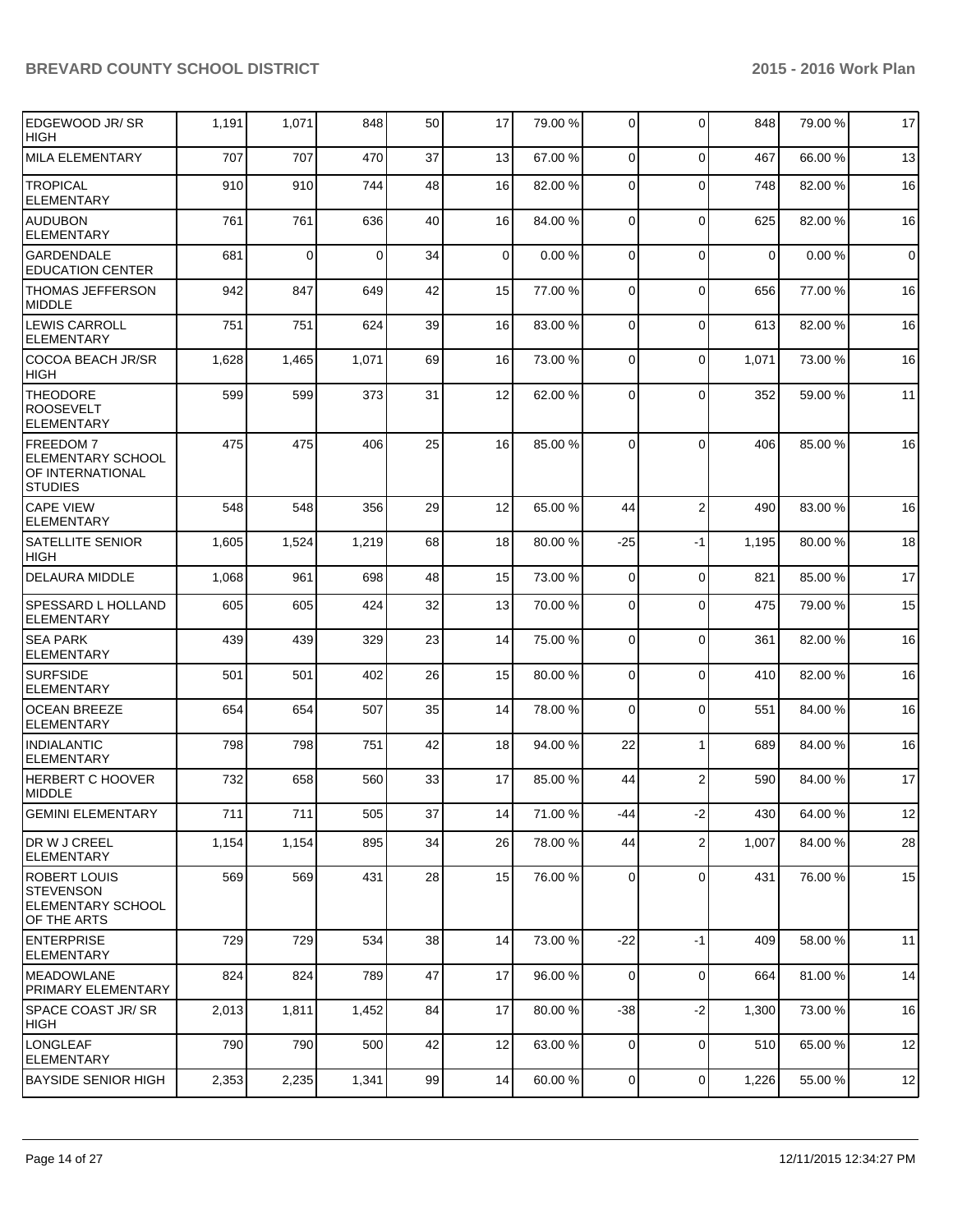| <b>IWESTSIDE</b><br><b>IELEMENTARY</b>      | 857    | 857      | 775    | 44    | 18 <sub>l</sub> | 90.00%  | 132      | 6        | 836      | 85.00 % | 17          |
|---------------------------------------------|--------|----------|--------|-------|-----------------|---------|----------|----------|----------|---------|-------------|
| ICENTRAL MIDDLE                             | 1,694  | 1,524    | 1,233  | 72    | 17              | 81.00 % | 100      | 5        | 1,381    | 85.00 % | 18          |
| IRALPH M WILLIAMS JR<br>IELEMENTARY         | 715    | 715      | 541    | 37    | 15              | 76.00 % | $-66$    | -3       | 489      | 75.00 % | 14          |
| <b>MANATEE</b><br>IELEMENTARY               | 998    | 998      | 820    | 52    | 16              | 82.00 % | $\Omega$ | $\Omega$ | 842      | 84.00%  | 16          |
| IQUEST ELEMENTARY                           | 928    | 928      | 782    | 49    | 16              | 84.00 % | 88       | Δ        | 861      | 85.00 % | 16          |
| <b>VIERA HIGH SCHOOL</b>                    | 2,396  | 2,276    | 1,823  | 100   | 18              | 80.00 % | $\Omega$ | $\Omega$ | 1,905    | 84.00%  | 19          |
| <b>SUNRISE ELEMENTARY</b>                   | 895    | 895      | 824    | 47    | 18              | 92.00 % | 132      | 6        | 870      | 85.00 % | 16          |
| IMEADOWLANE<br>IINTERMEDIATE<br>IELEMENTARY | 1,114  | 1,114    | 936    | 54    | 17              | 84.00 % | 88       |          | 1,025    | 85.00 % | 18          |
| IHERITAGE HIGH                              | 2,436  | 2,314    | 1,698  | 100   | 17              | 73.00 % | $\Omega$ | $\Omega$ | 1,461    | 63.00 % | 15          |
| <b>SOUTH AREA HEAD</b><br><b>START</b>      | 36     | $\Omega$ |        | 2     | $\Omega$        | 0.00%   | $\Omega$ | $\Omega$ | $\Omega$ | 0.00%   | $\mathbf 0$ |
|                                             | 88,279 | 82,971   | 63,103 | 4,181 | 15 <sup>1</sup> | 76.05 % | 2,220    | 101      | 65,815   | 77.26%  | 15          |

The COFTE Projected Total (65,815) for 2019 - 2020 must match the Official Forecasted COFTE Total (65,815 ) for 2019 - 2020 before this section can be completed. In the event that the COFTE Projected Total does not match the Official forecasted COFTE, then the Balanced Projected COFTE Table should be used to balance COFTE.

| Projected COFTE for 2019 - 2020 |        | <b>Grade Level Type</b> | <b>Balanced Projected</b><br>COFTE for 2019 - 2020 |
|---------------------------------|--------|-------------------------|----------------------------------------------------|
| Elementary (PK-3)               | 19,664 |                         |                                                    |
| $Middle (4-8)$                  | 26,262 |                         |                                                    |
|                                 |        | Elementary (PK-3)       | 0                                                  |
| High (9-12)                     | 19,889 |                         |                                                    |
|                                 |        | Middle (4-8)            | 0                                                  |
|                                 | 65,815 |                         |                                                    |
|                                 |        | High (9-12)             | $\Omega$                                           |
|                                 |        |                         |                                                    |
|                                 |        |                         | 65,815                                             |

#### **Relocatable Replacement**

Number of relocatable classrooms clearly identified and scheduled for replacement in the school board adopted financially feasible 5-year district work program.

| Location                               | $2015 - 2016$ | $2016 - 2017$ | 2017 - 2018 | 2018 - 2019 | 2019 - 2020 | Year 5 Total |
|----------------------------------------|---------------|---------------|-------------|-------------|-------------|--------------|
| <b>Total Relocatable Replacements:</b> |               |               |             |             |             |              |

#### **Charter Schools Tracking**

Information regarding the use of charter schools.

| Location-Type  | # Relocatable<br>units or<br>permanent<br><b>classrooms</b> | Owner            | Year Started or I<br>Scheduled | <b>Student</b><br><b>Stations</b> | <b>Students</b><br>Enrolled | Years in<br>Contract | <b>Total Charter</b><br><b>Students</b><br>projected for<br>2019 - 2020 |
|----------------|-------------------------------------------------------------|------------------|--------------------------------|-----------------------------------|-----------------------------|----------------------|-------------------------------------------------------------------------|
| Campus Charter |                                                             | 8 <b>PRIVATE</b> | 2000                           | 157                               | 139                         |                      | 150                                                                     |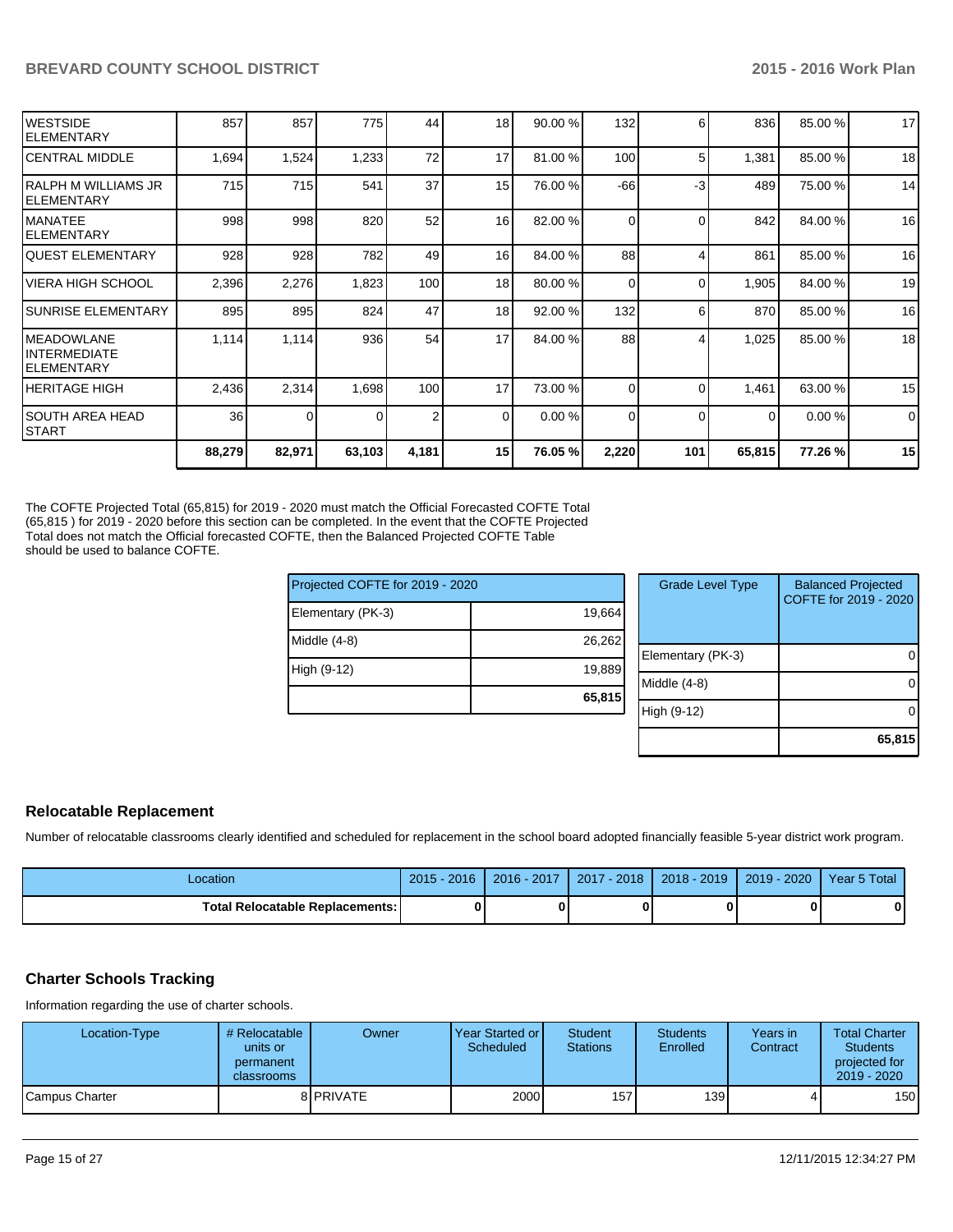| Educational Horizons                          |     | 4 PRIVATE         | 1998 | 75    | 108   | 10 <sup>1</sup> | 112   |
|-----------------------------------------------|-----|-------------------|------|-------|-------|-----------------|-------|
| Odyssey K - 9                                 |     | 71 PRIVATE        | 1999 | 2,200 | 940   | 15              | 1,211 |
| Palm Bay Academy K - 8                        |     | 37 PRIVATE        | 1998 | 680   | 565   | 15              | 550   |
| Imagine Schools at West<br><b>I</b> Melbourne |     | 41 <b>PRIVATE</b> | 1998 | 910   | 200   | 5.              | 700   |
| Royal Palm K - 8                              |     | 18 PRIVATE        | 2000 | 364   | 363   | 10 <sup>1</sup> | 364   |
| Sculptor Elementary K - 8                     |     | 27 PRIVATE        | 1999 | 423   | 524   | 10              | 538   |
| Emma Jewel Academy                            |     | 20 PRIVATE        | 2013 | 420   | 260   | 15              | 420   |
| Odyssey Preparatory Academy                   |     | 32 PRIVATE        | 2013 | 918   | 250   |                 | 728   |
| l Viera Charter K - 8                         |     | 55 PRIVATE        | 2013 | 1,100 | 844   |                 | 960   |
| Pineapple Cove K-8                            |     | 31 <b>PRIVATE</b> | 2015 | 450   | 450   | 5               | 618   |
|                                               | 344 |                   |      | 7,697 | 4,643 |                 | 6,351 |

## **Special Purpose Classrooms Tracking**

The number of classrooms that will be used for certain special purposes in the current year, by facility and type of classroom, that the district will, 1), not use for educational purposes, and 2), the co-teaching classrooms that are not open plan classrooms and will be used for educational purposes.

| School                                          | <b>School Type</b> | # of Elementary<br>K-3 Classrooms | # of Middle 4-8<br>Classrooms | # of High 9-12<br><b>Classrooms</b> | $#$ of $ESE$<br>Classrooms | # of Combo<br>Classrooms | <b>Total</b><br>Classrooms |
|-------------------------------------------------|--------------------|-----------------------------------|-------------------------------|-------------------------------------|----------------------------|--------------------------|----------------------------|
| <b>IMPERIAL ESTATES</b><br><b>ELEMENTARY</b>    | Educational        |                                   | 0                             | r                                   | $\Omega$                   | $\Omega$                 | $\mathbf{1}$               |
| <b>ATLANTIS ELEMENTARY</b>                      | Educational        |                                   | 0                             |                                     | 0                          | $\Omega$                 | $\mathbf{1}$               |
| <b>DELAURA MIDDLE</b>                           | Educational        | $\Omega$                          | 2                             | ∩                                   |                            | $\Omega$                 | 3                          |
| <b>SPESSARD L HOLLAND</b><br><b>ELEMENTARY</b>  | Educational        | 2                                 | 0                             | ∩                                   | <sup>0</sup>               | 0                        | $\overline{2}$             |
| <b>GEMINI ELEMENTARY</b>                        | Educational        |                                   |                               | C                                   | $\Omega$                   | $\Omega$                 | $\overline{2}$             |
| <b>QUEST ELEMENTARY</b>                         | Educational        | U                                 |                               | ∩                                   | $\Omega$                   | $\Omega$                 | $\mathbf{1}$               |
| <b>TITUSVILLE HIGH</b>                          | Educational        | $\Omega$                          | 0                             |                                     | 0                          | 0                        | $\mathbf{1}$               |
| <b>JAMES MADISON MIDDLE</b>                     | Educational        | $\Omega$                          | 2                             | ∩                                   | 0                          | $\Omega$                 | $\mathbf{2}$               |
| <b>RIVERVIEW SCHOOL</b>                         | Educational        | 5                                 | 4                             | $\Omega$                            | $\Omega$                   | $\overline{0}$           | $9\,$                      |
| <b>COQUINA ELEMENTARY</b>                       | Educational        | $\Omega$                          |                               |                                     | $\Omega$                   | 0                        | $\mathbf{1}$               |
| <b>CHRISTA MCAULIFFE</b><br><b>ELEMENTARY</b>   | Educational        |                                   | 0                             | U                                   | <sup>0</sup>               | 0                        | $\vert$ 1                  |
| IEAU GALLIE SENIOR HIGH                         | Educational        | $\Omega$                          | 0                             | 6                                   | $\Omega$                   | 0                        | $6 \overline{6}$           |
| LYNDON B JOHNSON MIDDLE                         | Educational        | U                                 | 2                             |                                     | U                          | 0                        | $\overline{2}$             |
| IMERRITT ISLAND SENIOR HIGH                     | Educational        | 0                                 | 0                             |                                     | $\Omega$                   | $\overline{0}$           | 3                          |
| IBAYSIDE SENIOR HIGH                            | Educational        | $\Omega$                          | 0                             |                                     | $\Omega$                   | 0                        | $\mathbf{1}$               |
| <b>RALPH M WILLIAMS JR</b><br><b>ELEMENTARY</b> | Educational        |                                   | 0                             | c                                   | <sup>0</sup>               | 0                        | $\mathbf{2}$               |
| VIERA HIGH SCHOOL                               | Educational        | $\Omega$                          | 0                             | 2                                   | $\Omega$                   | $\Omega$                 | $\overline{2}$             |
| UNIVERSITY PARK ELEMENTARY                      | Educational        | 0                                 | 2                             |                                     | 0                          | 0                        | $\overline{2}$             |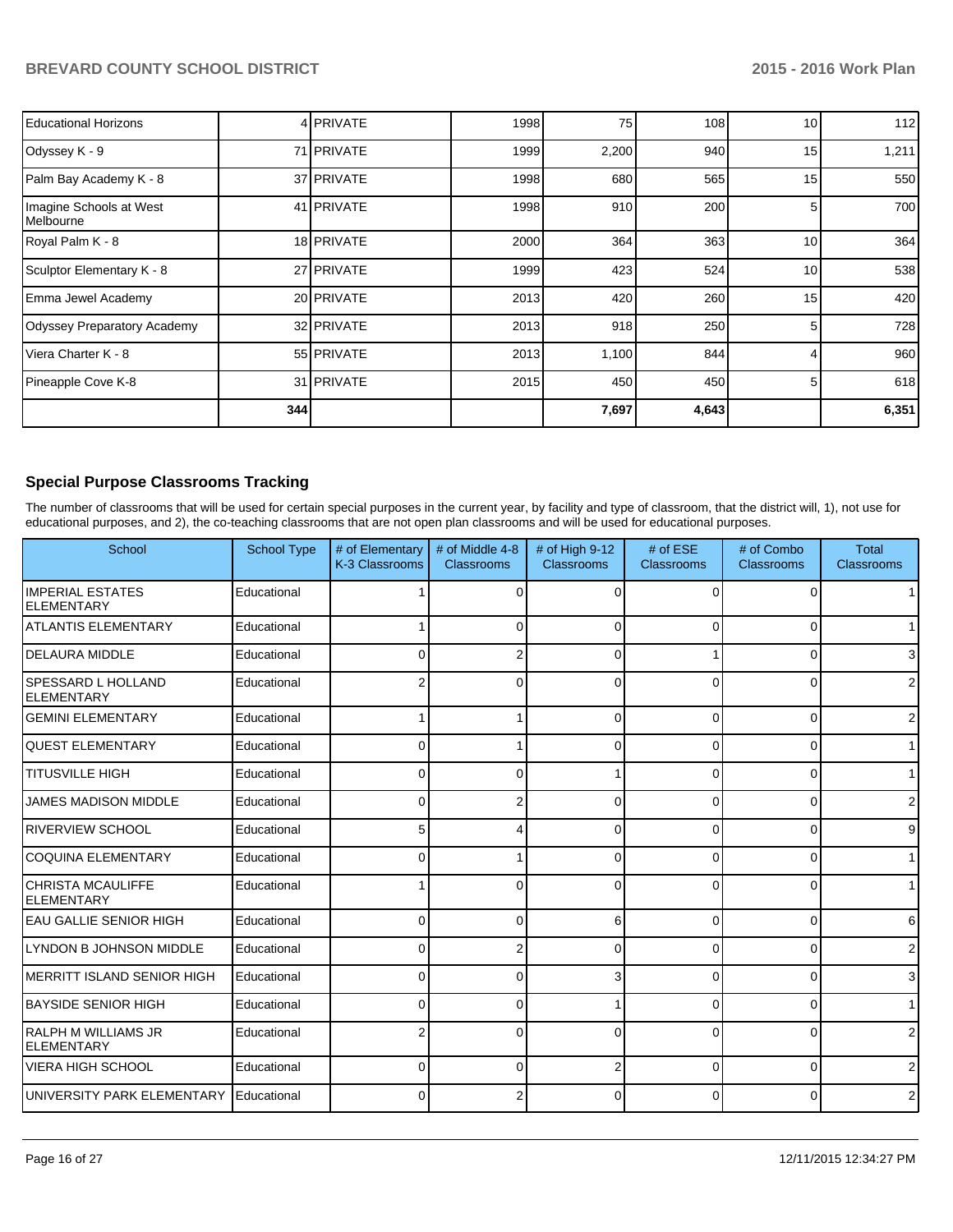| ISTONE MAGNET MIDDLE                     | Educational |                 |     |   |    |
|------------------------------------------|-------------|-----------------|-----|---|----|
| THOMAS JEFFERSON MIDDLE                  | Educational |                 |     |   |    |
| THEODORE ROOSEVELT<br><b>IELEMENTARY</b> | Educational |                 |     |   |    |
| <b>Total Educational Classrooms: I</b>   |             | 20 <sub>l</sub> | 131 | 0 | 51 |

| School                               | <b>School Type</b> | # of Elementary<br>K-3 Classrooms | # of Middle 4-8<br><b>Classrooms</b> | # of High 9-12<br><b>Classrooms</b> | # of $ESE$<br><b>Classrooms</b> | # of Combo<br><b>Classrooms</b> | Total<br><b>Classrooms</b> |
|--------------------------------------|--------------------|-----------------------------------|--------------------------------------|-------------------------------------|---------------------------------|---------------------------------|----------------------------|
| <b>SATELLITE SENIOR HIGH</b>         | Co-Teaching        |                                   |                                      |                                     |                                 |                                 | 6                          |
| ICOQUINA ELEMENTARY                  | Co-Teaching        |                                   |                                      |                                     |                                 |                                 | 5                          |
| <b>ICOLUMBIA ELEMENTARY</b>          | Co-Teaching        |                                   |                                      |                                     |                                 |                                 | $\overline{2}$             |
| <b>STONE MAGNET MIDDLE</b>           | Co-Teaching        |                                   |                                      |                                     |                                 |                                 | $\mathcal{P}$              |
| ICOCOA BEACH JR/SR HIGH              | Co-Teaching        |                                   |                                      |                                     |                                 |                                 | $\overline{2}$             |
| <b>Total Co-Teaching Classrooms:</b> |                    |                                   |                                      |                                     |                                 |                                 | 17                         |

#### **Infrastructure Tracking**

**Necessary offsite infrastructure requirements resulting from expansions or new schools. This section should include infrastructure information related to capacity project schedules and other project schedules (Section 4).**

The Viera Company will provide necessary off-site improvements for the new Central Area Elementary School. The Sawgrass Lakes developer will provide necessary off-site improvements for the new South Area Elementary School.

**Proposed location of planned facilities, whether those locations are consistent with the comprehensive plans of all affected local governments, and recommendations for infrastructure and other improvements to land adjacent to existing facilities. Provisions of 1013.33(12), (13) and (14) and 1013.36 must be addressed for new facilities planned within the 1st three years of the plan (Section 5).**

The proposed new Central Area Elementary School will be located within the Viera DRI and is consistent with the Brevard County Comprehensive Plan. The proposed new South Area Elementary School will be located within the Sawgrass Lakes Development in the City of West Melbourne and is consistent with the West Melbourne Comprehensive Plan.

**Consistent with Comp Plan?** Yes

#### **Net New Classrooms**

The number of classrooms, by grade level and type of construction, that were added during the last fiscal year.

| List the net new classrooms added in the 2014 - 2015 fiscal year.                                                                                       |                               |                                   |                                | List the net new classrooms to be added in the 2015 - 2016 fiscal<br>vear. |                              |                            |                              |                        |
|---------------------------------------------------------------------------------------------------------------------------------------------------------|-------------------------------|-----------------------------------|--------------------------------|----------------------------------------------------------------------------|------------------------------|----------------------------|------------------------------|------------------------|
| "Classrooms" is defined as capacity carrying classrooms that are added to increase<br>capacity to enable the district to meet the Class Size Amendment. |                               |                                   |                                | Totals for fiscal year 2015 - 2016 should match totals in Section 15A.     |                              |                            |                              |                        |
| Location                                                                                                                                                | $2014 - 2015 \#$<br>Permanent | $2014 - 2015$ #<br><b>Modular</b> | $2014 - 2015$ #<br>Relocatable | $2014 - 2015$<br>Total                                                     | $2015 - 2016$ #<br>Permanent | $2015 - 2016$ #<br>Modular | 2015 - 2016 #<br>Relocatable | $2015 - 2016$<br>Total |
| Elementary (PK-3)                                                                                                                                       |                               |                                   |                                |                                                                            |                              |                            |                              |                        |
| Middle (4-8)                                                                                                                                            |                               |                                   |                                |                                                                            |                              |                            |                              |                        |
| High (9-12)                                                                                                                                             |                               |                                   |                                |                                                                            |                              |                            |                              | 0                      |
|                                                                                                                                                         |                               |                                   |                                |                                                                            |                              |                            |                              | 0                      |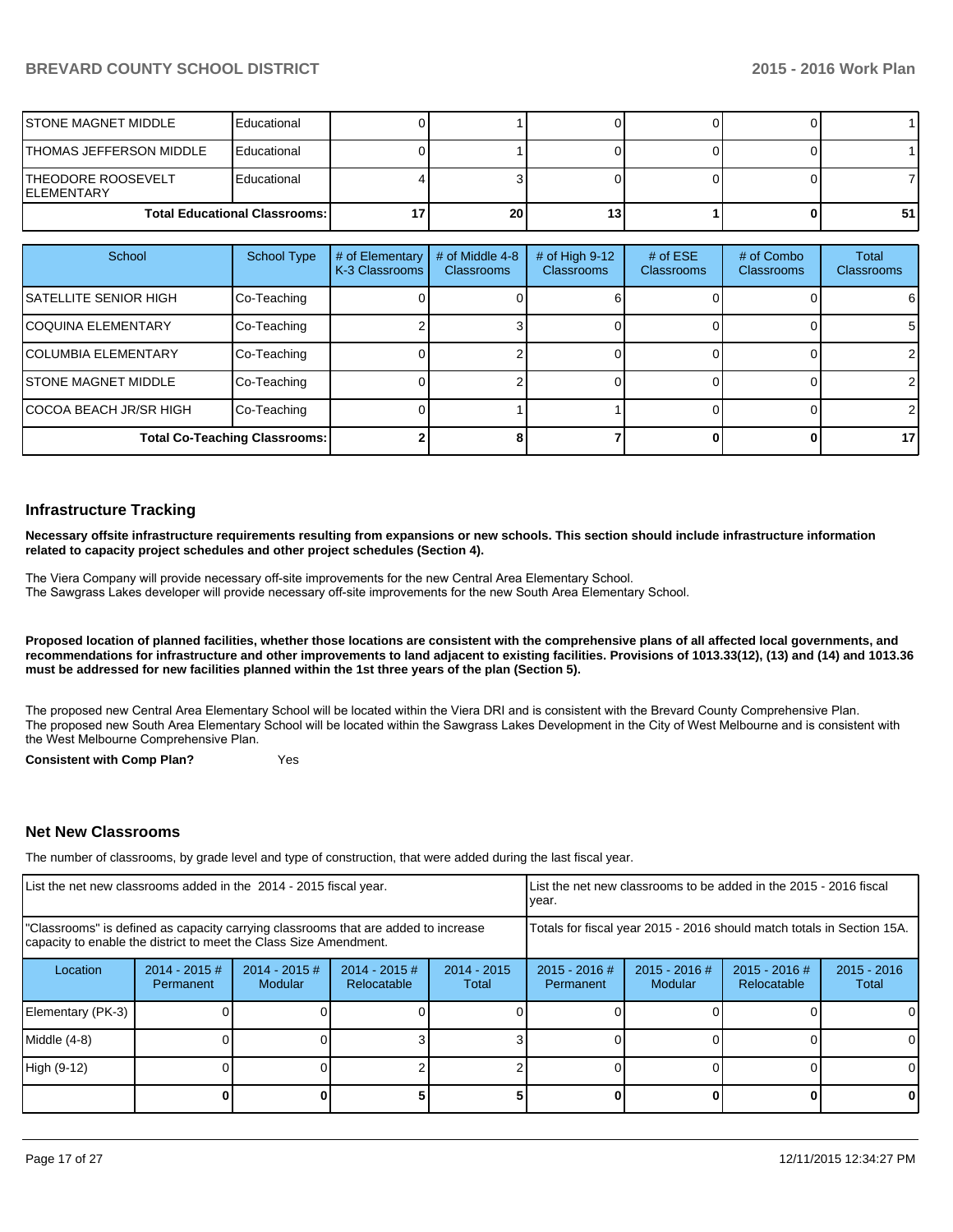#### **Relocatable Student Stations**

Number of students that will be educated in relocatable units, by school, in the current year, and the projected number of students for each of the years in the workplan.

| <b>Site</b>                                                    | 2015 - 2016    | 2016 - 2017 | 2017 - 2018 | 2018 - 2019    | 2019 - 2020    | 5 Year Average |
|----------------------------------------------------------------|----------------|-------------|-------------|----------------|----------------|----------------|
| SOUTH LAKE EDUCATION CENTER                                    | 0              | 0           | 0           | 0              | 0              | $\overline{0}$ |
| <b>ANDREW JACKSON MIDDLE</b>                                   | 0              | 20          | 0           | 40             | 100            | 32             |
| <b>IMPERIAL ESTATES ELEMENTARY</b>                             | 0              | $\mathbf 0$ | 0           | 0              | 0              | $\overline{0}$ |
| <b>ASTRONAUT SENIOR HIGH</b>                                   | 0              | 0           | 0           | $\Omega$       | 0              | $\overline{0}$ |
| PINEWOOD ELEMENTARY                                            | 0              | 0           | 0           | $\Omega$       | 0              | $\overline{0}$ |
| <b>CHALLENGER 7 ELEMENTARY</b>                                 | 0              | $\mathbf 0$ | 0           | $\Omega$       | 0              | $\overline{0}$ |
| <b>CAPE VIEW ELEMENTARY</b>                                    | 0              | 22          | 44          | 44             | 44             | 31             |
| <b>GARDENDALE EDUCATION CENTER</b>                             | 0              | 0           | 0           | 0              | 0              | $\overline{0}$ |
| <b>THOMAS JEFFERSON MIDDLE</b>                                 | 0              | 0           | 0           | $\Omega$       | 0              | $\overline{0}$ |
| LEWIS CARROLL ELEMENTARY                                       | 0              | 0           | 0           | 0              | $\Omega$       | $\overline{0}$ |
| COCOA BEACH JR/SR HIGH                                         | 375            | 375         | 375         | 375            | 375            | 375            |
| THEODORE ROOSEVELT ELEMENTARY                                  | 0              | 0           | 0           | 0              | $\Omega$       | $\overline{0}$ |
| <b>FREEDOM 7 ELEMENTARY SCHOOL OF</b><br>INTERNATIONAL STUDIES | 22             | 22          | 22          | 22             | 22             | 22             |
| PALM BAY MAGNET SENIOR HIGH                                    | 175            | 100         | 25          | $\Omega$       | $\mathbf 0$    | 60             |
| WEST MELBOURNE ELEMENTARY SCHOOL FOR<br><b>SCIENCE</b>         | 0              | 22          | 22          | 22             | 22             | 18             |
| UNIVERSITY PARK ELEMENTARY                                     | 132            | 132         | 132         | 132            | 132            | 132            |
| PORT MALABAR ELEMENTARY                                        | 84             | 128         | 150         | 172            | 172            | 141            |
| <b>STONE MAGNET MIDDLE</b>                                     | 0              | $\mathbf 0$ | 60          | 100            | 120            | 56             |
| AUDUBON ELEMENTARY                                             | 0              | $\mathbf 0$ | 0           | $\Omega$       | $\mathbf 0$    | $\mathbf 0$    |
| <b>FAIRGLEN ELEMENTARY</b>                                     | 0              | $\Omega$    | $\Omega$    | $\Omega$       | $\Omega$       | $\overline{0}$ |
| JOHN F KENNEDY MIDDLE                                          | 161            | 181         | 181         | 181            | 181            | 177            |
| COCOA JR/SR HIGH                                               | 250            | 370         | 500         | 634            | 754            | 502            |
| <b>SATURN ELEMENTARY</b>                                       | 128            | 128         | 128         | 128            | 128            | 128            |
| HANS CHRISTIAN ANDERSEN ELEMENTARY                             | 44             | 44          | 66          | 88             | 88             | 66             |
| MELBOURNE SENIOR HIGH                                          | $\overline{0}$ | 240         | 240         | 264            | 288            | 206            |
| ROCKLEDGE SENIOR HIGH                                          | 75             | 171         | 171         | 171            | 171            | 152            |
| <b>CLEARLAKE EDUCATION CENTER</b>                              | $\overline{0}$ | $\pmb{0}$   | $\mathbf 0$ | $\overline{0}$ | $\overline{0}$ | $\mathbf 0$    |
| CAMBRIDGE ELEMENTARY MAGNET                                    | 116            | 116         | 116         | 116            | 116            | 116            |
| ENDEAVOUR ELEMENTARY MAGNET                                    | 138            | 182         | 226         | 226            | 226            | 200            |
| GOLFVIEW ELEMENTARY MAGNET                                     | 88             | 88          | 110         | 110            | 110            | 101            |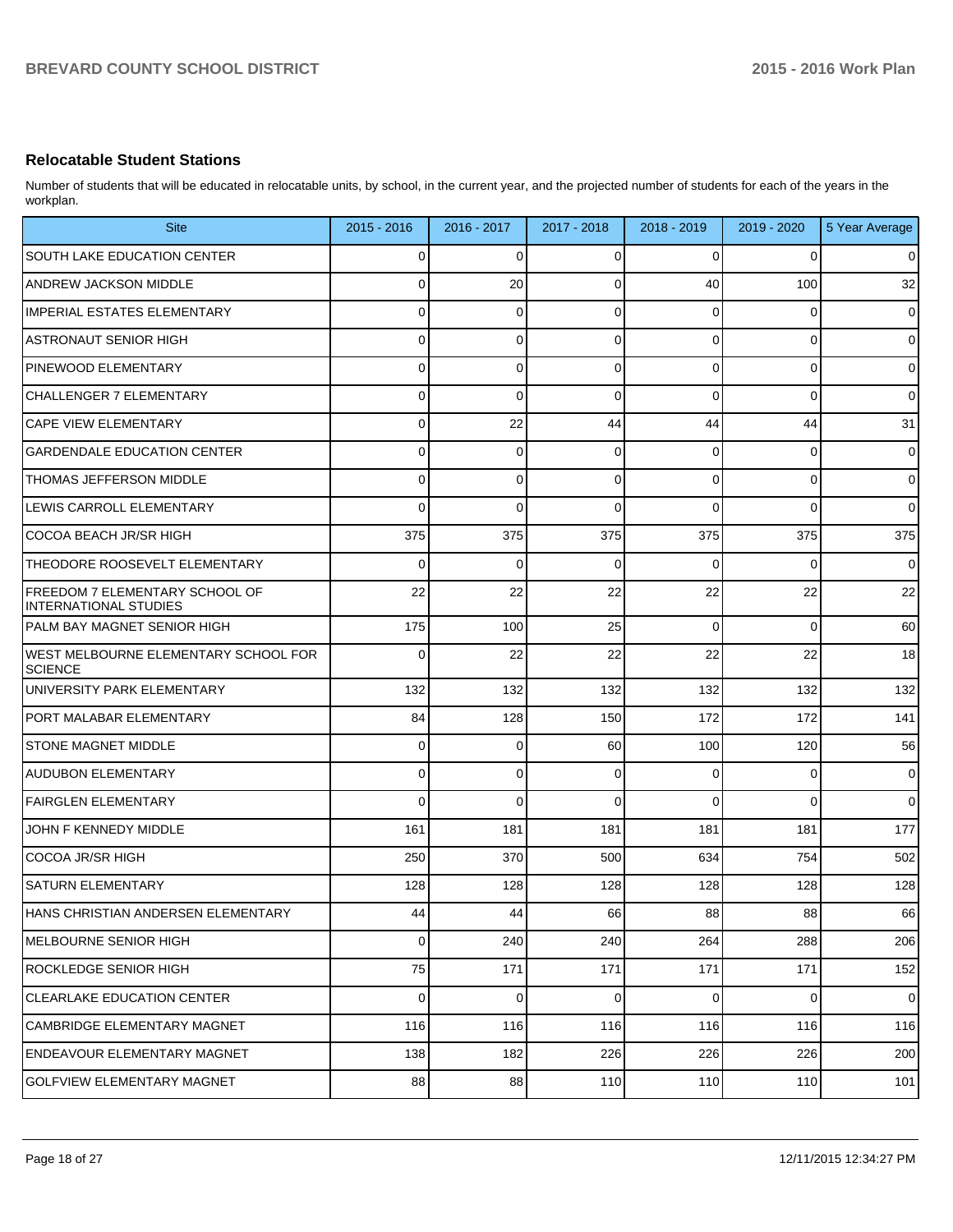| <b>RONALD MCNAIR MIDDLE</b>                             | 0              | $\Omega$ | 20       | 20 <sup>2</sup> | 20             | 12             |
|---------------------------------------------------------|----------------|----------|----------|-----------------|----------------|----------------|
| <b>SUNRISE ELEMENTARY</b>                               | 0              | 44       | 66       | 110             | 132            | 70             |
| MANATEE ELEMENTARY                                      | 132            | 132      | 132      | 132             | 132            | 132            |
| <b>WESTSIDE ELEMENTARY</b>                              | 22             | 66       | 88       | 132             | 132            | 88             |
| <b>CENTRAL MIDDLE</b>                                   | $\Omega$       | 0        | $\Omega$ | 60              | 100            | 32             |
| RALPH M WILLIAMS JR ELEMENTARY                          | 88             | 44       | 22       | $\Omega$        | $\Omega$       | 31             |
| <b>VIERA HIGH SCHOOL</b>                                | 150            | 150      | 150      | 150             | 150            | 150            |
| <b>MEADOWLANE INTERMEDIATE ELEMENTARY</b>               | 220            | 220      | 264      | 308             | 308            | 264            |
| <b>ENTERPRISE ELEMENTARY</b>                            | 22             | 22       | $\Omega$ | $\Omega$        | $\overline{0}$ | 9              |
| MEADOWLANE PRIMARY ELEMENTARY                           | 0              | 0        | $\Omega$ | $\Omega$        | $\overline{0}$ | $\overline{0}$ |
| <b>SPACE COAST JR/ SR HIGH</b>                          | 38             | 14       | $\Omega$ | $\Omega$        | $\overline{0}$ | 10             |
| LONGLEAF ELEMENTARY                                     | 0              | 0        | $\Omega$ | $\Omega$        | $\overline{0}$ | $\overline{0}$ |
| <b>BAYSIDE SENIOR HIGH</b>                              | 0              | 0        | $\Omega$ | $\Omega$        | $\Omega$       | $\overline{0}$ |
| EDGEWOOD JR/SR HIGH                                     | 91             | 91       | 91       | 91              | 91             | 91             |
| <b>MILA ELEMENTARY</b>                                  | 0              | 0        | $\Omega$ | $\Omega$        | $\overline{0}$ | $\overline{0}$ |
| <b>TROPICAL ELEMENTARY</b>                              | 0              | 0        | $\Omega$ | $\Omega$        | $\overline{0}$ | $\overline{0}$ |
| ROBERT LOUIS STEVENSON ELEMENTARY<br>SCHOOL OF THE ARTS | 0              | $\Omega$ | $\Omega$ | $\Omega$        | $\Omega$       | $\overline{0}$ |
| <b>SABAL ELEMENTARY</b>                                 | 106            | 106      | 106      | 106             | 106            | 106            |
| <b>SOUTH PINE GROVE SCHOOL</b>                          | 0              | 0        | $\Omega$ | $\Omega$        | 0              | $\mathbf 0$    |
| <b>CROTON ELEMENTARY</b>                                | 88             | 88       | 88       | 88              | 88             | 88             |
| <b>ROY ALLEN ELEMENTARY</b>                             | 66             | 88       | 88       | 88              | 88             | 84             |
| <b>SUNTREE ELEMENTARY</b>                               | 66             | 66       | 66       | 66              | 66             | 66             |
| MERRITT ISLAND SENIOR HIGH                              | 50             | 50       | 50       | 24              | $\overline{0}$ | 35             |
| EAU GALLIE SENIOR HIGH                                  | 250            | 250      | 250      | 250             | 250            | 250            |
| IWEST SHORE JR/SR HIGH                                  | 172            | 172      | 172      | 172             | 172            | 172            |
| LYNDON B JOHNSON MIDDLE                                 | 22             | 22       | 22       | 22              | 22             | 22             |
| SHERWOOD ELEMENTARY                                     | $\overline{0}$ | 44       | 44       | 88              | 88             | 53             |
| HARBOR CITY ELEMENTARY                                  | 176            | 176      | 176      | 176             | 154            | 172            |
| <b>SOUTHWEST MIDDLE</b>                                 | 0              | 40       | 40       | 40              | 40             | 32             |
| <b>COLUMBIA ELEMENTARY</b>                              | 66             | 66       | 66       | 44              | 22             | 53             |
| <b>DISCOVERY ELEMENTARY</b>                             | 154            | 154      | 154      | 154             | 154            | 154            |
| CHRISTA MCAULIFFE ELEMENTARY                            | 164            | 164      | 164      | 164             | 164            | 164            |
| <b>RIVIERA ELEMENTARY</b>                               | 88             | 132      | 154      | 176             | 220            | 154            |
| <b>JUPITER ELEMENTARY</b>                               | 150            | 216      | 304      | 454             | 454            | 316            |
| <b>COQUINA ELEMENTARY</b>                               | 66             | 66       | 66       | 66              | 66             | 66             |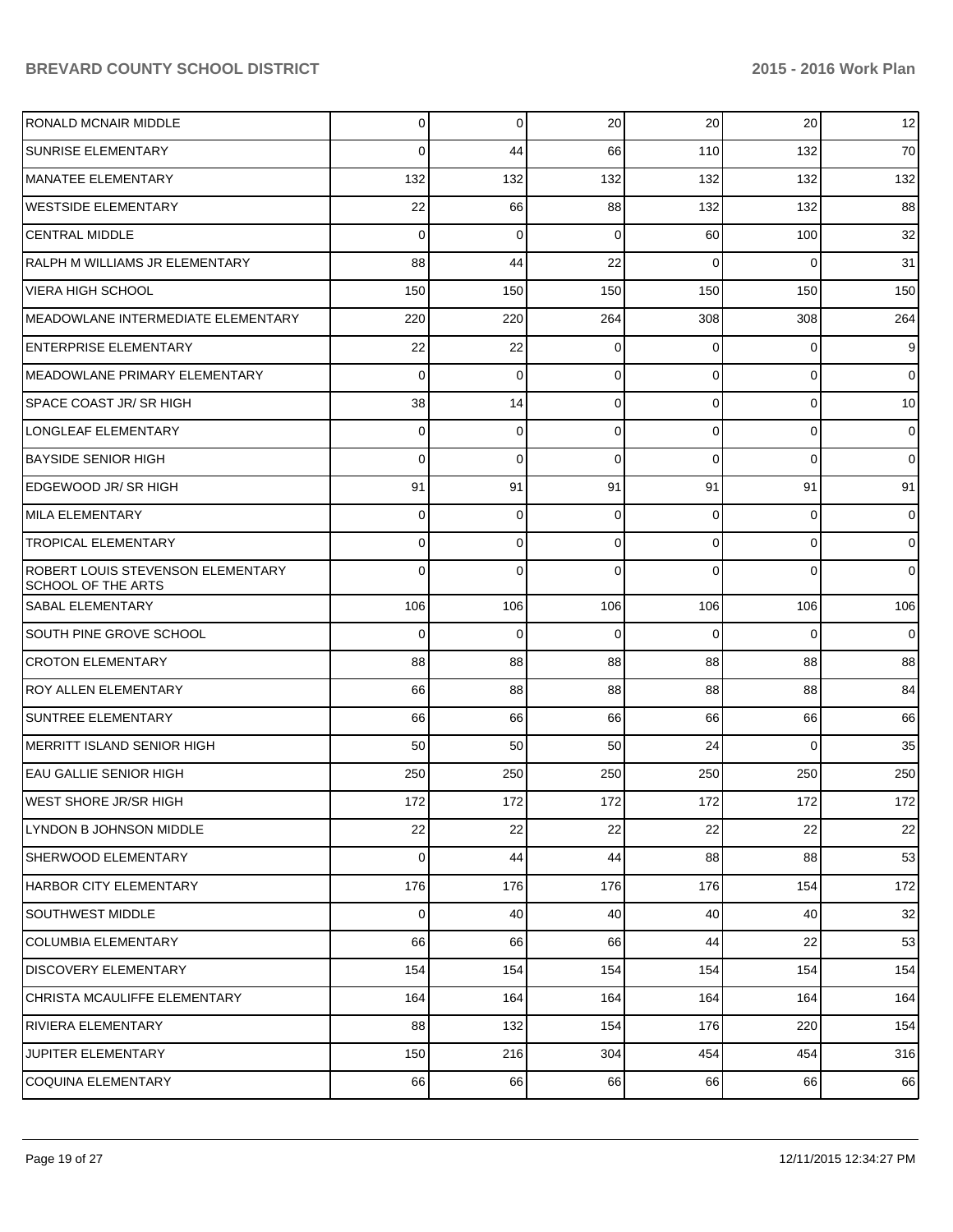| <b>MIMS ELEMENTARY</b>                            | $\Omega$       | $\Omega$    | $\Omega$       | $\Omega$       | $\Omega$ | $\overline{0}$ |
|---------------------------------------------------|----------------|-------------|----------------|----------------|----------|----------------|
| <b>CUYLER SCHOOL</b>                              | $\Omega$       | $\Omega$    | $\Omega$       | $\Omega$       | $\Omega$ | $\overline{0}$ |
| PALM BAY ELEMENTARY                               | 176            | 198         | 198            | 220            | 220      | 202            |
| LOCKMAR ELEMENTARY                                | $\overline{0}$ | $\Omega$    | $\Omega$       | $\Omega$       | $\Omega$ | $\pmb{0}$      |
| JOHN F TURNER SR ELEMENTARY                       | 44             | 66          | 110            | 176            | 220      | 123            |
| <b>QUEST ELEMENTARY</b>                           | 18             | 62          | 84             | 106            | 106      | 75             |
| <b>TITUSVILLE HIGH</b>                            | $\mathbf 0$    | $\mathbf 0$ | $\overline{0}$ | $\mathbf 0$    | 0        | 0              |
| OAK PARK ELEMENTARY                               | 44             | 44          | 44             | 44             | 44       | 44             |
| JAMES MADISON MIDDLE                              | $\mathbf 0$    | $\mathbf 0$ | $\mathbf 0$    | $\mathbf 0$    | 0        | $\overline{0}$ |
| <b>APOLLO ELEMENTARY</b>                          | $\Omega$       | 22          | 22             | 22             | 22       | 18             |
| <b>RIVERVIEW SCHOOL</b>                           | $\mathbf 0$    | $\mathbf 0$ | $\Omega$       | $\Omega$       | $\Omega$ | $\overline{0}$ |
| <b>OCEAN BREEZE ELEMENTARY</b>                    | 156            | 156         | 156            | 156            | 156      | 156            |
| <b>INDIALANTIC ELEMENTARY</b>                     | 44             | 66          | 66             | 66             | 66       | 62             |
| HERBERT C HOOVER MIDDLE                           | $\Omega$       | $\mathbf 0$ | 66             | 44             | 44       | 31             |
| <b>GEMINI ELEMENTARY</b>                          | 44             | 44          | 22             | $\Omega$       | $\Omega$ | 22             |
| DR W J CREEL ELEMENTARY                           | 66             | 66          | 66             | 110            | 110      | 84             |
| <b>ATLANTIS ELEMENTARY</b>                        | $\Omega$       | $\mathbf 0$ | $\mathbf 0$    | $\Omega$       | 0        | $\mathbf 0$    |
| <b>SATELLITE SENIOR HIGH</b>                      | 25             | $\mathbf 0$ | $\mathbf 0$    | $\overline{0}$ | 0        | 5              |
| <b>DELAURA MIDDLE</b>                             | $\mathbf 0$    | $\mathbf 0$ | $\mathbf 0$    | $\mathbf 0$    | 0        | $\mathbf 0$    |
| SPESSARD L HOLLAND ELEMENTARY                     | $\overline{0}$ | $\mathbf 0$ | $\overline{0}$ | $\overline{0}$ | 0        | $\mathbf 0$    |
| <b>SEA PARK ELEMENTARY</b>                        | $\Omega$       | $\mathbf 0$ | $\overline{0}$ | $\Omega$       | $\Omega$ | 0              |
| <b>SURFSIDE ELEMENTARY</b>                        | 62             | 62          | 62             | 62             | 62       | 62             |
| <b>HERITAGE HIGH</b>                              | $\mathbf 0$    | $\mathbf 0$ | $\mathbf 0$    | $\Omega$       | 0        | $\overline{0}$ |
| SOUTH AREA HEAD START                             | $\Omega$       | 0           | $\Omega$       | $\Omega$       | $\Omega$ | $\mathbf 0$    |
| Totals for BREVARD COUNTY SCHOOL DISTRICT         |                |             |                |                |          |                |
| Total students in relocatables by year.           | 4,914          | 5,810       | 6,307          | 7,012          | 7,318    | 6,272          |
| Total number of COFTE students projected by year. | 63,745         | 64,538      | 64,997         | 65,333         | 65,815   | 64,886         |
| Percent in relocatables by year.                  | 8%             | 9%          | 10%            | 11 %           | 11 %     | 10 %           |

## **Leased Facilities Tracking**

Exising leased facilities and plans for the acquisition of leased facilities, including the number of classrooms and student stations, as reported in the educational plant survey, that are planned in that location at the end of the five year workplan.

| Location        | # of Leased<br>Classrooms 2015 -<br>2016 | <b>FISH Student</b><br><b>Stations</b> | Owner | # of Leased<br><b>IClassrooms 2019 -</b><br>2020 | <b>FISH Student</b><br>Stations |
|-----------------|------------------------------------------|----------------------------------------|-------|--------------------------------------------------|---------------------------------|
| TITUSVILLE HIGH |                                          |                                        |       |                                                  |                                 |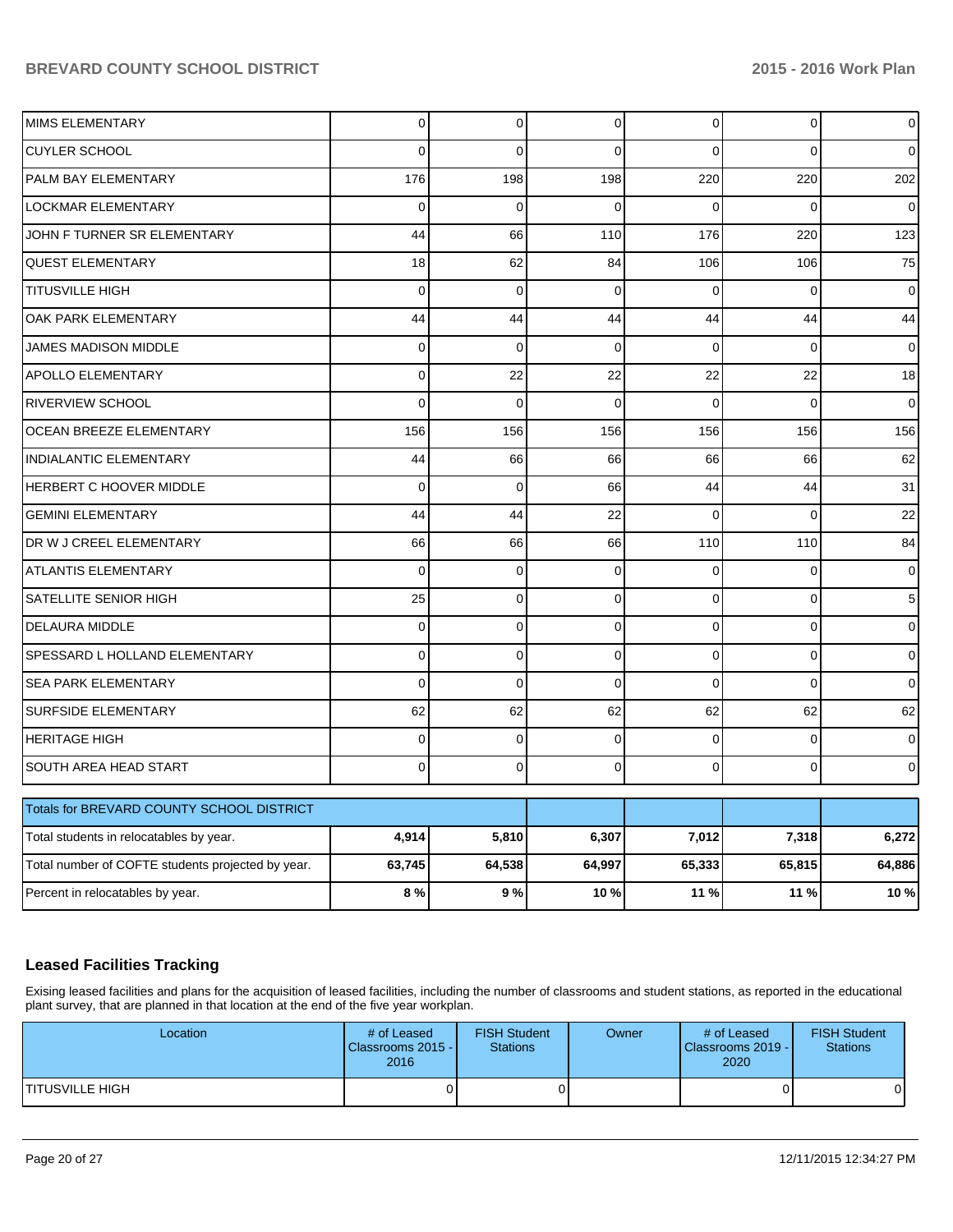| OAK PARK ELEMENTARY                                    | 0           | 0 | $\overline{0}$ | 0              |
|--------------------------------------------------------|-------------|---|----------------|----------------|
| <b>JAMES MADISON MIDDLE</b>                            | 0           | 0 | 0              | 0              |
| <b>APOLLO ELEMENTARY</b>                               | 0           | 0 | 0              | 0              |
| <b>RIVERVIEW SCHOOL</b>                                | 0           | 0 | 0              | 0              |
| <b>COQUINA ELEMENTARY</b>                              | $\Omega$    | 0 | 0              |                |
| MIMS ELEMENTARY                                        | 0           | 0 | 0              | 0              |
| <b>CUYLER SCHOOL</b>                                   | 0           | 0 | 0              |                |
| <b>SOUTH LAKE EDUCATION CENTER</b>                     | 0           | 0 | 0              | 0              |
| ANDREW JACKSON MIDDLE                                  | 0           | 0 | 0              |                |
| IMPERIAL ESTATES ELEMENTARY                            | 0           | 0 | 0              | 0              |
| <b>ASTRONAUT SENIOR HIGH</b>                           | 0           | 0 | 0              |                |
| PINEWOOD ELEMENTARY                                    | 0           | 0 | 0              | 0              |
| CHALLENGER 7 ELEMENTARY                                | 0           | 0 | 0              |                |
| <b>ATLANTIS ELEMENTARY</b>                             | 0           | 0 | 0              | 0              |
| ROCKLEDGE SENIOR HIGH                                  | 0           | 0 | 0              |                |
| <b>CLEARLAKE EDUCATION CENTER</b>                      | 0           | 0 | 0              | 0              |
| CAMBRIDGE ELEMENTARY MAGNET                            | 0           | O | 0              |                |
| <b>ENDEAVOUR ELEMENTARY MAGNET</b>                     | 0           | 0 | 0              | 0              |
| <b>GOLFVIEW ELEMENTARY MAGNET</b>                      | 0           | 0 | 0              |                |
| <b>RONALD MCNAIR MIDDLE</b>                            | $\Omega$    | 0 | 0              | 0              |
| <b>FAIRGLEN ELEMENTARY</b>                             | $\Omega$    | 0 | 0              |                |
| JOHN F KENNEDY MIDDLE                                  | $\Omega$    | 0 | 0              | 0              |
| COCOA JR/SR HIGH                                       | $\Omega$    | O | 0              |                |
| <b>SATURN ELEMENTARY</b>                               | $\Omega$    | 0 | 0              |                |
| HANS CHRISTIAN ANDERSEN ELEMENTARY                     | ŋ           |   | O              |                |
| MELBOURNE SENIOR HIGH                                  | $\mathbf 0$ | 0 | 0              | $\overline{0}$ |
| PALM BAY MAGNET SENIOR HIGH                            | $\mathbf 0$ | 0 | 0              | $\overline{0}$ |
| WEST MELBOURNE ELEMENTARY SCHOOL FOR<br><b>SCIENCE</b> | $\mathbf 0$ | 0 | 0              | $\overline{0}$ |
| UNIVERSITY PARK ELEMENTARY                             | $\Omega$    | 0 | 0              | $\overline{0}$ |
| PORT MALABAR ELEMENTARY                                | $\mathbf 0$ | 0 | 0              | $\overline{0}$ |
| <b>STONE MAGNET MIDDLE</b>                             | $\mathbf 0$ | 0 | 0              | $\overline{0}$ |
| <b>PALM BAY ELEMENTARY</b>                             | $\mathbf 0$ | 0 | 0              | $\overline{0}$ |
| <b>LOCKMAR ELEMENTARY</b>                              | $\mathbf 0$ | 0 | 0              | $\overline{0}$ |
| JOHN F TURNER SR ELEMENTARY                            | $\mathbf 0$ | 0 | 0              | $\overline{0}$ |
| <b>SOUTHWEST MIDDLE</b>                                | $\pmb{0}$   | 0 | 0              | $\circ$        |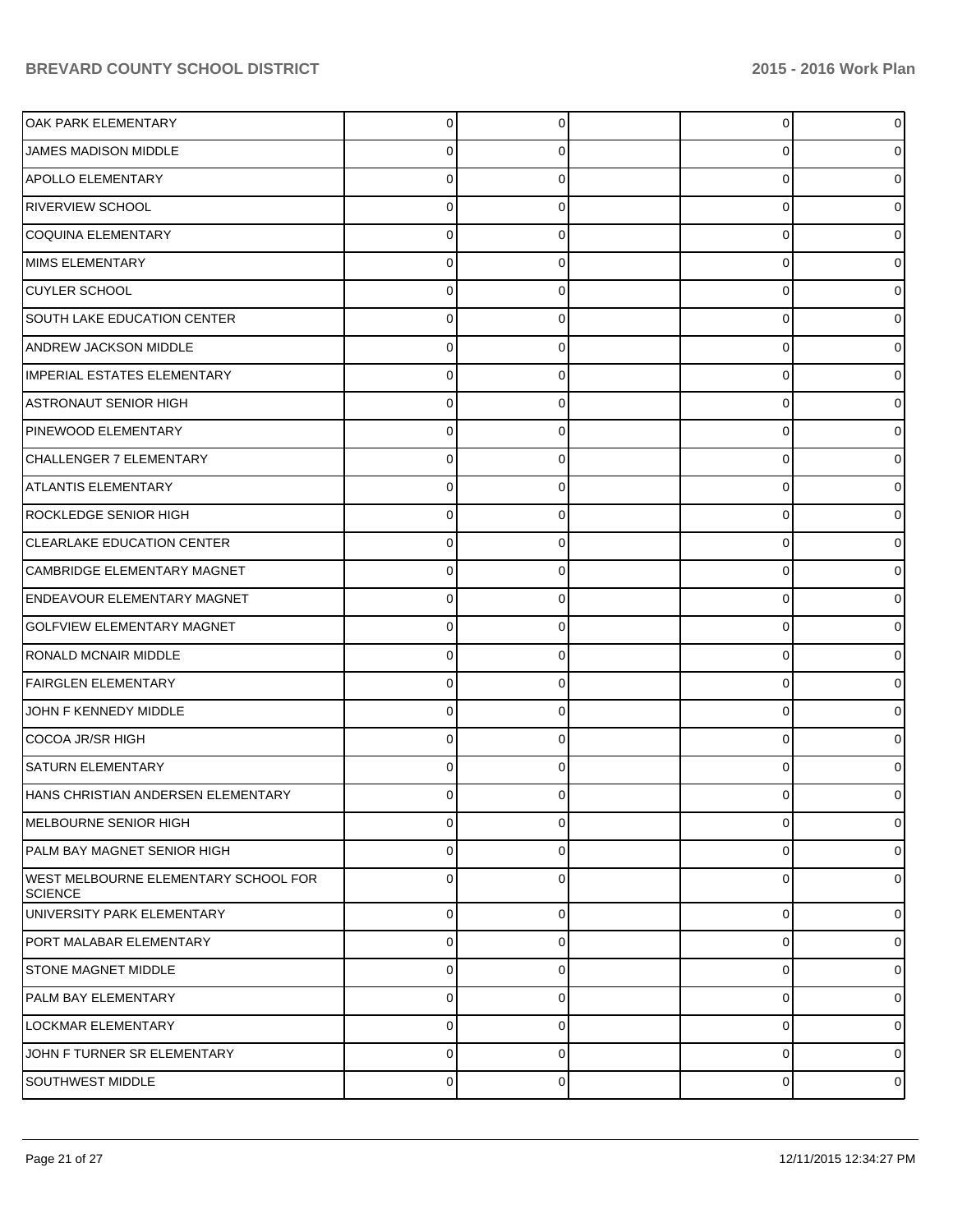| COLUMBIA ELEMENTARY                                            | 0              | 0        | 0        | $\overline{0}$ |
|----------------------------------------------------------------|----------------|----------|----------|----------------|
| <b>DISCOVERY ELEMENTARY</b>                                    | 0              |          | 0        | 0              |
| CHRISTA MCAULIFFE ELEMENTARY                                   | 0              |          | 0        | 0              |
| <b>RIVIERA ELEMENTARY</b>                                      | 0              | 0        | 0        | 0              |
| JUPITER ELEMENTARY                                             | 0              |          | 0        | 0              |
| <b>EAU GALLIE SENIOR HIGH</b>                                  | 0              | 0        | 0        | 0              |
| <b>WEST SHORE JR/SR HIGH</b>                                   | 0              |          | 0        | 0              |
| LYNDON B JOHNSON MIDDLE                                        | 0              | 0        | 0        | 0              |
| SHERWOOD ELEMENTARY                                            | 0              |          | 0        | 0              |
| HARBOR CITY ELEMENTARY                                         | 0              | 0        | 0        | 0              |
| <b>SABAL ELEMENTARY</b>                                        | 0              |          | 0        | 0              |
| SOUTH PINE GROVE SCHOOL                                        | 0              | 0        | 0        | 0              |
| <b>CROTON ELEMENTARY</b>                                       | 0              |          | 0        | 0              |
| <b>ROY ALLEN ELEMENTARY</b>                                    | 0              | 0        | 0        | 0              |
| SUNTREE ELEMENTARY                                             | 0              | 0        | 0        | 0              |
| MERRITT ISLAND SENIOR HIGH                                     | 0              | 0        | 0        | 0              |
| EDGEWOOD JR/SR HIGH                                            | 0              |          | 0        | 0              |
| MILA ELEMENTARY                                                | 0              | 0        | 0        | 0              |
| <b>TROPICAL ELEMENTARY</b>                                     | 0              | 0        | 0        | 0              |
| AUDUBON ELEMENTARY                                             | 0              | 0        | 0        | 0              |
| <b>GARDENDALE EDUCATION CENTER</b>                             | 0              |          | 0        | 0              |
| <b>THOMAS JEFFERSON MIDDLE</b>                                 | 0              | 0        | 0        | 0              |
| LEWIS CARROLL ELEMENTARY                                       | 0              |          | 0        | 0              |
| COCOA BEACH JR/SR HIGH                                         | 0              | 0        | 0        | 0              |
| THEODORE ROOSEVELT ELEMENTARY                                  | 0              | 0        | 0        | 0              |
| FREEDOM 7 ELEMENTARY SCHOOL OF<br><b>INTERNATIONAL STUDIES</b> | $\Omega$       | 0        | $\Omega$ | $\overline{0}$ |
| <b>CAPE VIEW ELEMENTARY</b>                                    | $\overline{0}$ | $\Omega$ | $\Omega$ | $\overline{0}$ |
| <b>SATELLITE SENIOR HIGH</b>                                   | $\mathbf 0$    | $\Omega$ | 0        | $\overline{0}$ |
| DELAURA MIDDLE                                                 | $\Omega$       | $\Omega$ | 0        | $\overline{0}$ |
| SPESSARD L HOLLAND ELEMENTARY                                  | $\Omega$       | $\Omega$ | 0        | $\overline{0}$ |
| <b>SEA PARK ELEMENTARY</b>                                     | $\Omega$       | $\Omega$ | 0        | $\overline{0}$ |
| <b>SURFSIDE ELEMENTARY</b>                                     | $\mathbf 0$    | $\Omega$ | 0        | $\overline{0}$ |
| <b>OCEAN BREEZE ELEMENTARY</b>                                 | $\Omega$       | $\Omega$ | 0        | $\overline{0}$ |
| <b>INDIALANTIC ELEMENTARY</b>                                  | $\Omega$       | $\Omega$ | 0        | $\overline{0}$ |
| HERBERT C HOOVER MIDDLE                                        | $\mathbf 0$    | 0        | 0        | $\circ$        |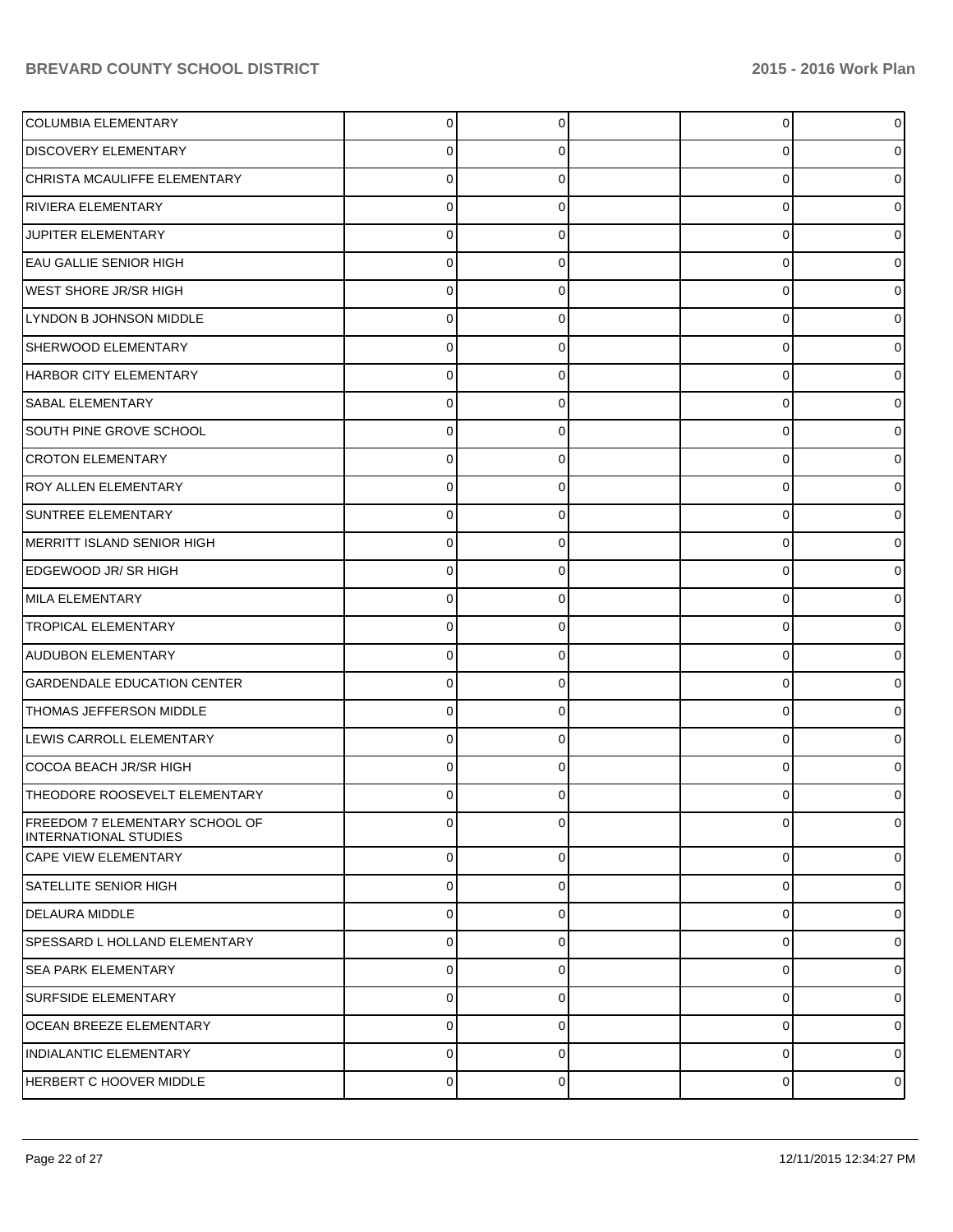| <b>GEMINI ELEMENTARY</b>                                       |          |   | ∩        | $\overline{0}$ |
|----------------------------------------------------------------|----------|---|----------|----------------|
| DR W J CREEL ELEMENTARY                                        | U        |   | $\Omega$ | $\overline{0}$ |
| <b>ROBERT LOUIS STEVENSON ELEMENTARY</b><br>SCHOOL OF THE ARTS | ŋ        |   | 0        | $\overline{0}$ |
| <b>ENTERPRISE ELEMENTARY</b>                                   | $\Omega$ | 0 | 0        | 01             |
| <b>IMEADOWLANE PRIMARY ELEMENTARY</b>                          | O        |   | 0        | 01             |
| SPACE COAST JR/ SR HIGH                                        |          |   | 0        | 0              |
| LONGLEAF ELEMENTARY                                            |          |   | $\Omega$ | $\overline{0}$ |
| <b>BAYSIDE SENIOR HIGH</b>                                     |          |   | $\Omega$ | $\overline{0}$ |
| <b>WESTSIDE ELEMENTARY</b>                                     |          |   | U        | $\overline{0}$ |
| <b>CENTRAL MIDDLE</b>                                          | n        |   | $\Omega$ | $\overline{0}$ |
| RALPH M WILLIAMS JR ELEMENTARY                                 |          |   | 0        | $\overline{0}$ |
| IMANATEE ELEMENTARY                                            | ∩        |   | $\Omega$ | $\overline{0}$ |
| <b>IQUEST ELEMENTARY</b>                                       | ∩        |   | U        | $\overline{0}$ |
| VIERA HIGH SCHOOL                                              |          |   | U        | $\overline{0}$ |
| <b>SUNRISE ELEMENTARY</b>                                      | ∩        |   | 0        | 0l             |
| IMEADOWLANE INTERMEDIATE ELEMENTARY                            | U        |   | O        | $\overline{0}$ |
| <b>HERITAGE HIGH</b>                                           | U        |   | U        | 0              |
| ISOUTH AREA HEAD START                                         | U        | n | $\Omega$ | οI             |
|                                                                | ŋ        |   | ŋ        | 0              |

#### **Failed Standard Relocatable Tracking**

Relocatable units currently reported by school, from FISH, and the number of relocatable units identified as 'Failed Standards'.

Nothing reported for this section.

## **Planning**

#### **Class Size Reduction Planning**

**Plans approved by the school board that reduce the need for permanent student stations such as acceptable school capacity levels, redistricting, busing, year-round schools, charter schools, magnet schools, public-private partnerships, multitrack scheduling, grade level organization, block scheduling, or other alternatives.**

There are five schools of choice and 11 charter schools in the District. Schools of Choice, along with Choice Programs such as Academic (AICE and IB) and CTE (Career and Technical Education) Programs help to balance enrollment throughout the District. Additionally, there are six recognized Magnet Schools that also help to balance enrollment.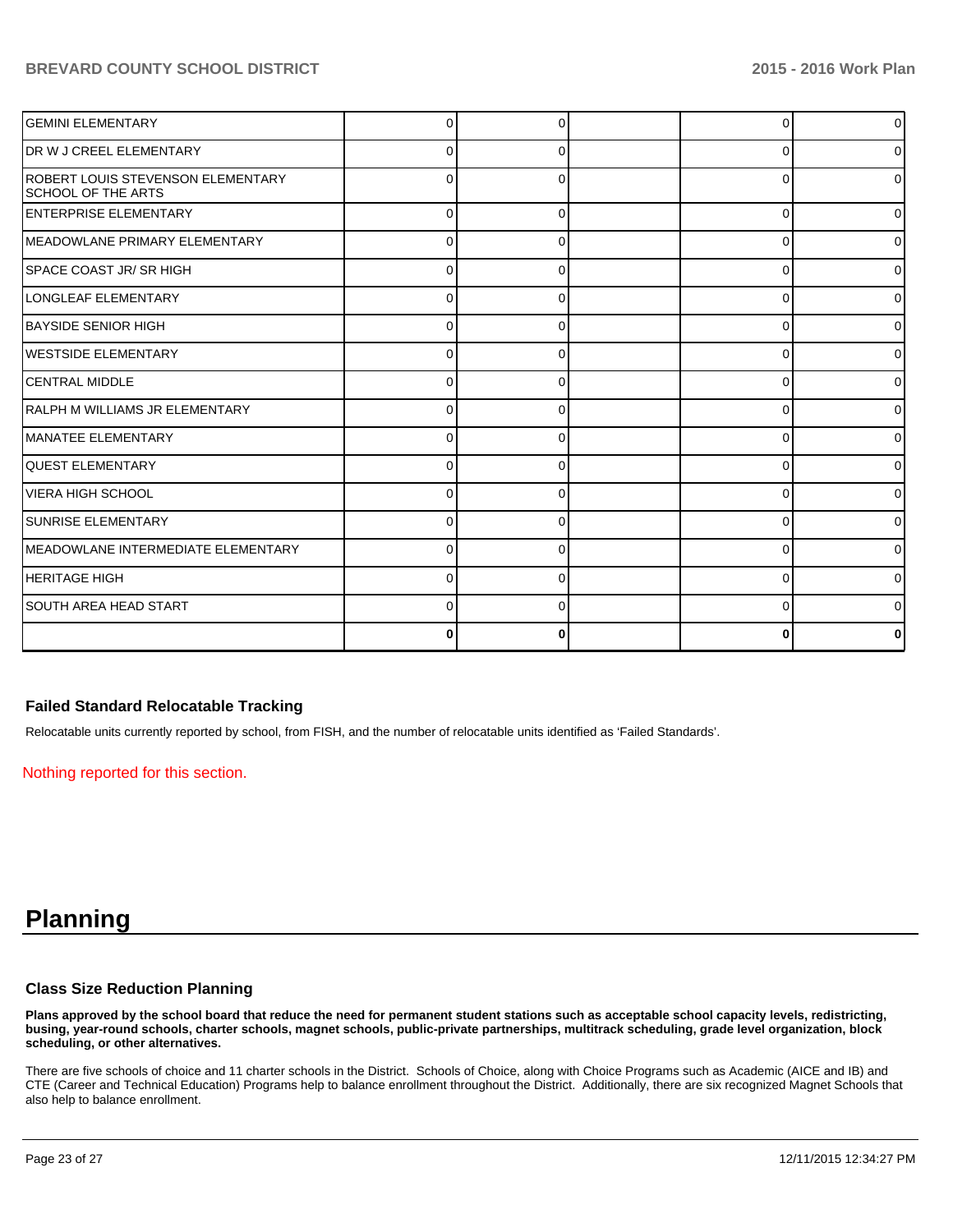#### **School Closure Planning**

#### **Plans for the closure of any school, including plans for disposition of the facility or usage of facility space, and anticipated revenues.**

For the 2015-16 school year, there were no school closures. For the remaining years in this plan, geographically adjacent groups of underutilized schools will be analyzed pursuant to the Interlocal Agreement for Public School Facility Planning and School Concurrency on an annual basis to determine if a school within a group may be closed and the students accommodated by the remaining schools within that group. Schools may be considered for closure for reasons of efficiency or financial necessity, with the Policies and Procedures approved by the School Board used for analysis of school closures.

There are no plans at this time to dispose of any currently closed schools or any additional schools closed within the next five years. Closed schools haye been repurposed for other District uses.

Two vacant parcels of land have been declared surplus and are available for sale. Revenues from vacant land sales cannot be determined at this time.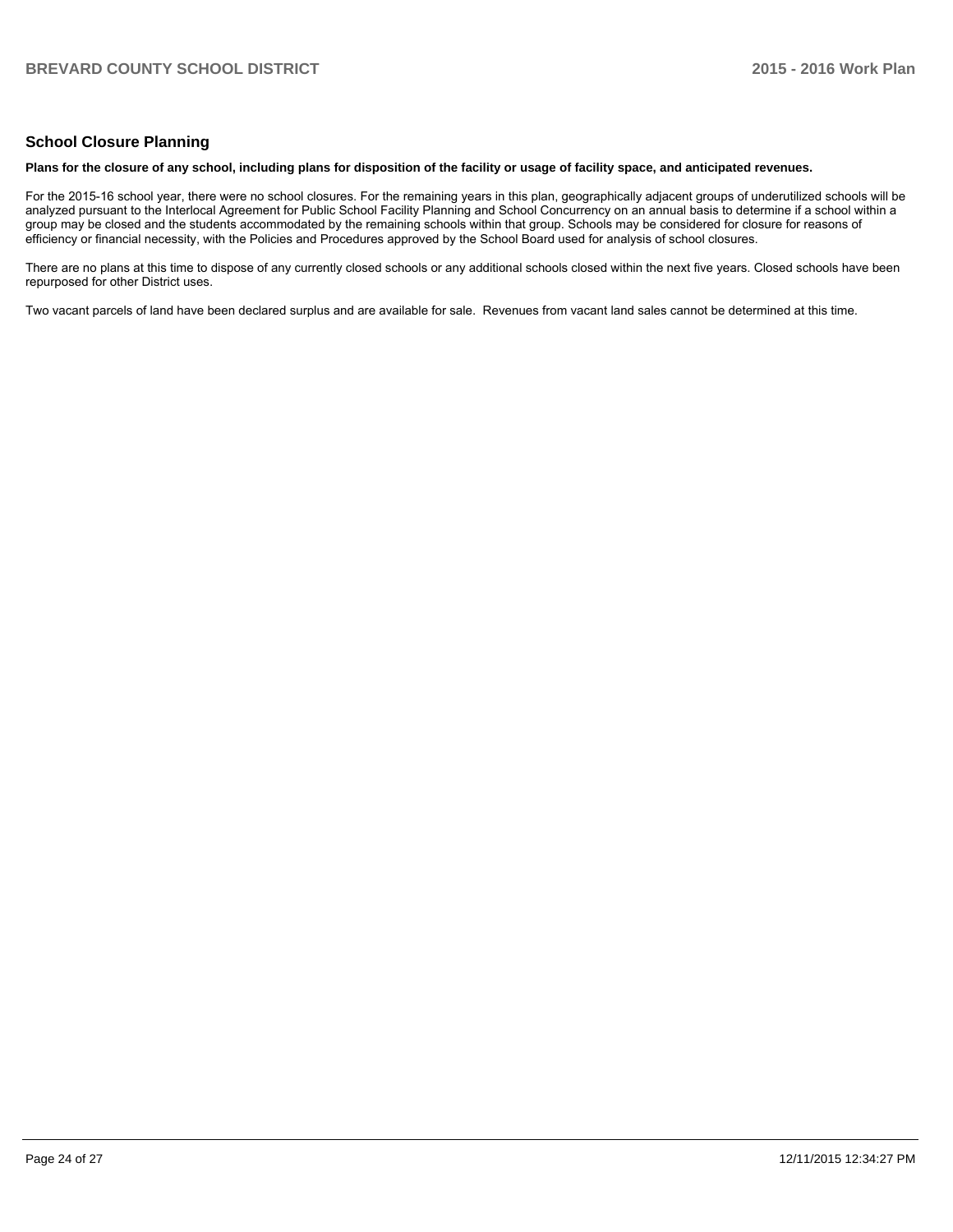# **Long Range Planning**

#### **Ten-Year Maintenance**

District projects and locations regarding the projected need for major renovation, repair, and maintenance projects within the district in years 6-10 beyond the projects plans detailed in the five years covered by the work plan.

| Project                                                             | 2019 - 2020 / 2024 - 2025<br><b>Projected Cost</b> |
|---------------------------------------------------------------------|----------------------------------------------------|
| Major Renovation, Repair, and Maintenance Projects<br>in years 6-10 | \$45,829,000                                       |
|                                                                     | \$45,829,000                                       |

## **Ten-Year Capacity**

Schedule of capital outlay projects projected to ensure the availability of satisfactory student stations for the projected student enrollment in K-12 programs for the future 5 years beyond the 5-year district facilities work program.

| Project                    | Location, Community, Quadrant or other<br>general location | 2019 - 2020 / 2024 - 2025<br><b>Projected Cost</b> |
|----------------------------|------------------------------------------------------------|----------------------------------------------------|
| Central Area Elementary    | Viera                                                      | \$20,000,000                                       |
| Central Area Middle School | Viera                                                      | \$35,000,000                                       |
|                            |                                                            | \$55,000,000                                       |

### **Ten-Year Planned Utilization**

Schedule of planned capital outlay projects identifying the standard grade groupings, capacities, and planned utilization rates of future educational facilities of the district for both permanent and relocatable facilities.

| <b>Grade Level Projections</b>   | <b>FISH</b><br><b>Student</b><br><b>Stations</b> | <b>Actual 2014 -</b><br>2015 FISH<br>Capacity | Actual<br>$2014 -$<br>2015<br><b>COFTE</b> | Actual 2014 - 2015<br><b>Utilization</b> | Actual 2015 - 2016 / 2024 - 2025 new<br>Student Capacity to be added/removed | Projected 2024<br>2025 COFTE | Projected 2024 -<br>2025 Utilization |
|----------------------------------|--------------------------------------------------|-----------------------------------------------|--------------------------------------------|------------------------------------------|------------------------------------------------------------------------------|------------------------------|--------------------------------------|
| Elementary - District<br> Totals | 45.035                                           | 45,035                                        | 34.127.00                                  | 75.78 %                                  | 1.790                                                                        | 35,407                       | 75.62 %                              |
| Middle - District Totals         | 19.547                                           | 17,586                                        | 13,596.00                                  | 77.31 %                                  | 1.137                                                                        | 15.095                       | 80.62 %                              |
| High - District Totals           | 25,325                                           | 24,052                                        | 16.542.00                                  | 68.78 %                                  |                                                                              | 16.685                       | 69.37 %                              |
| Other - ESE, etc                 | 2.642                                            |                                               | 0.00                                       | $0.00\%$                                 |                                                                              |                              | 0.00%                                |
|                                  | 92,549                                           | 86,673                                        | 64,265.00                                  | 74.15 %                                  | 2,927                                                                        | 67,188                       | 74.99 %                              |

**Combination schools are included with the middle schools for student stations, capacity, COFTE and utilization purposes because these facilities all have a 90% utilization factor. Use this space to explain or define the grade groupings for combination schools.**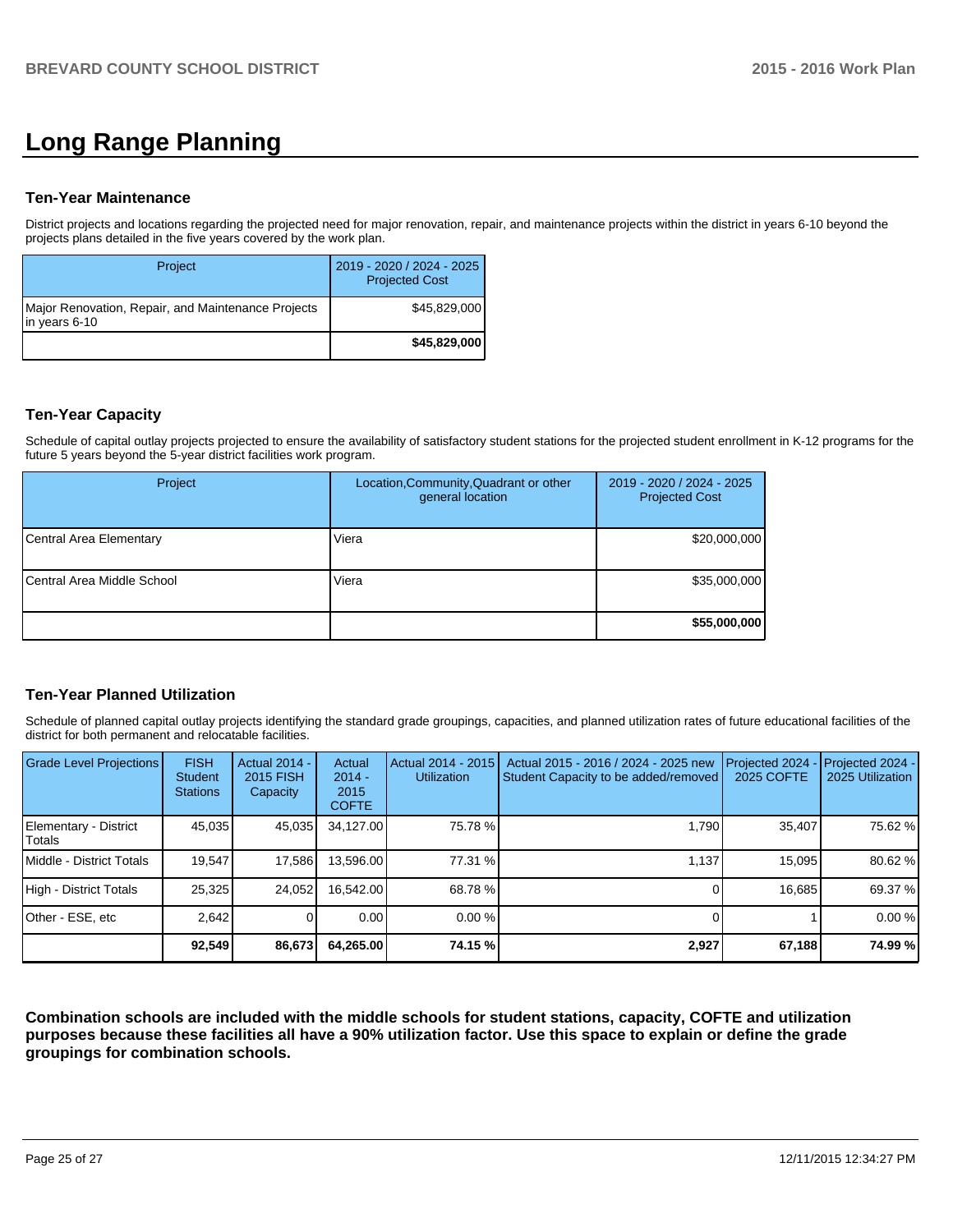The combination schools included in the Middle School data are Cocoa, Cocoa Beach, Edgewood, Space Coast, and West Shore.

#### **Ten-Year Infrastructure Planning**

**Proposed Location of Planned New, Remodeled, or New Additions to Facilities in 06 thru 10 out years (Section 28).**

Site and associated infrastructure for new Central Area Elementary School will be provided under a DRI Agreement.

Plans for closure of any school, including plans for disposition of the facility or usage of facility space, and anticipated revenues in the 06 thru 10 out **years (Section 29).**

School closure analysis is done on a yearly basis. There are no known school closures for years 6 through 10 at this time.

#### **Twenty-Year Maintenance**

District projects and locations regarding the projected need for major renovation, repair, and maintenance projects within the district in years 11-20 beyond the projects plans detailed in the five years covered by the work plan.

| Project                                                              | 2024 - 2025 / 2034 - 2035 Projected Cost |
|----------------------------------------------------------------------|------------------------------------------|
| Major Renovation, Repair, and Maintenance Projects<br>in years 11-20 | \$63,920,000                             |
|                                                                      | \$63,920,000                             |

#### **Twenty-Year Capacity**

Schedule of capital outlay projects projected to ensure the availability of satisfactory student stations for the projected student enrollment in K-12 programs for the future 11-20 years beyond the 5-year district facilities work program.

Nothing reported for this section.

#### **Twenty-Year Planned Utilization**

Schedule of planned capital outlay projects identifying the standard grade groupings, capacities, and planned utilization rates of future educational facilities of the district for both permanent and relocatable facilities.

| <b>Grade Level Projections</b>  | <b>FISH</b><br>Student<br><b>Stations</b> | Actual 2014 -<br>2015 FISH<br>Capacity | Actual<br>$2014 -$<br>2015<br><b>COFTE</b> | <b>Utilization</b> | Actual 2014 - 2015   Actual 2015 - 2016 / 2034 - 2035 new<br>Student Capacity to be added/removed | <b>IProjected 2034 - IProjected 2034 -</b><br>2035 COFTE | 2035 Utilization |
|---------------------------------|-------------------------------------------|----------------------------------------|--------------------------------------------|--------------------|---------------------------------------------------------------------------------------------------|----------------------------------------------------------|------------------|
| Elementary - District<br>Totals | 45.035                                    | 45.035                                 | 34.127.00                                  | 75.78 %            | 1.790                                                                                             | 36.884                                                   | 78.77 %          |
| l Middle - District Totals      | 19.547                                    | 17.586                                 | 13.596.00                                  | 77.31 %            | 1.137                                                                                             | 15.724                                                   | 83.98 %          |
| High - District Totals          | 25.325                                    | 24.052                                 | 16.542.00                                  | 68.78 %            |                                                                                                   | 17.381                                                   | 72.26 %          |